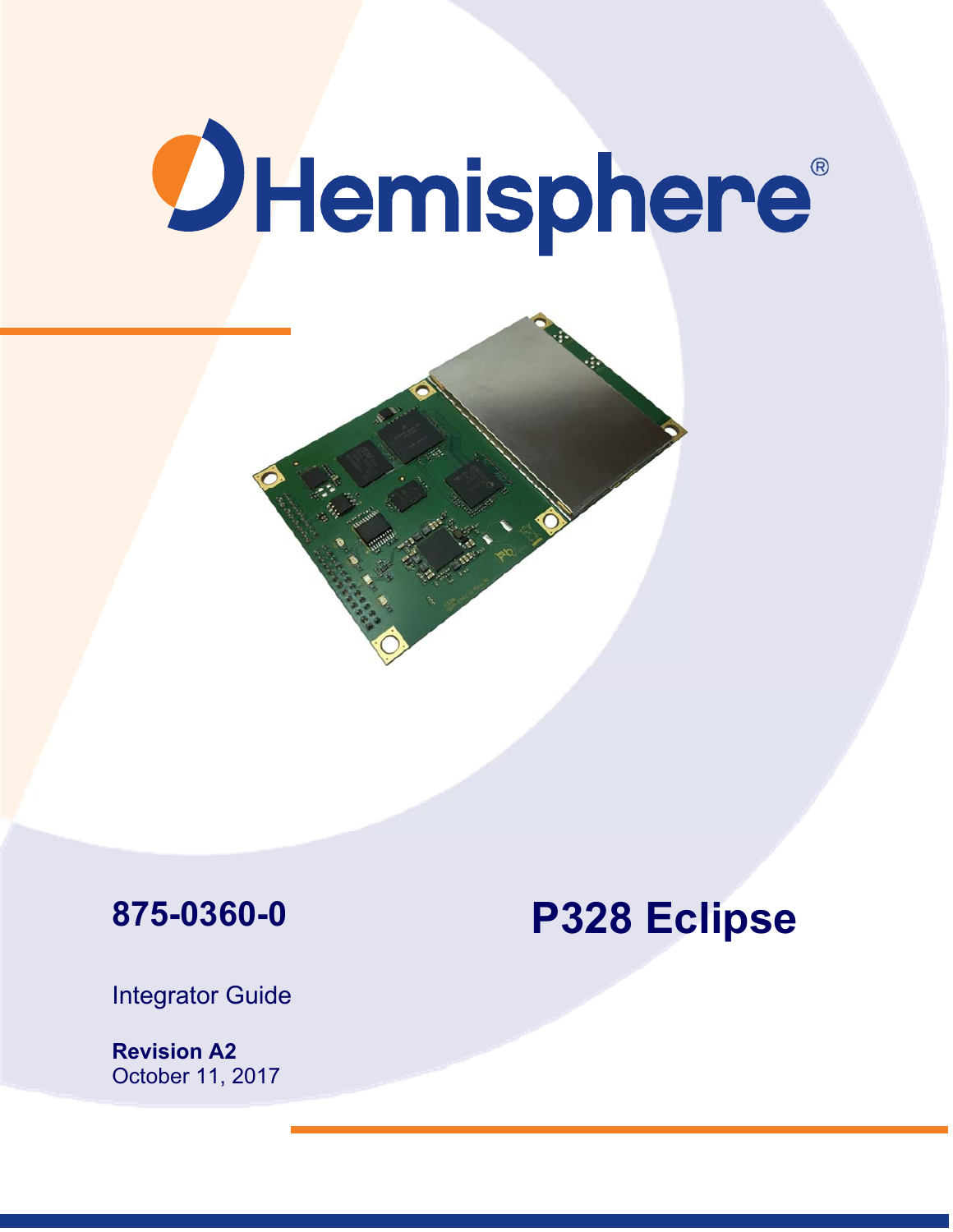This device complies with part 15 of the FCC Rules. Operation is subject to the following two conditions:

- (1) This device may not cause harmful interference, and
- (2) this device must accept any interference received, including interference that may cause undesired operation.

This product complies with the essential requirements and other relevant provisions of Directive 2014/53/EU. The declaration of conformity may be consulted at https://hemispheregnss.com/About-Us/Quality-Commitment.

# **Copyright Notice**

Copyright Hemisphere GNSS, Inc. (2016). All rights reserved.

No part of this manual may be reproduced, transmitted, transcribed, stored in a retrieval system or translated into any language or computer language, in any form or by any means, electronic, mechanical, magnetic, optical, chemical, manual or otherwise, without the prior written permission of Hemisphere GNSS.

# **Trademarks**

Hemisphere GNSS<sup>®</sup>, the Hemisphere GNSS logo, TRACER™, Crescent®, Eclipse™, e-Dif®, L-Dif™,<br>miniEclipse™, PocketMax3 PC™, PocketMax3™, PocketMax3™, S320™, SBX-4™, Vector™, XF1™,and XF2™<br>are proprietary trademarks of Hemis owners.

# **Patents**

Hemisphere GNSS products may be covered by one or more of the following patents:

| U.S. Patents |         |         |         |         | Australia Patents |
|--------------|---------|---------|---------|---------|-------------------|
| 6111549      | 6876920 | 7400956 | 8000381 | 8214111 | 2002244539        |
| 6397147      | 7142956 | 7429952 | 8018376 | 8217833 | 2002325645        |
| 6469663      | 7162348 | 7437230 | 8085196 | 8265826 | 2004320401        |
| 6501346      | 7277792 | 7460942 | 8102325 | 8271194 |                   |
| 6539303      | 7292185 | 7689354 | 8138970 | 8307535 |                   |
| 6549091      | 7292186 | 7808428 | 8140223 | 8311696 |                   |
| 6711501      | 7373231 | 7835832 | 8174437 | 8334804 |                   |
| 6744404      | 7388539 | 7885745 | 8184050 | RE41358 |                   |
| 6865465      | 7400294 | 7948769 | 8190337 |         |                   |

Other U.S. and foreign patents pending.

# **Notice to Customers**

Contact your local dealer for technical assistance. To find the authorized dealer near you:

Hemisphere GNSS, Inc 8515 East Anderson Drive Scottsdale, AZ 85255 USA Phone: (480) 348-6380 Fax: (480) 270-5070 precision@hemispheregnss.com www.hgnss.com

# **Technical Support**

If you need to contact Hemisphere GNSS Technical Support:

Hemisphere GNSS, Inc.

8515 East Anderson Drive Scottsdale, AZ 85255 USA Phone: (480) 348-6380 Fax: (480) 270-5070 techsupport@hemispheregnss.com

# **Documentation Feedback**

Hemisphere GNSS is committed to the quality and continuous improvement of our products and services. We urge you to provide Hemisphere GNSS with any feedback regarding this guide by writing to the following email address: techsupport@hemispheregnss.com.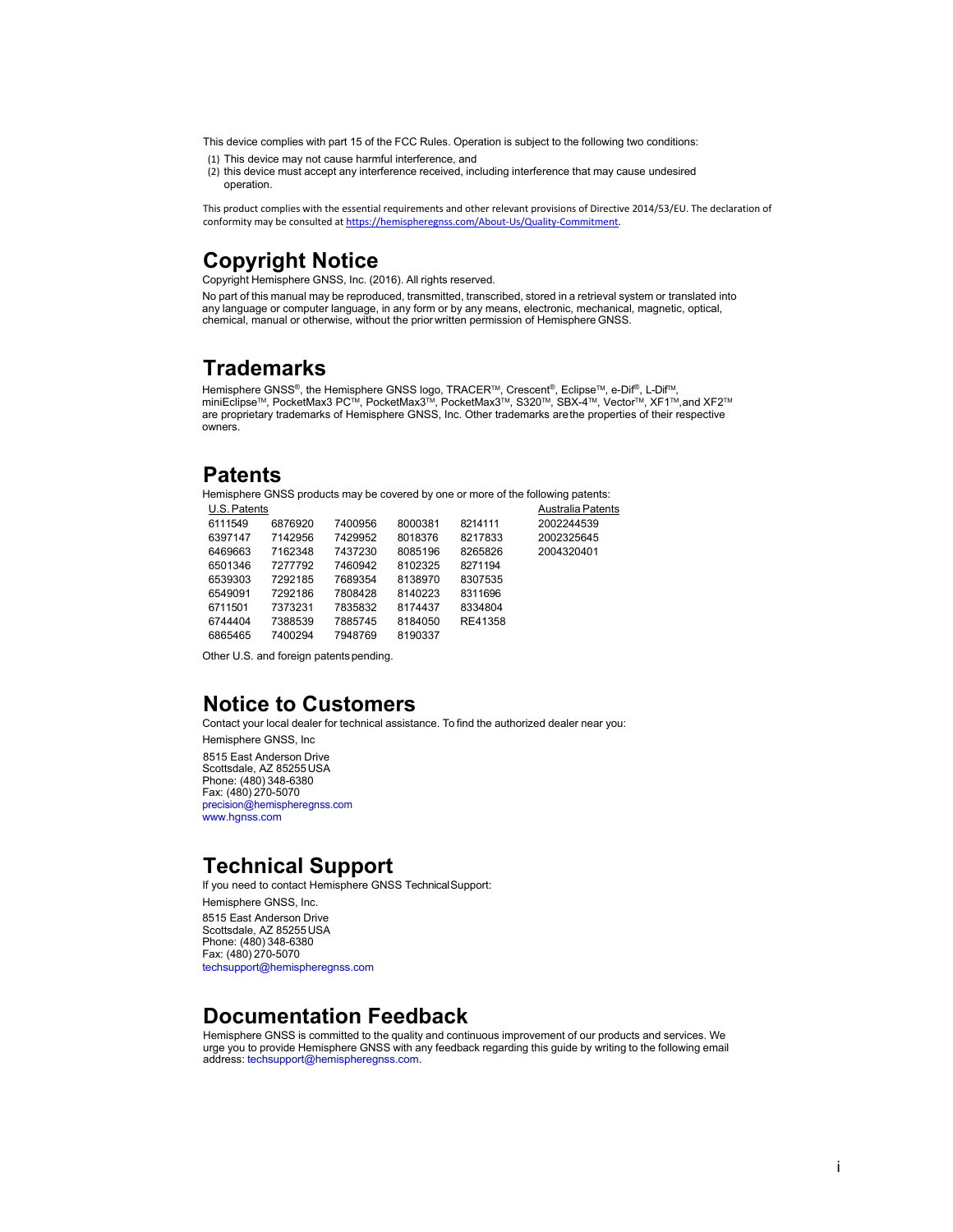# **Table of Contents**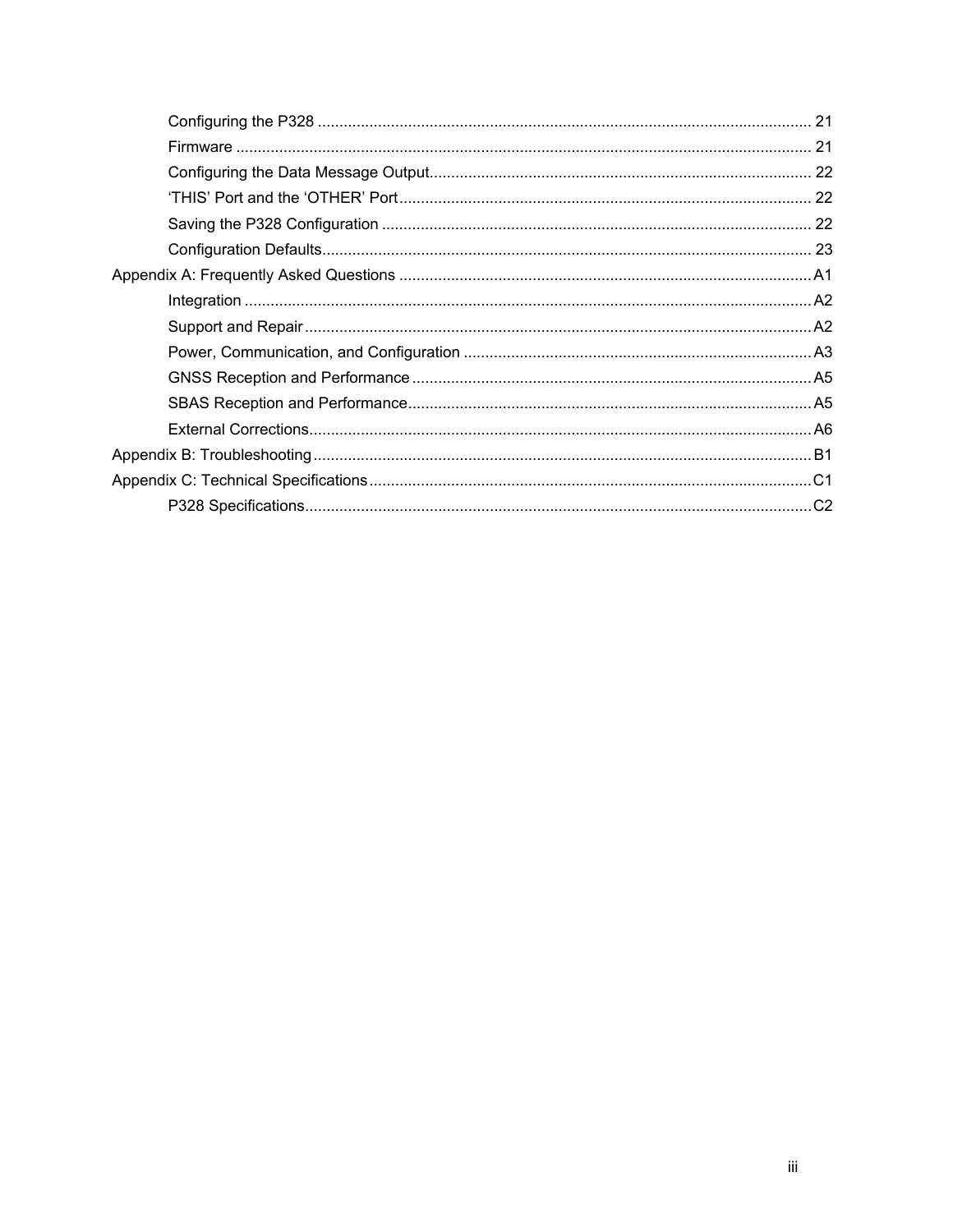# **Chapter 1: Introduction**

Product Overview and Features P328 OEM Board Options What's Included P328 Integration Common Features Message Interface Using PocketMax3 to Communicate with the P328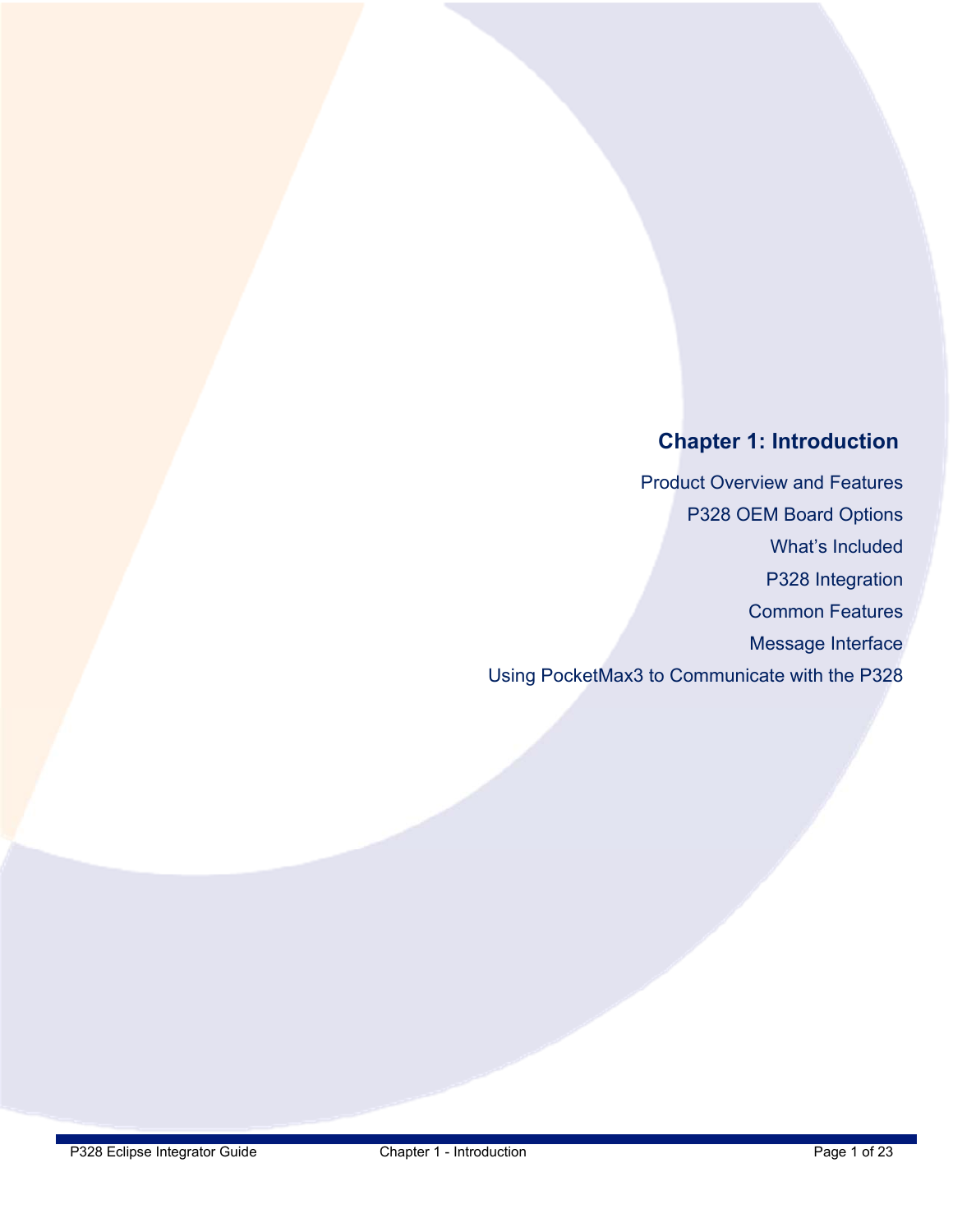

# **Introduction**

## **Product Overview and Features**

This chapter provides an overview of the Eclipse P328 board key features and integration.

This guide does not cover receiver operation, the PocketMax3™ utility, the SLXMON utility, or commands and messages (NMEA 0183, NMEA2000<sup>®</sup> or HGNSS proprietary). For information on these subjects refer to the Hemisphere GNSS Technical Reference.

The P328 is our most advanced GNSS positioning board. Utilize the same centimeter-level accuracy in

either single frequency mode, or employ the full performance and fast RTK initialization times over long distances with multi-frequency, multi-constellation GNSS signals. High accuracy L-band positioning from meter to sub-decimeter levels available via Atlas GNSS correction service. The latest technology platform enables simultaneous tracking of all satellite signals including GPS, GLONASS, Galileo, QZSS, and L-band making it the most robust and reliable solution for survey, mapping, and machine **control.**

# **P328 OEM Board Options**

The Eclipse™ P328 OEM board is available in the hardware configuration shown in Table 1-1.

| <b>Model</b> | <b>GNSS Systems</b>                                                                            | <b>Compatibility</b>            | L-band |
|--------------|------------------------------------------------------------------------------------------------|---------------------------------|--------|
| <b>P328™</b> | L1CA/L1P/L2P/L2C/L5 GPS<br>G1/G2/P code (P1/P2) GLONASS                                        | Trimble BD970<br>Novatel OEM628 | Yes    |
|              | B <sub>1</sub> /B <sub>2</sub> B <sub>3</sub> BEIDOU<br>E1BC/E5a/E5b Galileo L1CA/<br>L2C/QZSS |                                 |        |

#### **Table 1-1: P328 board options**

## **What's Included**

The P328 is available in two configurations:

- P328 OEM board only designed for integrators who are familiar with Eclipse board integration
- P328 OEM board and P328 adaptor board P/N 725-1521-0 (by request only).

For more information on requesting the P328 adaptor board, go to the HGNSS OEM Products page or contact your local dealer.

To access a pdf version of the OEM adapter board schematics, go to the HGNSS Home page/Products/OEM Boards/Position & Heading/ Eclipse™ P328 OEM Board/H328 Adapter Board Schematics, and click **Open**.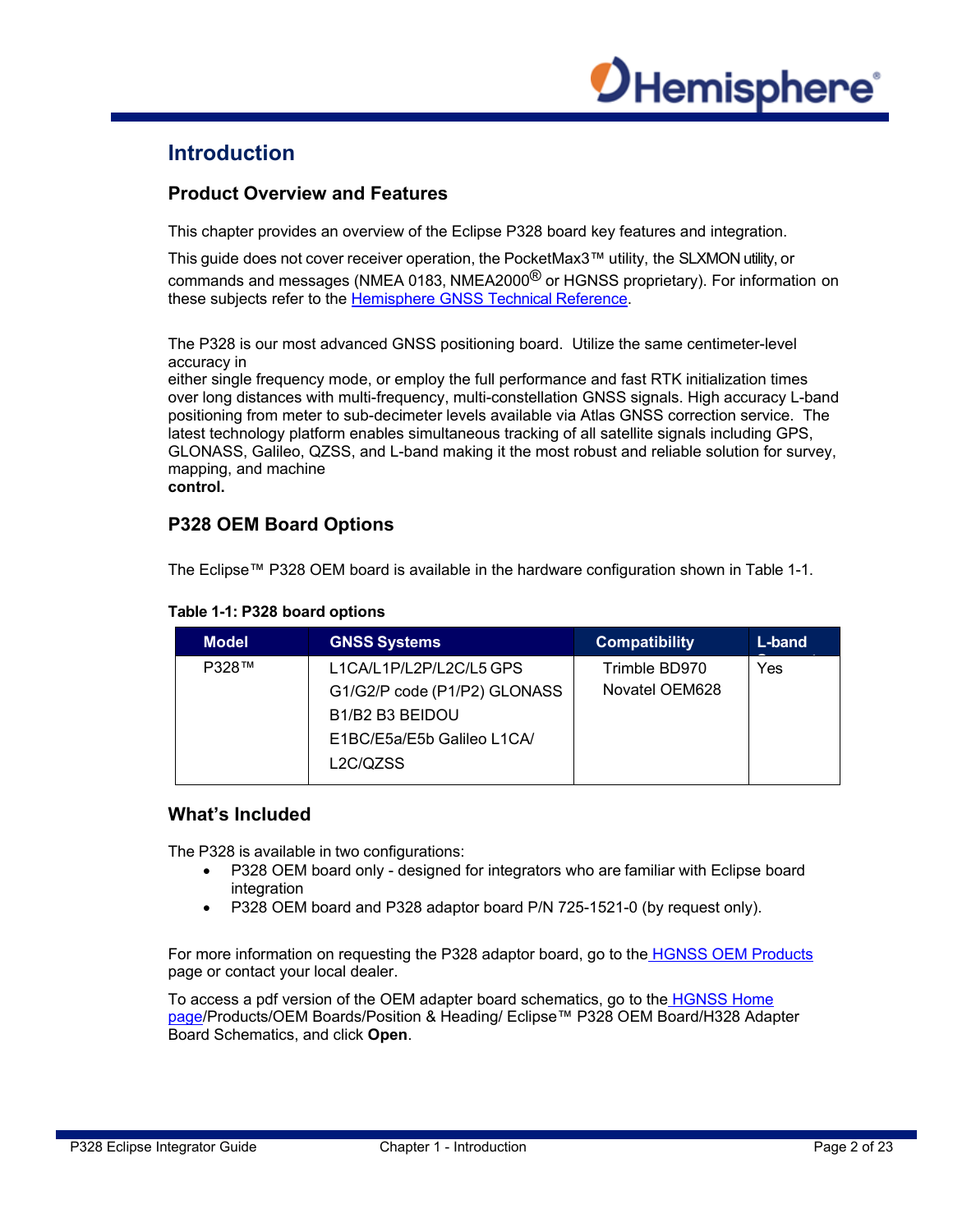

# **P328 Integration**

Successful integration of the P328 within a system requires electronics expertise that includes:

- Power supply design
- Serial port level translation
- Reasonable radio frequency competency
- An understanding of electromagnetic compatibility
- Circuit design and layout

The P328 GNSS engine is a low-level module intended for custom integration with the following general integration requirements:

- Regulated power supply input (3.3 VDC  $\pm$  3%) and 700 mA continuous
- Low-level serial port (3.3 V CMOS) and/or USB port communications
- Radio frequency (RF) input to the engine from a GNSS antenna is required to be actively amplified (10 to 40 dB gain)
- GPS antenna is powered with a separate regulated voltage source up to 15 VDC maximum
- Antenna input impedance is 50  $\Omega$

# **Common Features**

Common features of P328 include:

- 394-channel GNSS engine
- $\checkmark$  Sub-meter horizontal accuracy 95%
- $\checkmark$  Raw measurement output (via documented binary messages)
- $\checkmark$  Position update rates of 50 Hz max
- $\checkmark$  Two CAN ports (NMEA2000, ISO-11783)
- One Ethernet 10/100 TCP/IP
- Tracer™ technology that provides consistent performance with correction data
- $\checkmark$  e-Dif®-ready a base station-free way of differentially positioning
- $\checkmark$  Three full-duplex serial ports (1 3.3) V CMOS, 1 3.3V CMOS with flow control, 1 RS-232 with flow control)
- $\checkmark$  One PPS timing output
- $\checkmark$  One USB device port
- $\checkmark$  Event marker input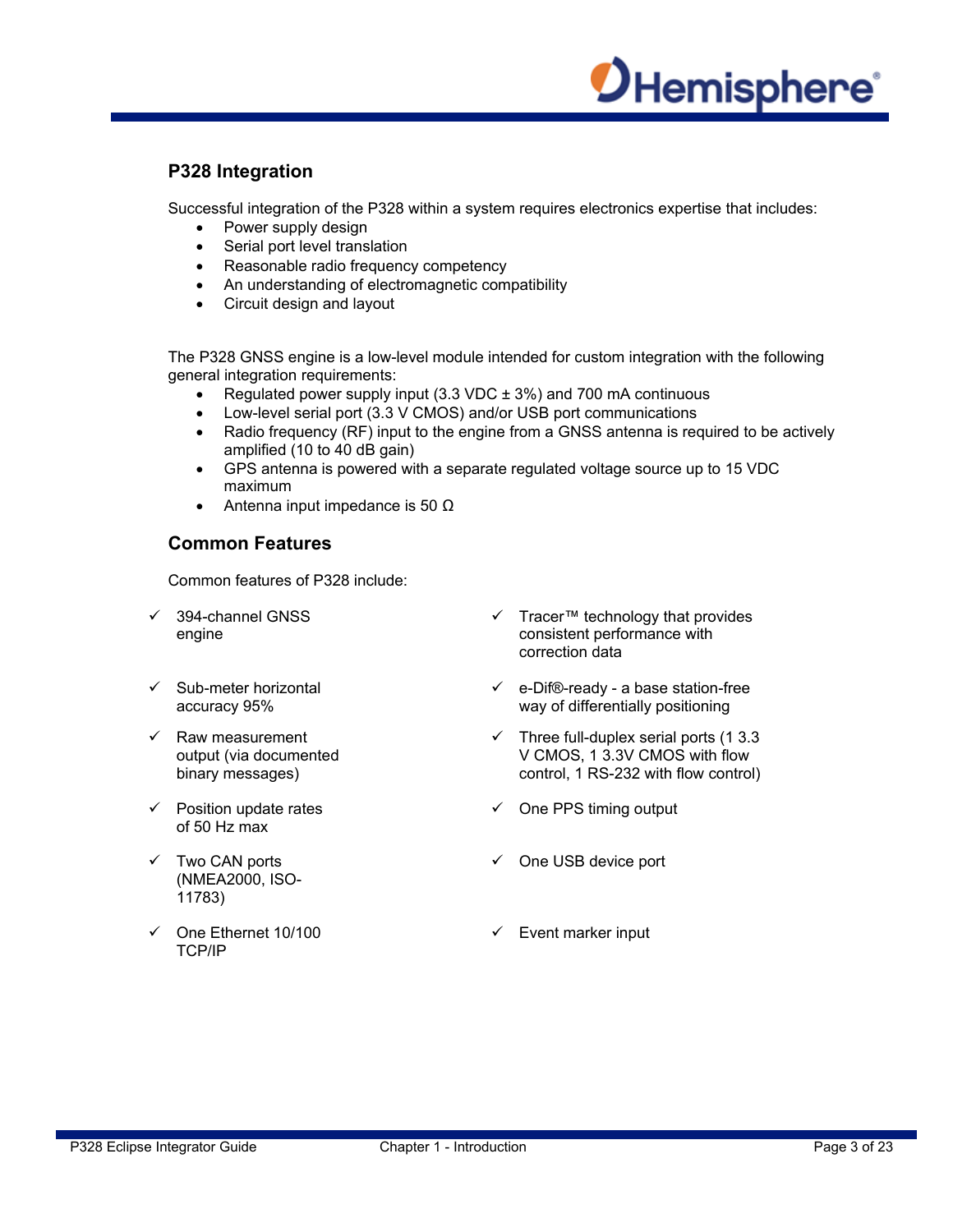

## **Message Interface**

The P328 uses a NMEA 0183 interface, allowing you to easily make configuration changes by sending text-type commands to the receiver.

The P328 also supports a selection of binary messages. There is a wider array of information available through the binary messages, plus binary messages are inherently more efficient with data. If the application has a requirement for raw measurement data, this information is available only in a binary format.

For more information on NMEA 0183 commands and messages as well as binary messages refer to the **Hemisphere GNSS Technical Reference.** 

#### **Using PocketMax3 to Communicate with the P328**

Hemisphere's PocketMax3 is a free utility program that runs on your Windows PC or Windows mobile device.

Simply connect your Windows device to the P328 via the COM port and open PocketMax3.

The screens within PocketMax3 allow you to easily interface with the P328 to:

- Select the internal SBAS, external beacon, or RTCM correction source and monitor reception (beacon optional)
- Configure GPS message output and port settings
- Record various types of data
- Monitor the P328 status and function

PocketMax3 is available for download from the Hemisphere GNSS website.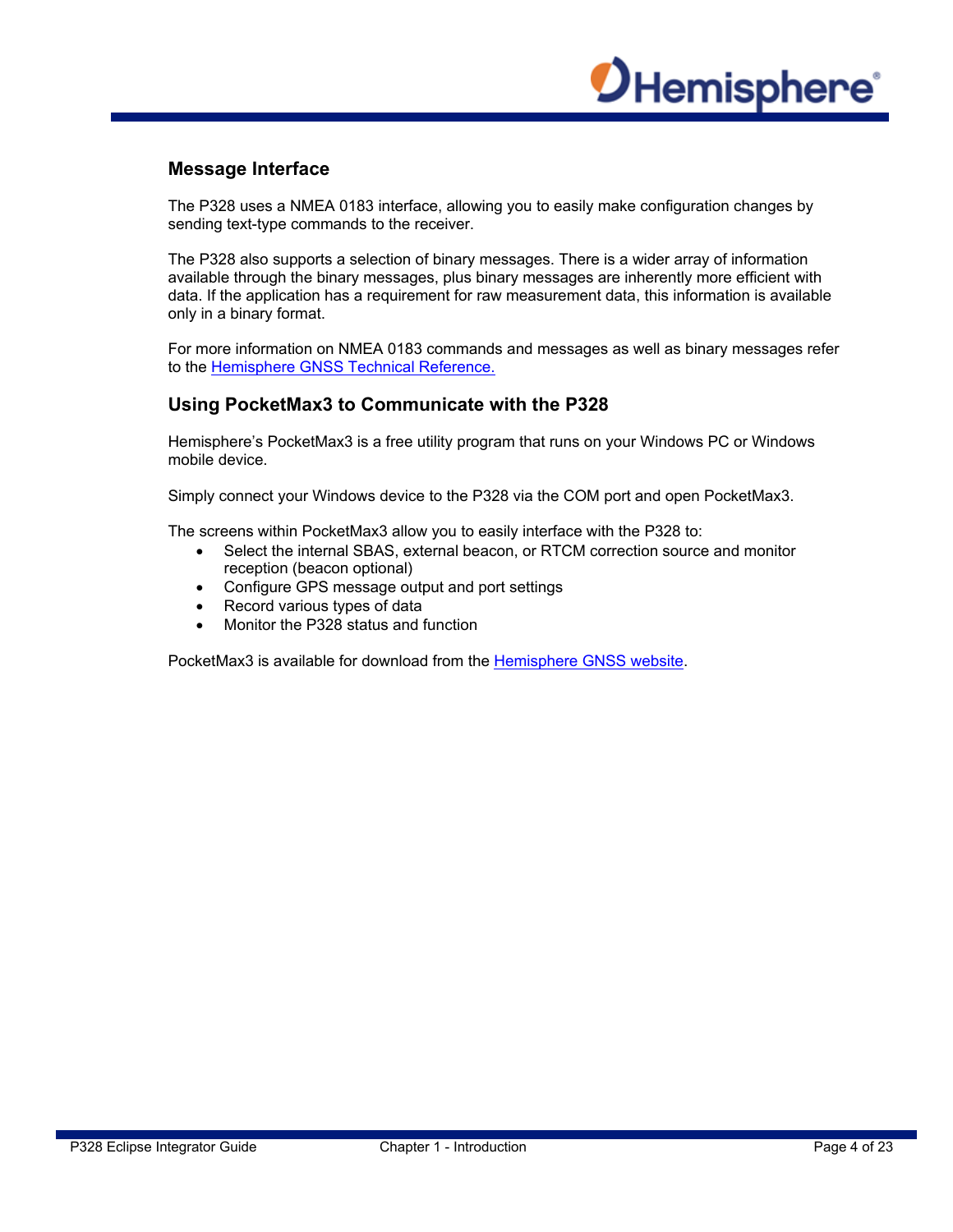# **Chapter 2: Board Overview**

P328 OEM Board Key Features Mechanical Layout **Connectors** Mounting Options Header Layouts and Pinouts **Signals** LED Indicators **Shielding** Receiver Mounting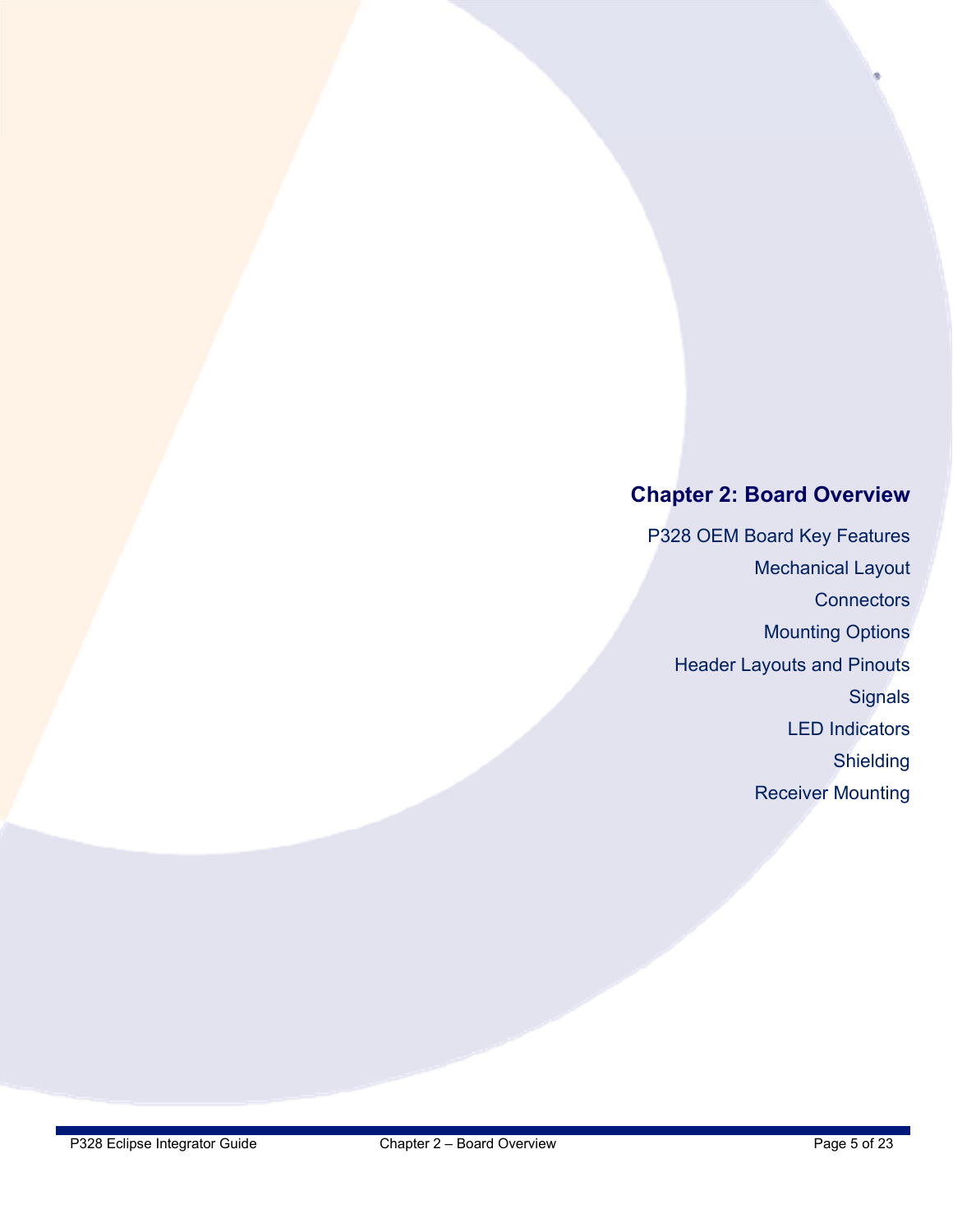

# **Board Overview**

# **P328 OEM Board Key Features**

With its small form factor, low power consumption, and simple on-board firmware the P328 is an ideal solution for integrators, offering scalability and expandability from L1 GPS with SBAS to multi-frequency GPS, GLONASS, BeiDou, Galileo and QZSS (with RTK capability).



P328 is offered in the common industry form factor (100L x 60W mm), and has a mechanical design compatible with popular after-market products (24-pin and 12-pin) with integrated L-band. The reliable positioning performance of P328 is further enhanced by Athena RTK, Atlas corrections, aRTK, SureFix and TRACER™ technology.

With P328 RTK performance is scalable. Utilize the same centimeter-level accuracy in either L1 only mode, or employ the full performance of fast RTK performance over long distances with L1/L2/L5 GPS signals. Benefit from fewer RTK dropouts in congested environments, faster reacquisition, and more robust solutions due to better cycle slip detection.

#### **Athena RTK**

Athena RTK (Real Time Kinematic) technology is available on Eclipse‐based GNSS receivers.

Athena RTK requires the use of two separate receivers: a stationary base station that broadcasts corrections over a wireless link to the rover. The localized corrections are processed on the rover to achieve superior accuracy and repeatability. Performance testing has shown exceptional positioning accuracy even in harsh environments.

Athena RTK has the following benefits:

- Improved Initialization time ‐ Performing initializations in less than 15 seconds at better than 99.9% of the time
- Robustness in difficult operating environments Extremely high productivity under the most aggressive of geographic and landscape oriented environments
- Performance on long baselines Industry-leading position stability for long baseline applications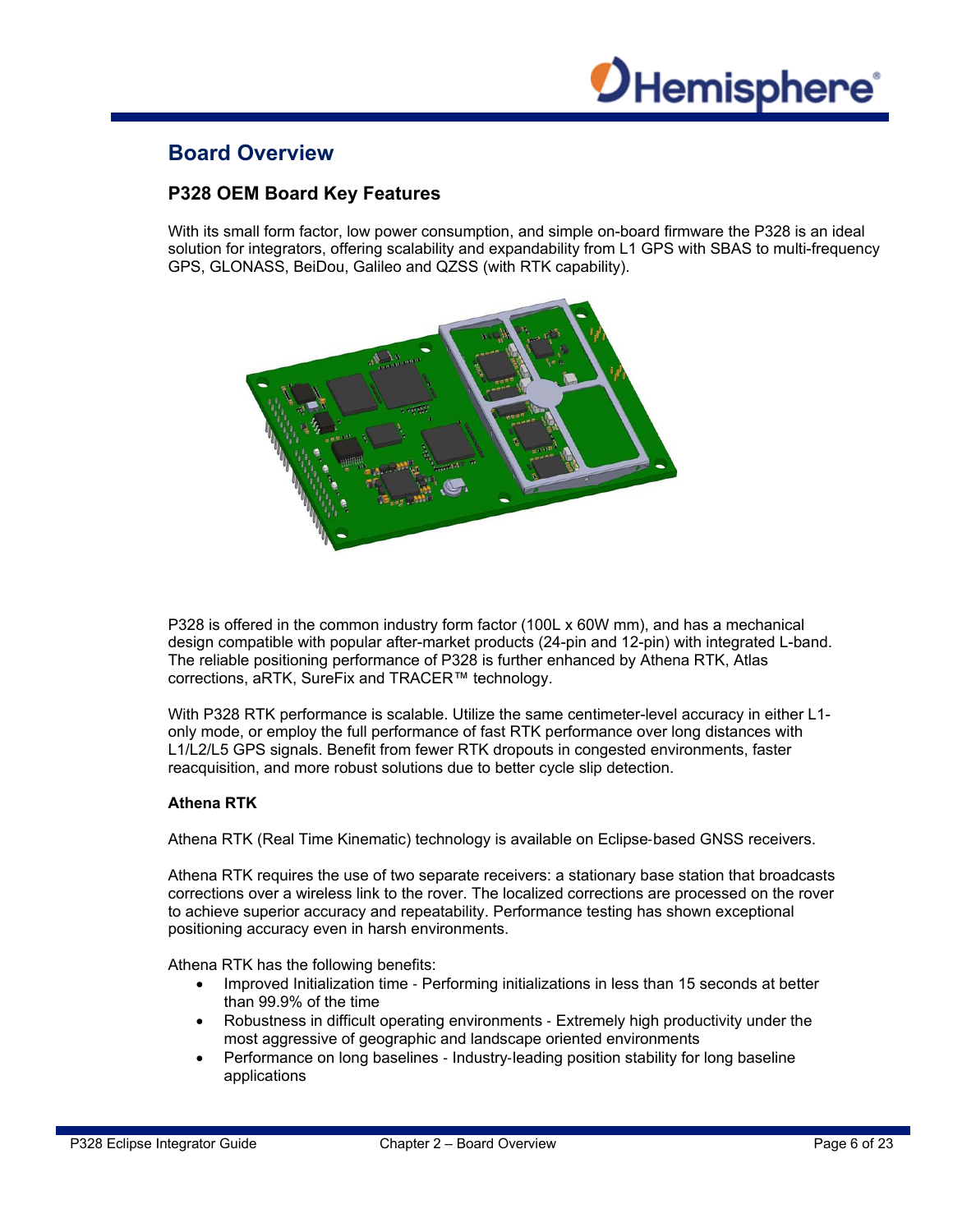

#### **Atlas L-band**

Atlas L-band corrections are available worldwide. With Atlas, the positioning accuracy does not degrade as a function of distance to a base station, as the data content is not composed of a single base station's information, but an entire network's information. Atlas L-band is Hemisphere's industry leading correction service, and can be added as a subscription.

Atlas L-band has the following benefits:

- **Positioning accuracy -** Competitive positioning accuracies down to 4 cm RMS in certain applications
- **Positioning sustainability Cutting edge position quality maintenance in** the absence of correction signals, using Hemisphere's patented technology
- **Scalable service levels -** Capable of providing virtually any accuracy, precision and repeatability level in the 4 to 100 cm range
- **Convergence time -** Industry-leading convergence times of 10-40 minutes

H328 is supported by our easy-to-use Atlas Portal https://www.atlasgnss.com/ which empowers you to update firmware and enable functionality, including Atlas subscriptions for accuracies from meter to sub-decimeter levels.

For more information about Athena RTK, see: https://hemispheregnss.com/Technology For more information about Atlas L-band, see: http://hgnss.com/Atlas.

#### **aRTK Position Aiding**

aRTK is an innovative feature available in Hemisphere's P328 that greatly mitigates the impact of land-based communication instability. Powered by Hemisphere's Atlas L-band system service, aRTK augments the ability to maintain an RTK solution when the original RTK data link is lost or interrupted. The aRTK provides an additional layer of communication redundancy to RTK users, assuring that productivity is not impacted by intermittent data connectivity.

P328 receives aRTK augmentation correction data over satellite, while also receiving the landbased RTK correction data. The receiver internally operates with two sources of RTK correction, creating one additional layer of correction redundancy as compared to typical RTK systems.

After a few seconds , the process is established, and (, the receiver can operate in the absence of either correction source, and the receiver is able to continue generating RTK positions in case the land-based RTK correction source becomes unavailable.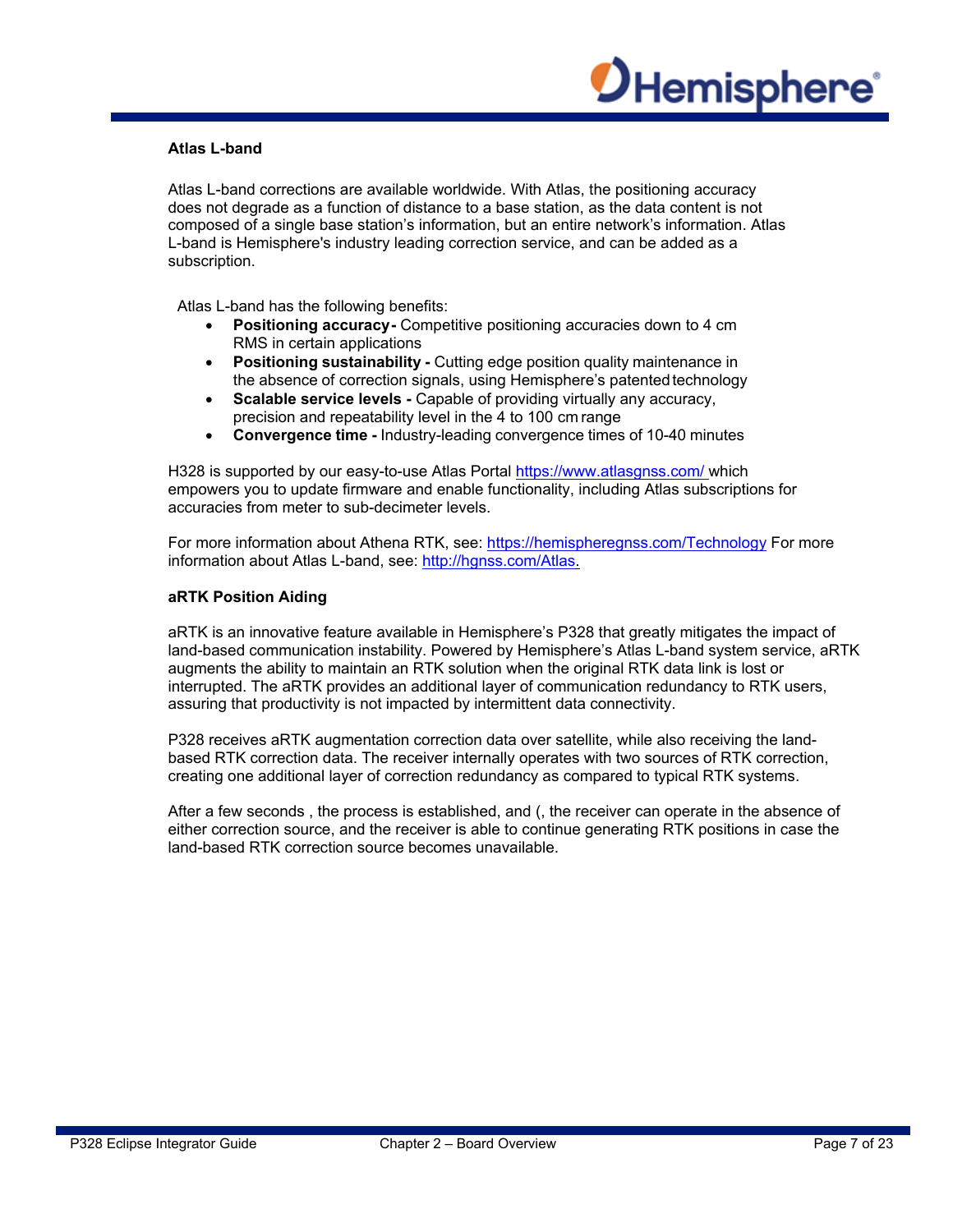

#### **Tracer™**

Most accurate positioning tech-niches such as RTK and Atlas (Hemisphere's L-band global correction service) operate by using a correction data stream source.

Positioning methods are limited due to constant connectivity requirements with the correction source. In most cases, the GNSS engine needs to receive correction data with very low data interruption to maintain a reasonable position accuracy. For example, certain systems in the GNSS market only allow as much as 10 to 20 seconds of signal interruption before RTK level accuracy solution completely stops.

Tracer™ is a core feature used in Hemisphere GNSS products to sustain positioning in the absence of corrections. With the use of specialized algorithms, Tracer™ greatly mitigates the impact of correction loss on the system positioning accuracy.

Tracer™ is essential in an environment where connectivity over satellite, radio, or internet is unstable, as it allows most users to operate with negligible loss of accuracy during outage periods. The length of the outage and associated performance loss varies with the positioning technique used and the satellite geometry and interference environment.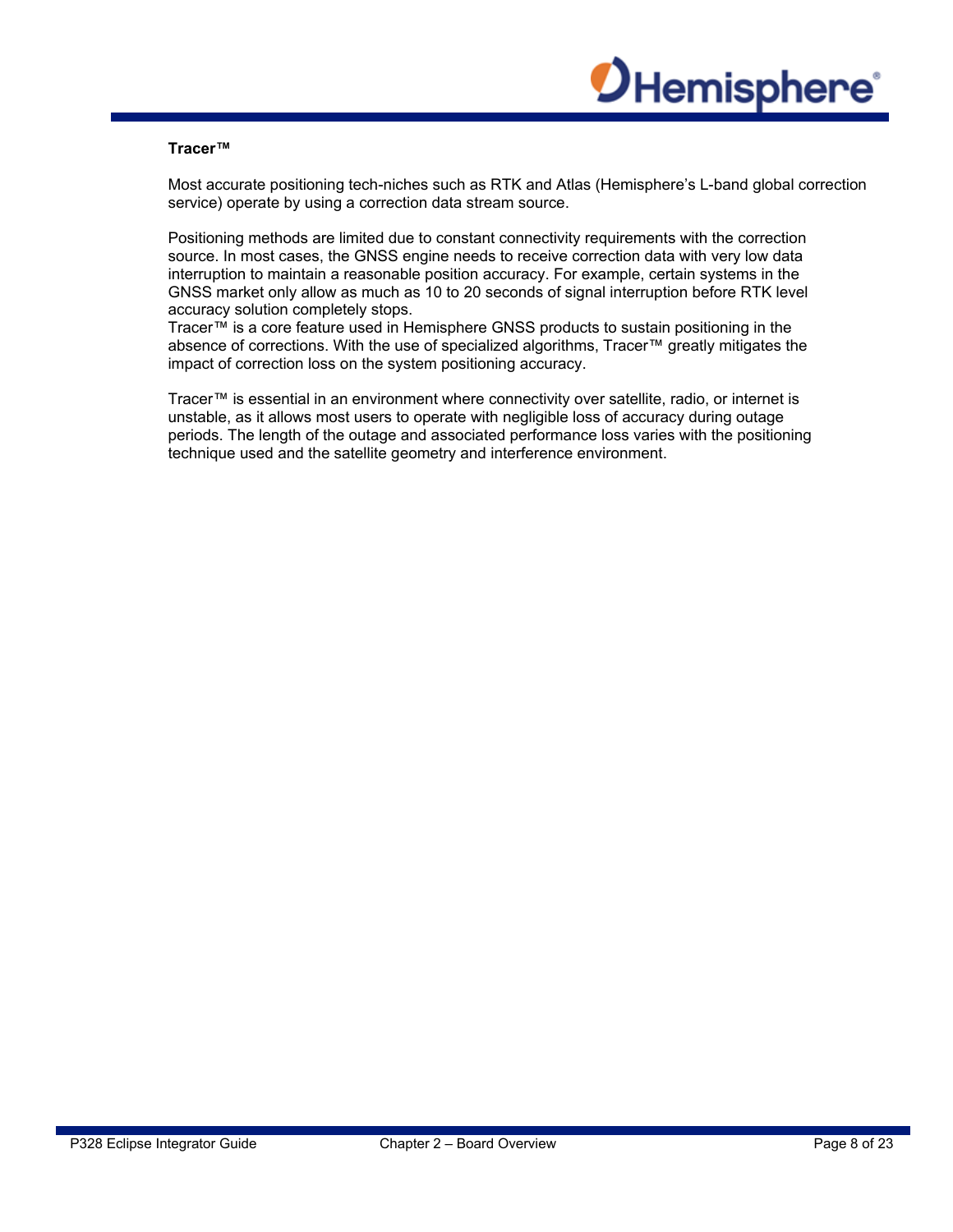

# **Mechanical Layout**



**Figure 2-1: Eclipse P328 Mechanical Layout**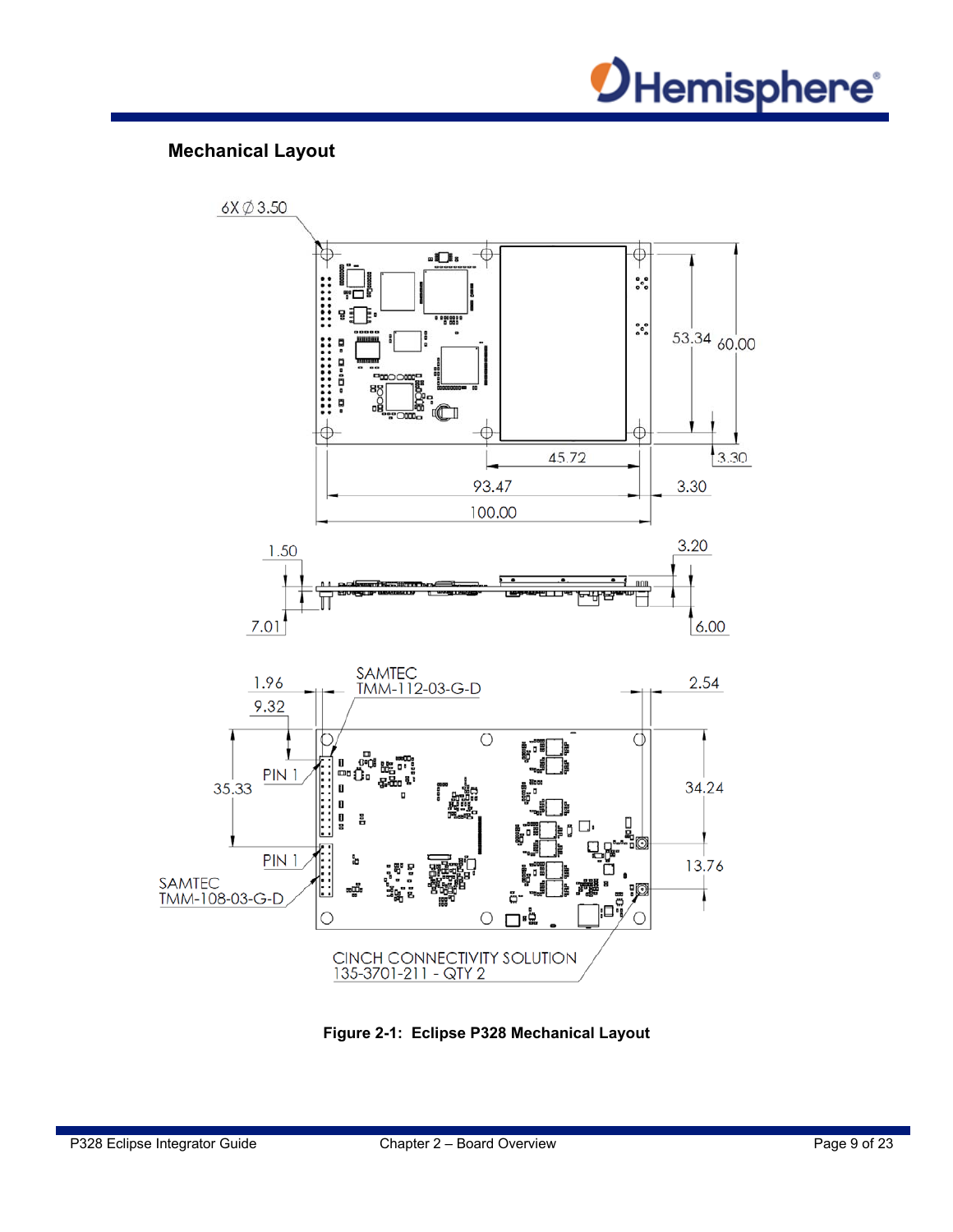

## **Connectors**

Table 2-1 describes P328 connectors and mating connectors. You can use different compatible connectors; however, the requirements may be different. The antenna input impedance is 50  $Ω$ .

| P328 Board and<br><b>Connector Type</b> |                 | <b>SMT Connector</b>                                                                                 | <b>Mating Connector</b>                                                     |
|-----------------------------------------|-----------------|------------------------------------------------------------------------------------------------------|-----------------------------------------------------------------------------|
| P328                                    | RF.             | MMCX, female<br>straight jack Emerson<br>(Johnson) 133-3711-<br>202                                  | MMCX, male straight plug<br>Samtec RSP-127824-01                            |
|                                         | Power<br>/ data | $24$ -pin $(12x2)$ male<br>header,<br>$0.078$ in $(2 \text{ mm})$ pitch<br>Samtec TMM-112-03-<br>T-D | Board Mates: CLT, ESQT,<br>MMS, SMM, SQT, SQW,<br>TLE.<br>Cable Mates: TCSD |

#### **Table 2-1: P328 Connectors**

# **Mounting Options**

There are two methods for mounting the P328:

- Direct Electrical Connection
- Indirect Electrical Connection (Cable)

#### **Direct Electrical Connection Method**

Place an RF connector, heading connector, and mounting holes on the carrier board and then mount the P328 on the standoffs and RF and header connectors. This method is very cost effective as it does not use cable assemblies to interface the P328.

**Note:** Be aware of the GPS RF signals present on the carrier board and ensure the correct standoff height to avoid any stress on the board when fastening.

The P328 uses a standoff height of 7.93 mm (0.3125 in). With this height, there should be no washers between either the standoff and the P328 or the standoff and the carrier board; otherwise, you must make accommodations. You may need to change the standoff height if you select a different header connector.

If you want to use a right angle MCX connector, use a taller header than the Samtec part number suggested in this guide. This will provide clearance to have a right-angle cable-mount connector and reduce the complexity by not having the carrier board handle the RF signals. See Table 2-1 for P328 connector information.

The mounting holes of the P328 have a standard inner diameter of 3.50 mm (0.138 in).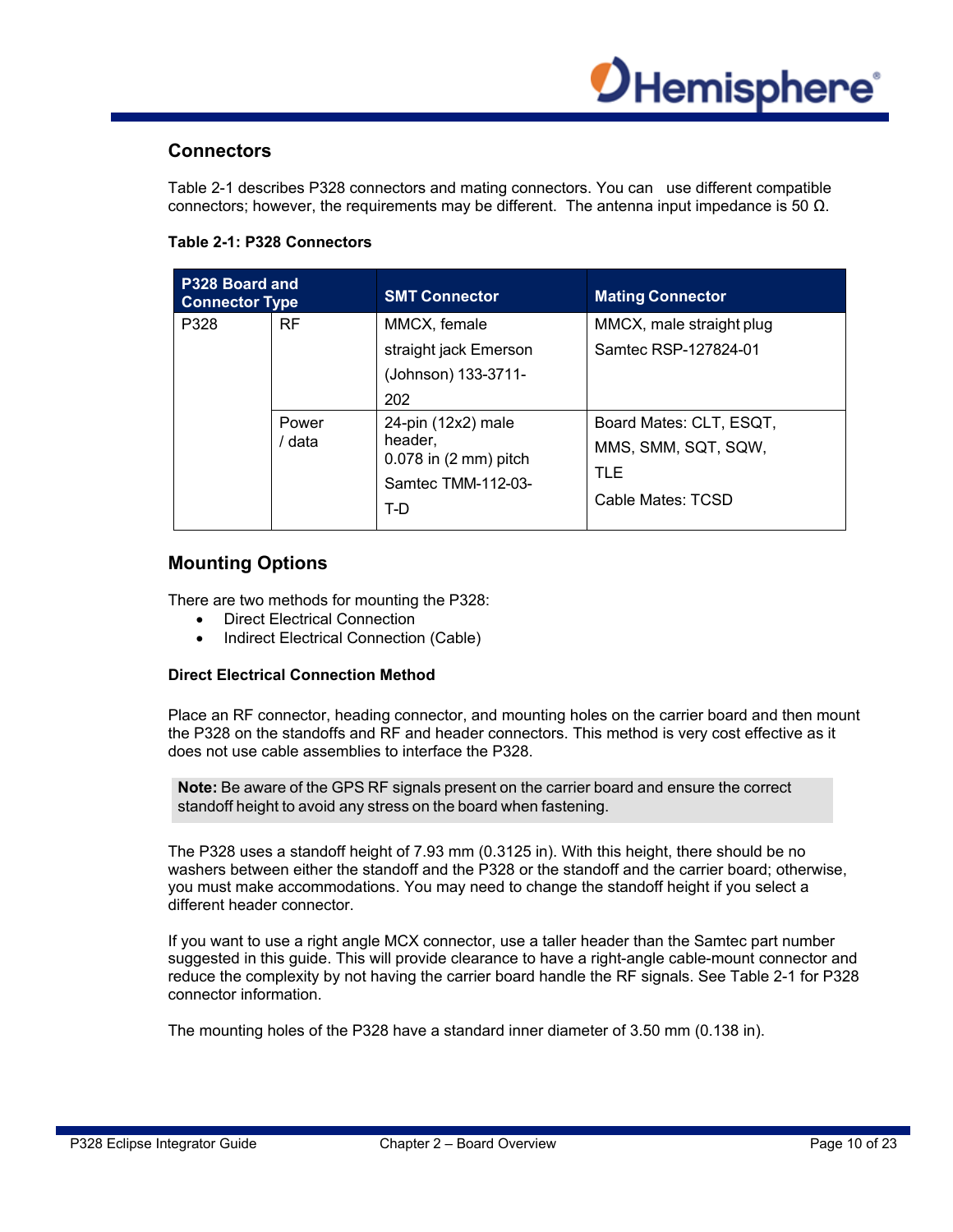

#### **Indirect Electrical Connection (Cable) Method**

The second method is to mount the P328 mechanically so you can connect a ribbon power/data cable to the P328. This requires cable assemblies and there is a reliability factor present with cable assemblies in addition to increased expense.

## **Header Layouts and Pin-outs**

The P328 uses a dual-row header connector to interface with power, communications, and other signals.

To identify the first header pin, orient the board so the diamond is to the upper left of the pins; the first pin is on the left directly below the diamond (see Figure 2-2). The pins are then sequentially numbered per row from top to bottom.



**Figure 2-2: Identifying the first pin on the header connector**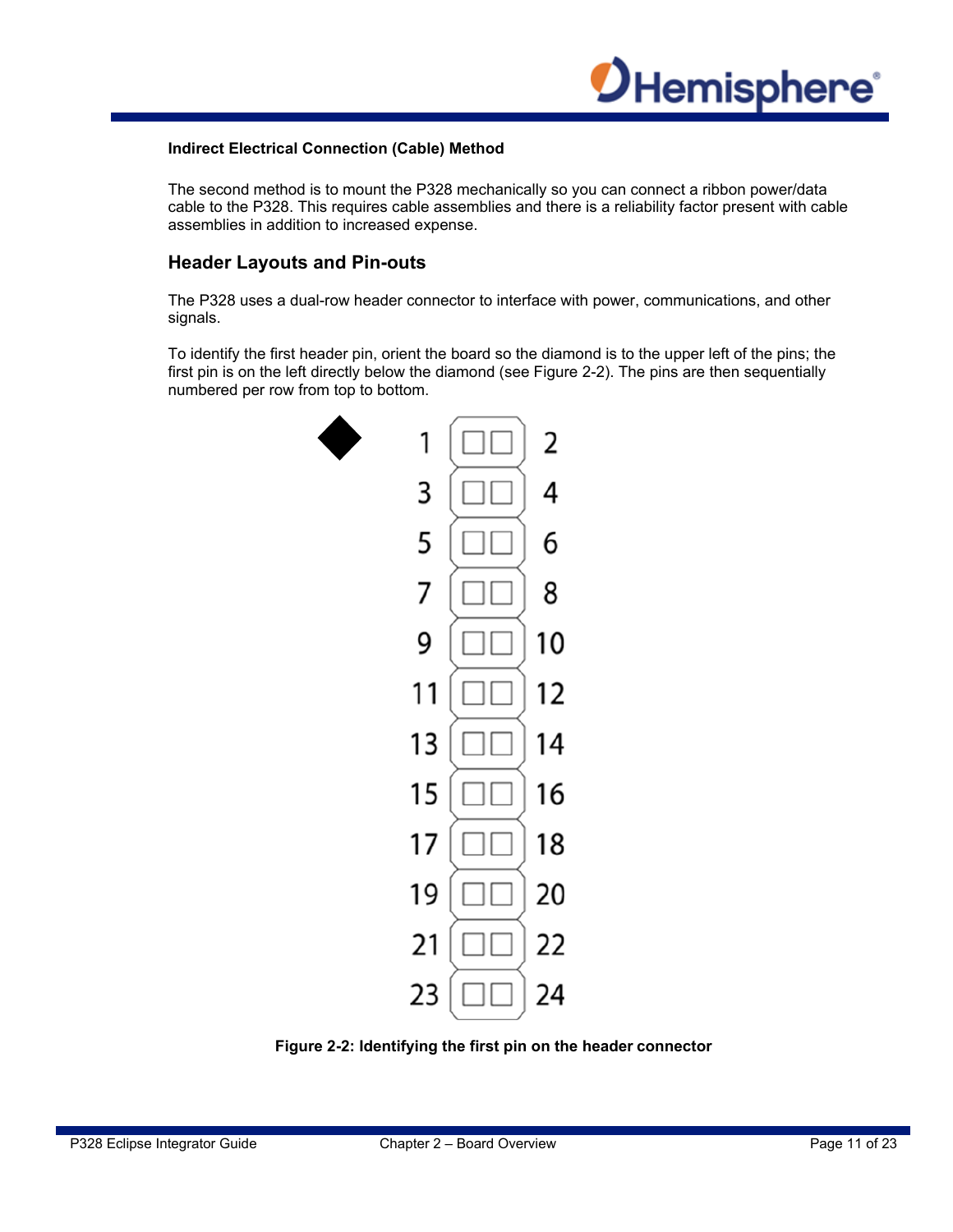

# **P328 24-Pin Header Layout/Pinout**

The P328 boards have a 24-pin header. Figure 2-3 shows the P328 24-pin header layout and Table 2-2 provides the 24-pin header pin-out.



**Figure 2-3: P328 24-pin Header Layout**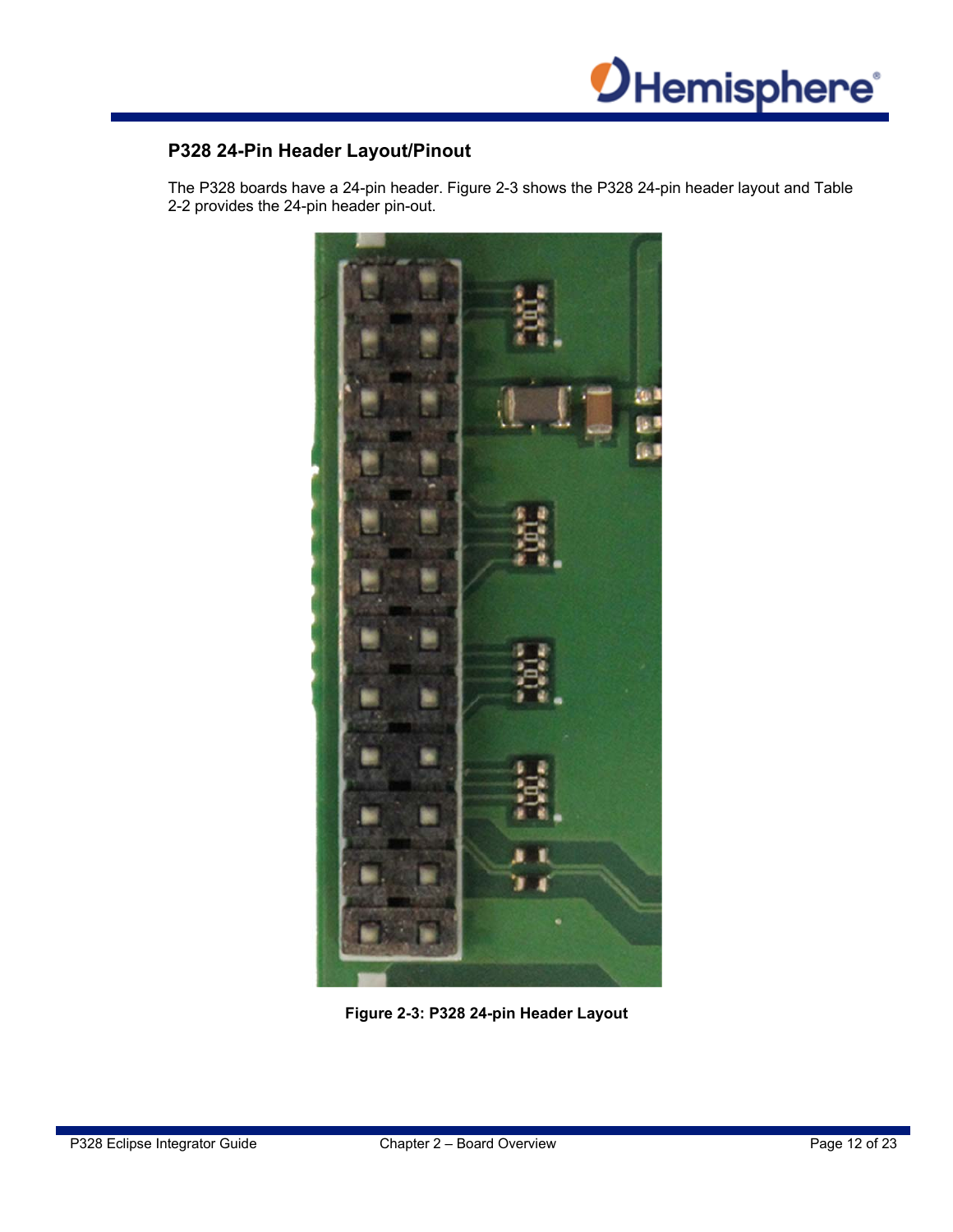

# **Table 2-2: P328 24-Pin Header Pin-out**

| Pin             | <b>Name</b>                           | <b>Type</b>       | <b>Description</b>      |
|-----------------|---------------------------------------|-------------------|-------------------------|
| 1               | Ground                                | Power             | Ground                  |
| $\overline{2}$  | User1 CMOS                            | 3.3V CMOS         | <b>GPIO Active high</b> |
| 3               | <b>SPEED PULSE</b><br><b>CMOS</b>     | 3.3V CMOS         | <b>VARF</b>             |
| $\overline{4}$  | PPS Output, Rising<br>Edge            | 3.3V CMOS         | <b>PPS</b>              |
| 5               | <b>PWR IN</b>                         | <b>POWER</b>      | <b>PWR</b>              |
| 6               | <b>PWR IN</b>                         | <b>POWER</b>      | <b>PWR</b>              |
| $\overline{7}$  | Receive Port C                        | 3.3V CMOS         | COM 3 RX                |
| 8               | Manual Mark,<br><b>Falling Edge</b>   | 3.3V CMOS         | <b>MMARK</b>            |
| 9               | <b>ERROR</b>                          | 3.3V CMOS         | PWR ACT HIGH            |
| 10              | PValid                                | 3.3V CMOS         | PValid High             |
| 11              | <b>CTS Port B</b>                     | 3.3V CMOS         | COM2 CTS                |
| 12              | RESET, Active Low                     | <b>OPEN DRAIN</b> | <b>RESET</b>            |
| 13              | <b>RTS Port B</b>                     | 3.3V CMOS         | <b>COM2 RTS</b>         |
| 14              | Receive Port B                        | 3.3V CMOS         | COM2 RX                 |
| 15              | CTS Port A RS-232                     | <b>RS-232</b>     | <b>COM1 232 CTS</b>     |
| 16              | <b>Transmit Port B</b>                | 3.3V CMOS         | COM2 TX                 |
| 17              | RTS Port A RS-232                     | <b>RS-232</b>     | <b>COM1 232 RTS</b>     |
| 18              | Receive Port A                        | <b>RS-232</b>     | <b>COM1 232 RX</b>      |
| 19              | Transmit Port C                       | 3.3V CMOS         | COM3 TX                 |
| $\overline{20}$ | <b>Transmit Port A</b>                | <b>RS-232</b>     | <b>COM1 232 TX</b>      |
| $21*$           | USB-                                  | <b>USB</b>        | USB-                    |
| $22*$           | USB+                                  | <b>USB</b>        | USB+                    |
| 23              | Ground                                | Power             | Ground                  |
| 24              | Ground                                | Power             | Ground                  |
|                 | *Selectable pin with input/out option |                   |                         |

**Note:** Pins are not 5 V tolerant. The pin voltage range is 0 to 3.3 VDC, unless otherwise noted. Leave any data or I/O pins that will not be used unconnected.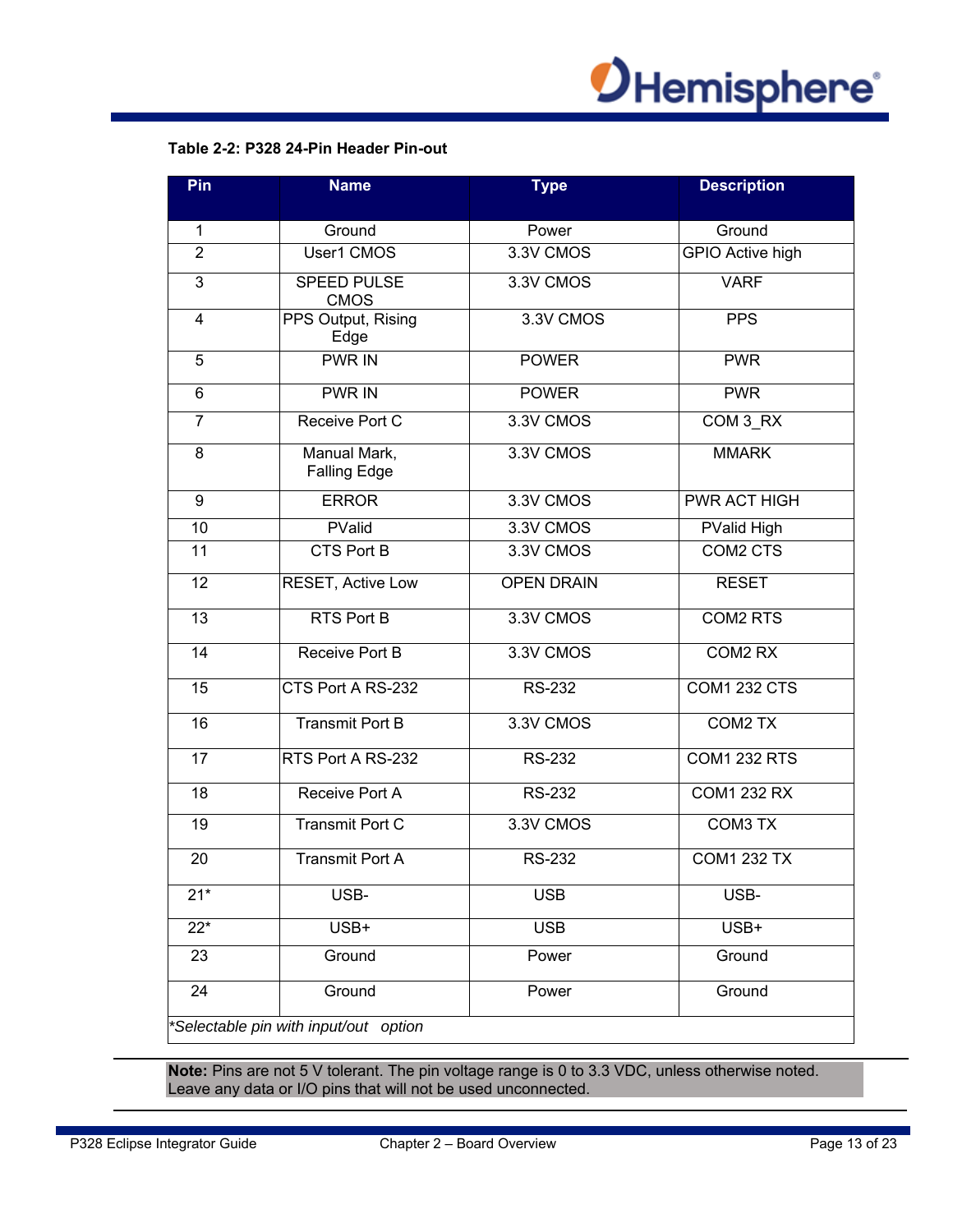

# **P328 16-Pin Header Layout/Pinout**

The P328 board has a 16-pin header. Figure 2-4 shows the Eclipse 16-pin header layout and Table 2-3 provides the Eclipse 16-pin header pin-out.



**Figure 2-4: Eclipse 16-Pin Header Layout**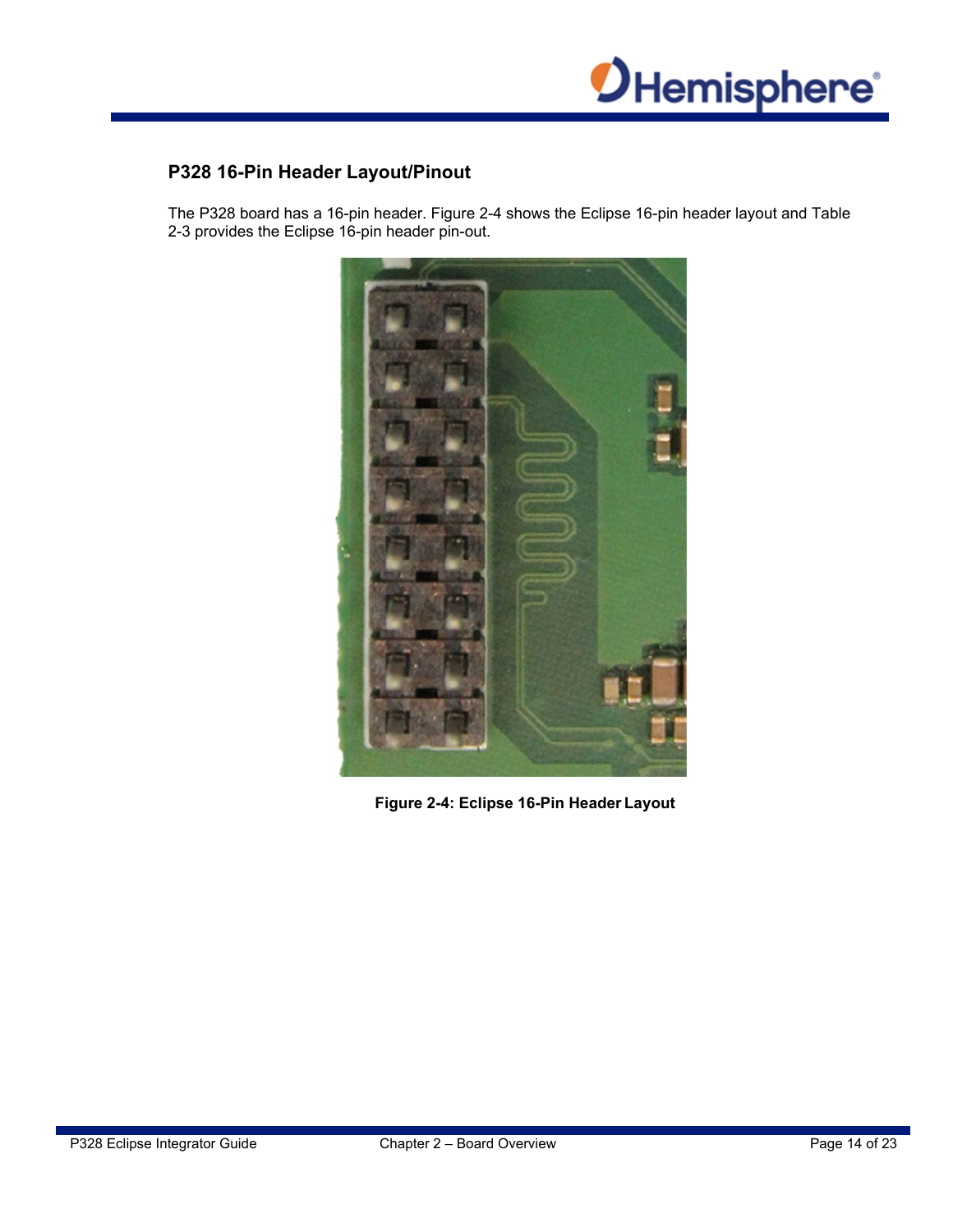

#### **Table 2-3: Eclipse 16-pin header pinout**

| Pin                      | <b>Name</b>                                                                                                                                                                                                                                                                   | <b>Type</b>   | <b>Description</b>                                                                                                                                                                       |
|--------------------------|-------------------------------------------------------------------------------------------------------------------------------------------------------------------------------------------------------------------------------------------------------------------------------|---------------|------------------------------------------------------------------------------------------------------------------------------------------------------------------------------------------|
| 1                        | Ethernet Receive -                                                                                                                                                                                                                                                            | Ethernet      | <b>ENET RX-</b>                                                                                                                                                                          |
| $\overline{2}$           | Ethernet Receive +                                                                                                                                                                                                                                                            | Ethernet      | <b>ENET RX-</b>                                                                                                                                                                          |
| 3                        | <b>RDCT</b>                                                                                                                                                                                                                                                                   | <b>POWER</b>  | RX Magnetic Cap                                                                                                                                                                          |
| 4                        | Ethernet Transmit +                                                                                                                                                                                                                                                           | Ethernet      | ENET TX+                                                                                                                                                                                 |
| 5                        | Ethernet Transmit -                                                                                                                                                                                                                                                           | Ethernet      | <b>ENET TX-</b>                                                                                                                                                                          |
| 6                        | <b>RDCT</b>                                                                                                                                                                                                                                                                   | <b>POWER</b>  | TX Magnetic Cap                                                                                                                                                                          |
| $\overline{7}$           | <b>Ethernet LED</b>                                                                                                                                                                                                                                                           | 3.3V CMOS     | <b>LEDA</b>                                                                                                                                                                              |
| 8                        | n/c                                                                                                                                                                                                                                                                           | n/c           | LED <sub>B</sub>                                                                                                                                                                         |
| 9                        | Ground                                                                                                                                                                                                                                                                        | Power         | <b>GND</b>                                                                                                                                                                               |
| 10                       | <b>CAN Transmit Port A</b>                                                                                                                                                                                                                                                    | 3.3V CMOS     | CAN1TX                                                                                                                                                                                   |
| 11                       | <b>CAN Receive Port A</b>                                                                                                                                                                                                                                                     | 3.3V CMOS     | CAN1RX                                                                                                                                                                                   |
| 12 <sub>2</sub>          | <b>CAN Transmit Port B</b>                                                                                                                                                                                                                                                    | 3.3V CMOS     | CAN2TX                                                                                                                                                                                   |
| 13                       | <b>CAN Receive Port B</b>                                                                                                                                                                                                                                                     | 3.3V CMOS     | CAN2RX                                                                                                                                                                                   |
| 14                       | USB OTG ID                                                                                                                                                                                                                                                                    | <b>ANALOG</b> | USB ID                                                                                                                                                                                   |
| 15                       | USB OTG 5V                                                                                                                                                                                                                                                                    | <b>POWER</b>  | <b>VBus</b>                                                                                                                                                                              |
| 16<br><b>Market Blue</b> | Ground<br>. A $\blacktriangleright$ ( ) $\blacktriangle$ ( ) and ( ) $\blacktriangleright$ ( ) and ( ) and ( ) and ( ) and ( ) is set of ( ) is set of ( ) is set of ( ) is set of ( ) is set of ( ) is set of ( ) is set of ( ) is set of ( ) is set of ( ) is set of ( ) is | Power         | Ground<br>$\mathbf{1} \cdot \mathbf{0}$ $\mathbf{1} \cdot \mathbf{0} \cdot \mathbf{0}$ $\mathbf{1} \cdot \mathbf{0} \cdot \mathbf{0}$ and $\mathbf{0} \cdot \mathbf{1} \cdot \mathbf{1}$ |

**Note:** Pins are not 5 V tolerant. The pin voltage range is 0 to 3.3 VDC, unless otherwise noted. Leave any data or I/O pins that will not be used disconnected.

#### **Signals**

This section provides information on the signals available via connectors.

**Note:** USB-OTG-ID must be connected to ground for the USB port to operate.

#### **RF Input**

The P328 is designed to work with active GNSS antennas with an Low Noise Amplifier (LNA) gain range of 10 to 40dB. The purpose of the range is to accommodate for losses in the cable system.

There is a maximum cable loss budget of 30 dB for a 40dB gain antenna. Depending on the chosen antenna, the loss budget will likely be lower (a 24dB gain antenna would have a 14dB loss budget).

When designing the internal and external cable assemblies and choosing the RF connectors, do not exceed the loss budget; otherwise, you will compromise the tracking performance of the P328.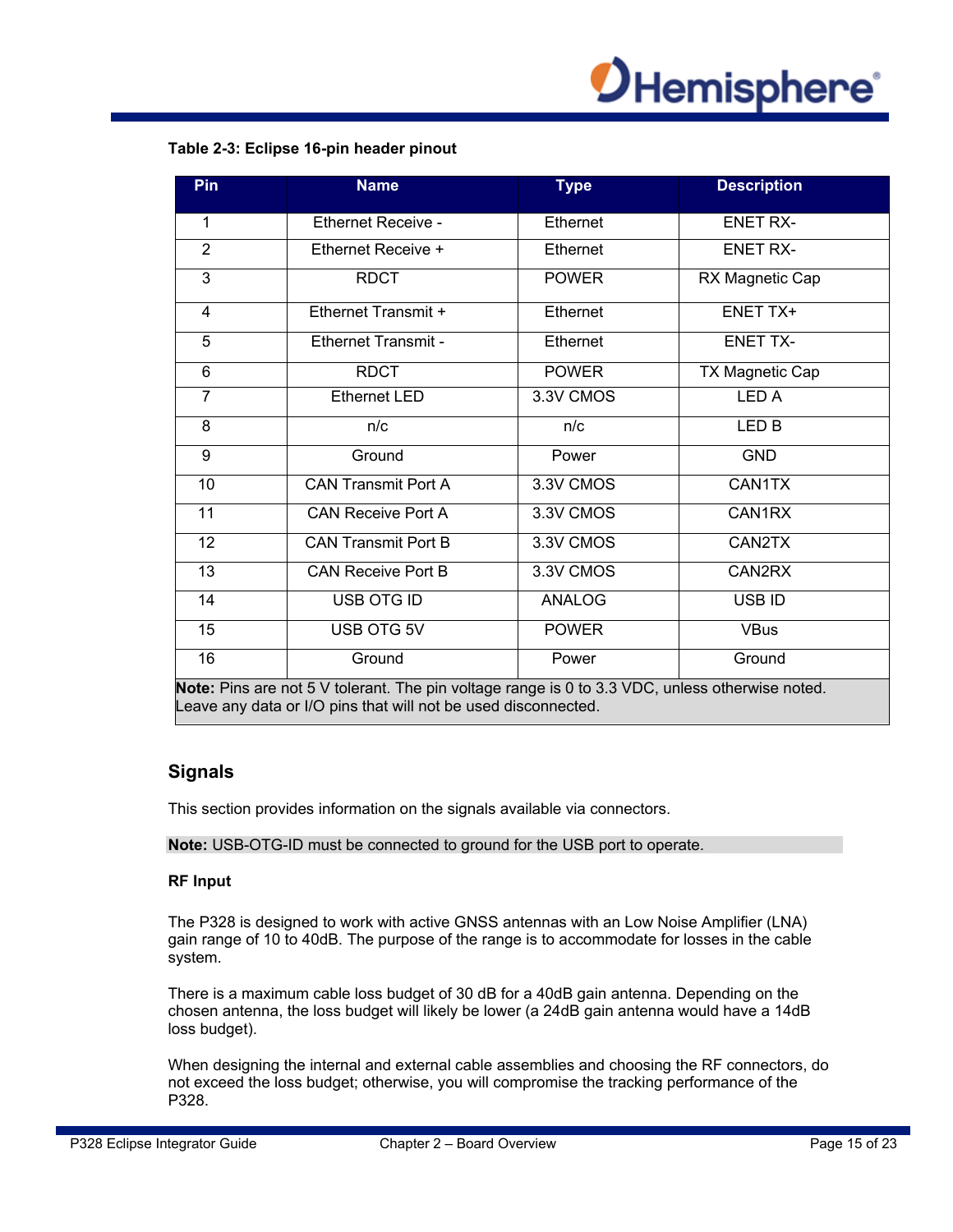

#### **Serial Ports**

The P328 has three serial communication ports: **Port A-** RS-232 with flow control Pin 18 (RX), input Pin 20 (TX), output Pin 15 (CTS), input Pin 17 (RTS), output

**Port B-** 3.3V CMOS with flow control Pin 14 (RX), input Pin 16 (TX), output Pin 11 (CTS), input Pin 13 (RTS), output

**Port C-** 3.3V CMOS Pin 7 (RX), input Pin 19 (TX), output

If serial ports B or C (3.3V CMOS) are used for external devices which utilize RS-232, an RS-232 transceiver is required.

The P328 serial ports' 3.3 V CMOS signal level can be translated to interface to other devices. For example, if serial Ports A, B, and/or C are used to communicate to external devices (such as PCs) you must translate the signal level from 3.3 V CMOS to RS-232.

If serial ports B or C (3.3V CMOS) are used for external devices which utilize RS-232, an RS-232 transceiver is required.

#### **USB Ports**

The P328 USB device port: serves as a high-speed data communications port, such as for a PC.

#### **Note:** USB OTG ID must be connected to ground for the USB port to operate.

The P328 USB data line is bi-directional and is a differential pair. The USB data lines should be laid out on printed wire board (PWB) with 90 Ω±15% differential impedance.

The traces should be over a solid continuous ground plane to maintain parallel traces and symmetry. There shall be no traces or breaks in the ground plane underneath the D+ and Dtraces. It is also recommended to leave a minimum 20 mil spacing between USB signals and other signals. Treat the data lines as if they are RF signals. USB Transient Voltage Suppressors (TVS's) should be considered on D+ and D- for transient and electrostatic discharge protection.

**Note:** The USB ID pin needs to be grounded for the USB port to function.

#### **CAN**

A CAN Transceiver is required. The P328 CAN RX and CAN TX are 3.3V CMOS signals. The P328 connects to the transceiver on the single ended CMOS port. CANH and CANL are CAN standard pins on the physical bus side of the transceiver, (the P328 does not connect to this portion of the transceiver).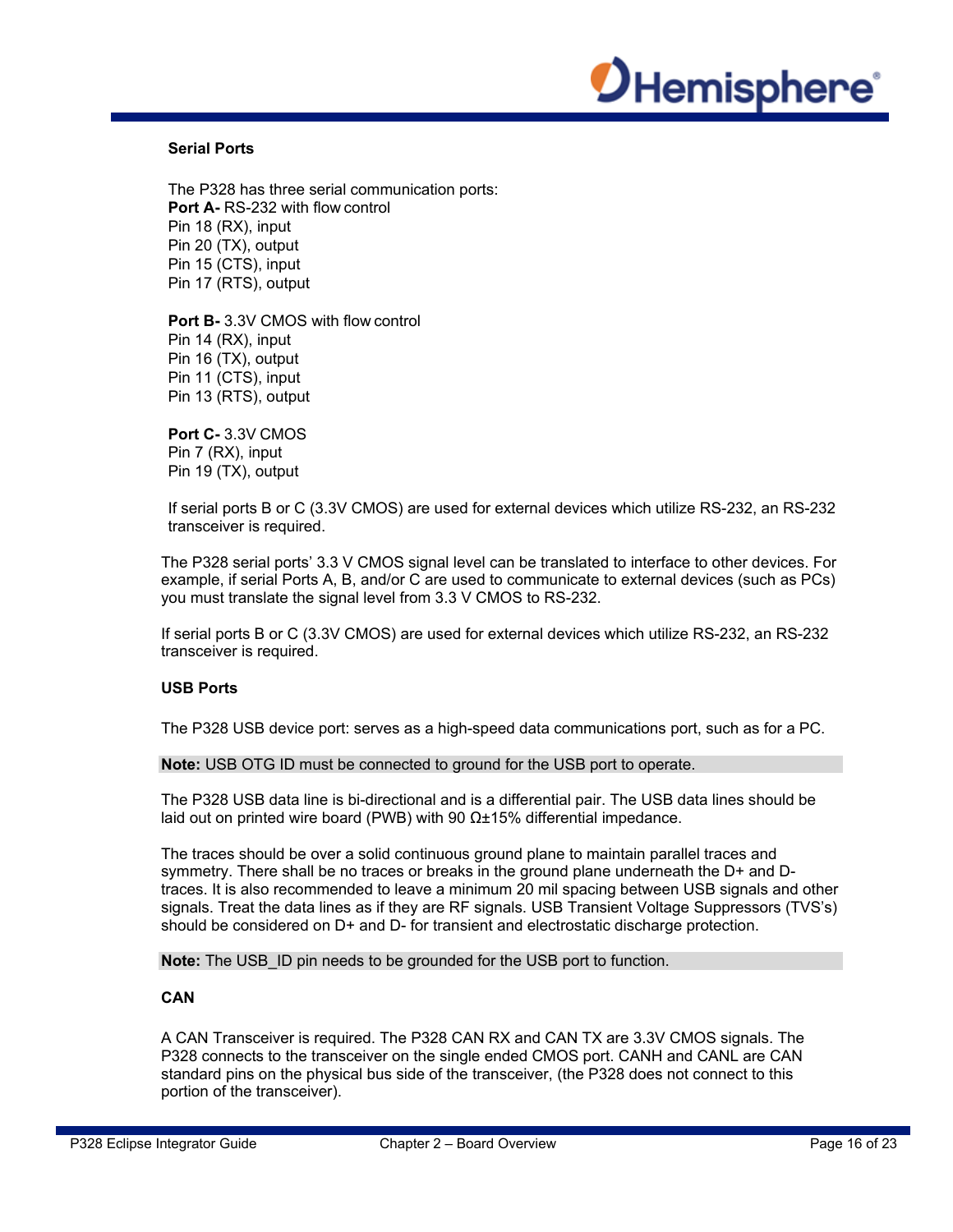

#### **LED Indicators**

The P328 features the following surface-mounted diagnostic LEDs that indicate board status (see Figure 2-5):

- PWR Power
- GNSS GNSS lock
- DIFF Differential lock
- DGNSS DGNSS position



**Figure 2-5: Onboard LEDs**

**Note:** Each signal pin can offer only 1 mA of current and is active low. Since 1 mA of current may be inadequate for the application, you may want to transistor-buffer these signals to provide more current capacity for acceptable LED luminance.

#### **1 PPS Timing Signal**

The one pulse per second (1 PPS) timing signal is used in applications where devices require time synchronization.

**Note**: 1 PPS is typical of most GPS boards but not essential to normal receiver operation. Do not connect this pin if you do not need this function.

The 1 PPS signal is 3.3 V CMOS, active high with rising edge synchronization. The 1 PPS signal is capable of driving a load impedance greater than 10 k $\Omega$  in parallel with 10 pF. The pulse is approximately 1 ms. The pulse width can be adjusted by 100 ns.

The P328 supports a programmable PPS. Users can select the frequency to be 1,2,5 or 10Hz. The P328 can support widths as wide as 900ms.

The width command parameter is in usec (microseconds).

#### **\$JPSS,RATE,<Rate\_In\_Hz (limited to 1.0 ,2.0 ,5.0 ,10.0 >,[SAVE]**

or if you prefer to work with the period (inverse of RATE)

#### **\$JPPS,PERIOD,<Period in seconds (limited to 1.0, 0.5, 0.2, 0.1)**

PPS Width can be controlled using

#### **\$JPSS,WIDTH,<width in usec>,[SAVE]**

**Note:** \$JSAVE does NOT save the JPPS configuration so the desired 1PPS configuration settings must be applied every time the receiver is powered on.

Each parameter must be individually saved as it is entered (by adding the optional SAVE at the end of the command)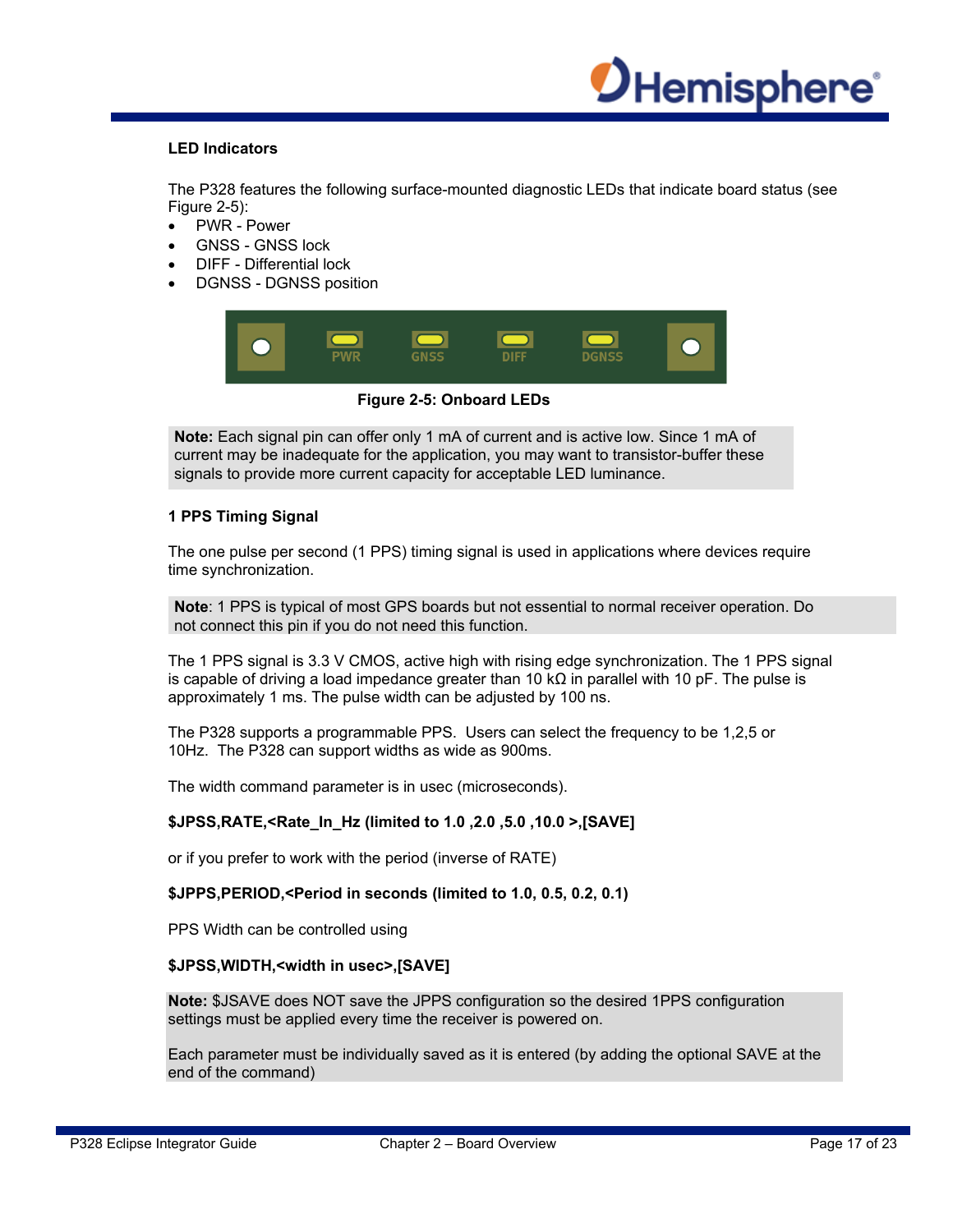

#### **Event Marker Input**

A GPS solution may need to be forced in an instance (Such as indicating to the GPS receiver when a photo is taken from a camera used for aerial photography), and not synchronized with GPS time, depending on the application.

**Note**: Event marker input is typical of most GPS boards but not essential to normal receiver operation. Do not connect this pin if you do not need this function.

The event marker input is 3.3 V CMOS, active low with falling edge synchronization. The input impedance and capacitance is higher than 10 kΩ and 10 pF respectively, with a threshold of lower than 0.7 V required to recognize the input.

#### **Grounds**

You must connect all grounds together when connecting the ground pins of the P328. These are not separate analog and digital grounds that require separate attention. Refer to Table 2-1 through Table 2-2 pin-out ground information for the P328.

#### **Speed Radar Output**

**Note**: Speed radar output is not essential to normal receiver operation. Do not connect these pins if you do not need this function.

The following two pins on the P328 relate to the Speed Radar.

 **Speed Radar Pulse** - Outputs a square wave with 50% duty cycle. The frequency of the square wave varies directly with speed. 97 Hz represents a speed of 1 m/s (3.28 ft./s).

**Note:** This pin has no form of isolation or surge protection. If utilizing the Speed Radar Pulse output. Hemisphere GNSS strongly recommends incorporating some form of isolation circuitry into the supporting hardware. Contact Hemisphere GNSS Customer Support for an example of an optically isolated circuit.

 **Speed Radar Ready Signal** - Indicates when the speed signal on the Speed Radar Pulse pin is valid. In static situations, such as when the vehicle has stopped, the GPS position may still have slight periodic variations. During these instances, the signal on the Speed Radar Ready Signal pin is 'high' or +Vcc, indicating the speed coming out of the Speed Radar Pulse pin is erroneous and not truly indicative of the GPS receiver's actual speed. **Therefore, it should not be referred to or be used.** Once the vehicle starts moving again and meets a minimum threshold speed, the output on the Speed Radar Ready Signal pin will go 'low,' indicating valid speed information is present on the Speed Radar Pulse pin.

Table 2-4 provides the location of the Speed Radar Pulse and Speed Radar Ready Signal on the P328.

#### **Table 2-4: P328 Speed Radar Output Availability**

| <b>Eclipse</b> | <b>Speed Radar</b> | <b>Speed Radar Ready Signal</b> |
|----------------|--------------------|---------------------------------|
| <b>Roorde</b>  | <b>Dulen</b>       |                                 |
| P328           | Pin 25             | Pin 26                          |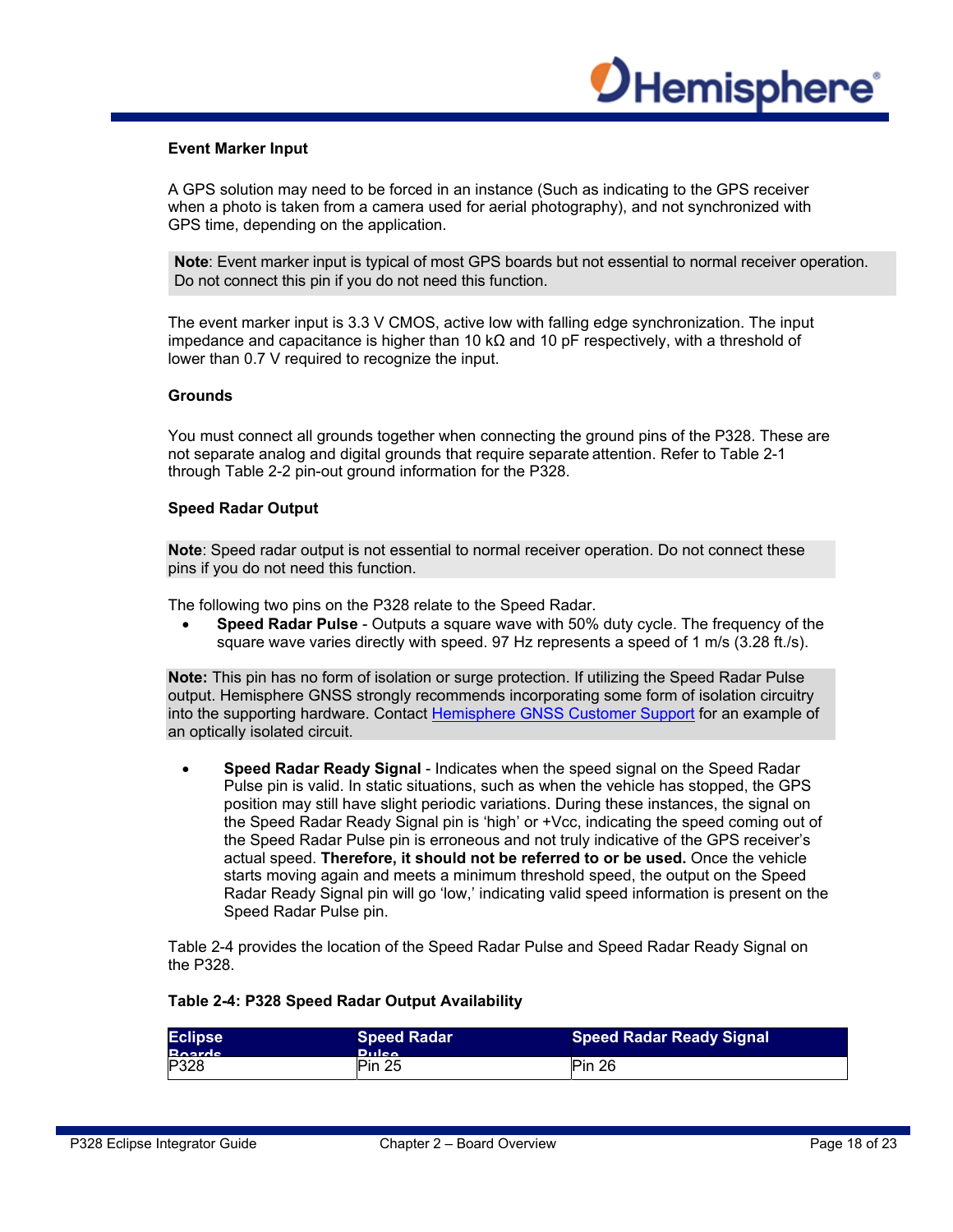

**Note:** Neither pin has any form of isolation or surge protection. If utilizing the Speed Radar Pulse output. Hemisphere GNSS strongly recommends incorporating some form of isolation circuitry into the supporting hardware. Contact Hemisphere GNSS Customer Support for an example of an optically isolated circuit.

# **Shielding**

The P328 is a sensitive instrument. When integrated into an enclosure, the P328 requires shielding from other electronics to ensure optimal operation. The P328 shield design consists of a thin piece of metal with specific diameter holes, preventing harmful interference from penetrating, while still allowing air circulation for cooling.

## **Receiver Mounting**

The P328 is a precision instrument. To ensure optimal operation, consider mounting the receiver in a way to minimize vibration and shock.

When mounting the P328 immediately adjacent to the GPS antenna, Hemisphere GNSS highly recommends shielding the board from the LNA of the antenna.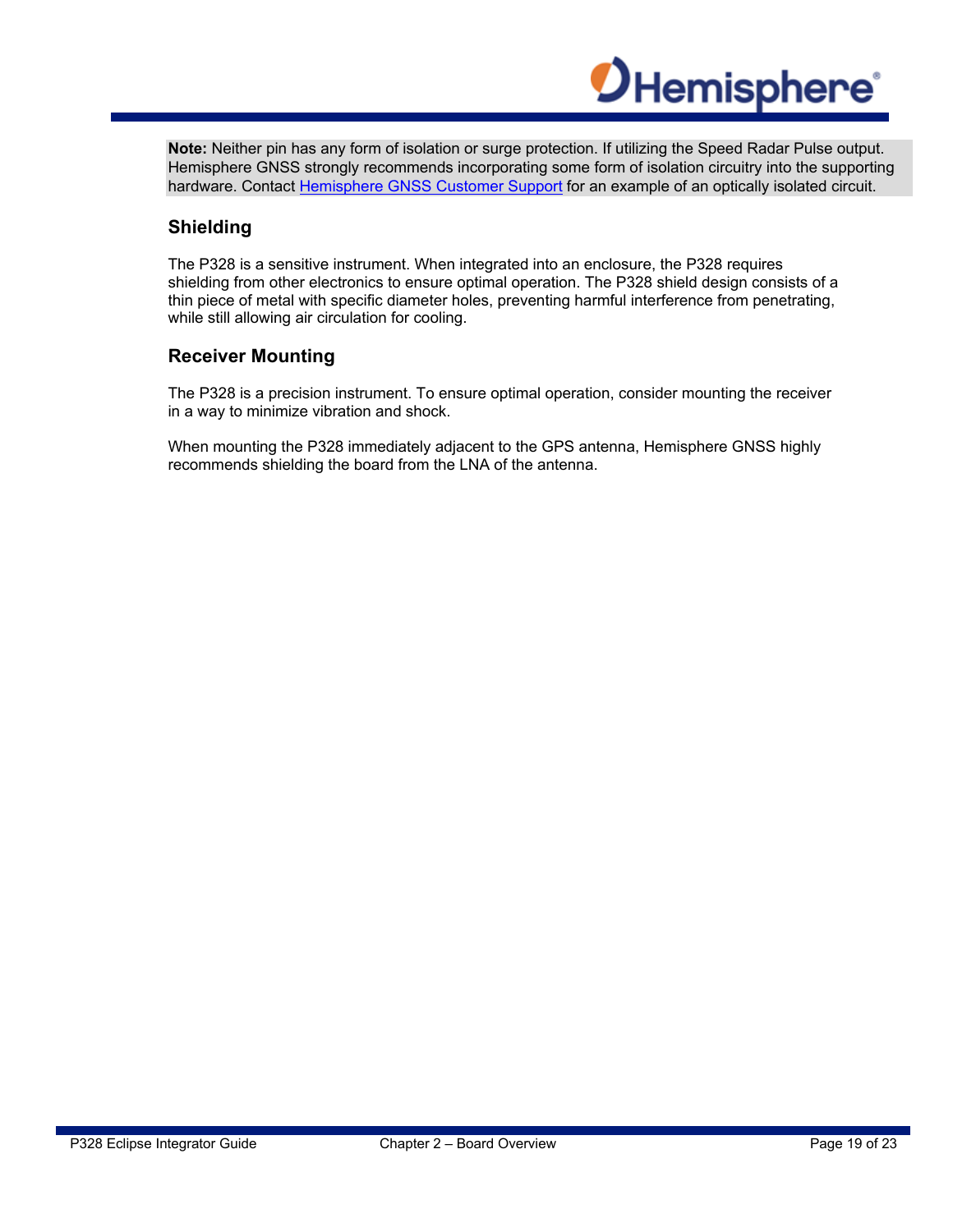# **Chapter 3: Setup and Configuration**

Powering the P328 Communicating with the P328 Configuring the P328 Firmware Configuring the Data Message Output "THIS'' Port and the 'OTHER' Port Saving the P328 Configuration Configuration Defaults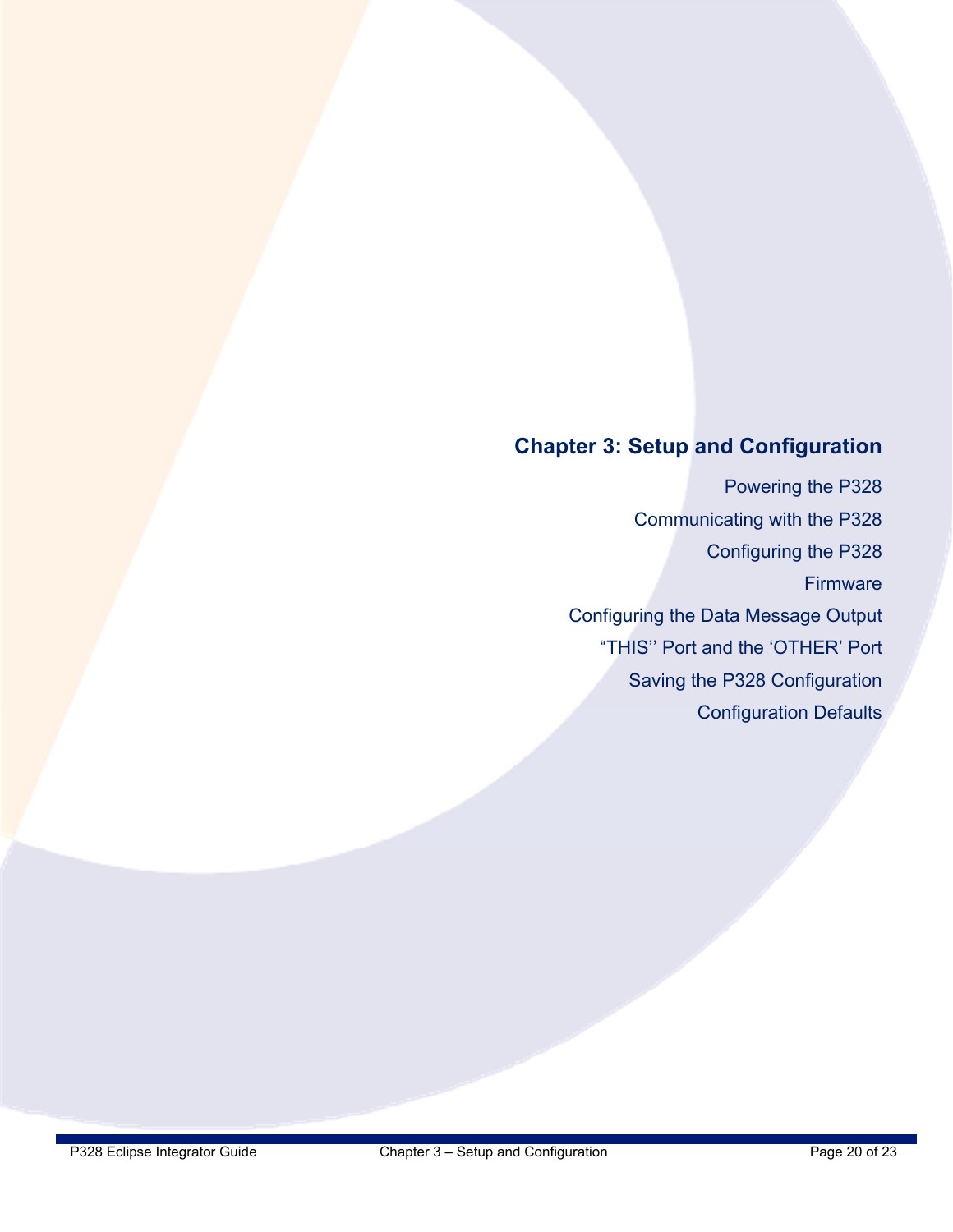

# **Setup and Configuration**

This chapter provides P328 operation information, such as communicating with the P328, firmware, and configuration defaults.

**Note**: Install the antenna outdoors so it has a clear view of the entire sky. If you place the antenna indoors near a window, for example, you will likely not track enough satellites. With a properly installed antenna the P328 provides a position within approximately 60 seconds.

#### **Powering the P328**

The P328 is powered by a 3.3 VDC power source. Once you connect appropriate power, the P328 is active. Although the P328 proceeds through an internal startup sequence upon application of power, it is ready to communicate immediately.

#### **Communicating with the P328**

The P328 features three primary serial ports (Port A, Port B, Port C) that you can configure independently from each other. You can configure the ports for any combination of NMEA 0183, binary, and RTCM SC-104 data. The usual data output is limited to NMEA data messages as these are industry standard.

## **Configuring the P328**

You can configure all aspects of P328 operation through any serial port using proprietary commands. For information on these commands refer to the Hemisphere GNSS Technical Reference.

You can configure the following:

- Select one of the two firmware applications
- Set communication port baud rates
- Select which messages to output on the serial ports and the update message rate
- Set various receiver operating parameters

For a complete list of commands and messages refer to the Hemisphere GNSS Technical Reference.

To issue commands to the P328 you will need to connect it to a terminal program or Hemisphere GNSS' software applications (SLXMon or PocketMax3).

#### **Firmware**

The software that runs the P328 is often referred to as firmware since it operates at a low level. You can upgrade the firmware in the field through any serial port as new versions become available.

The P328 currently ships with the Athena based firmware. Refer to the Hemisphere GNSS Technical Reference for information on querying and talking to the P328 board.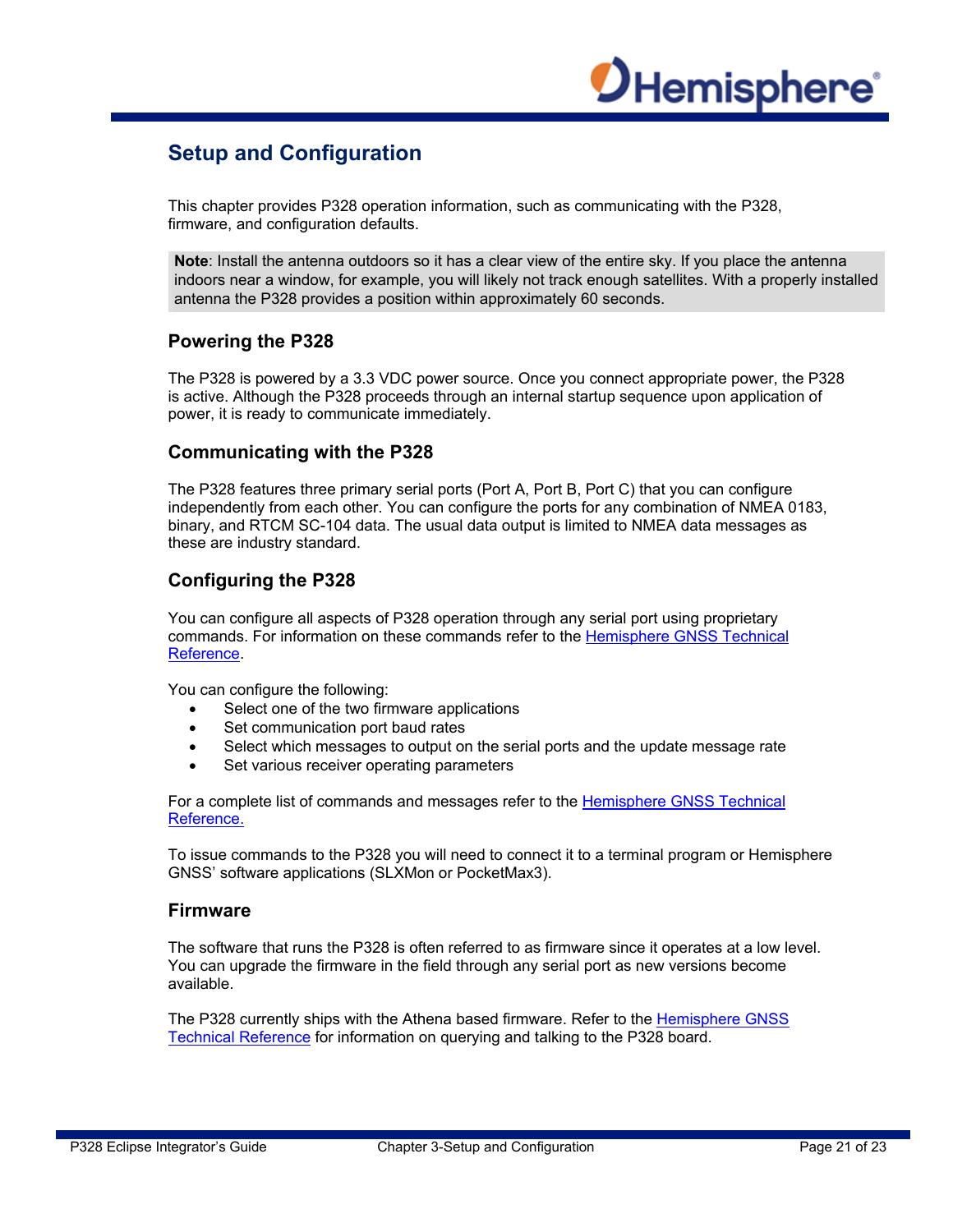

# **Configuring the Data Message Output**

The P328 features three primary bi-directional ports (Ports A, B and C. You can configure messages for all ports by sending proprietary commands to the P328 through any port. For a complete list of commands and messages refer to the Hemisphere GNSS Technical Reference.

## **'THIS' Port and the 'OTHER' Port**

Both Port A and Port B use the phrases "THIS" and "OTHER" when referring to themselves and each other in NMEA messages.

'THIS' port is the port you are currently connected to for inputting commands. To output data through the same port ('THIS' port) you do not need to specify 'THIS' port. For example, when using Port A to request the GPGGA data message be output at 5 Hz on the same port (Port A), issue the following command:

#### **\$JASC,GPGGA,5<CR><LF>**

The 'OTHER' port is either Port A or Port B, whichever one you are not using to issue commands. If you are using Port A to issue commands, then Port B is the 'OTHER' port, and vice versa. To specify the 'OTHER' port for the data output you need to include 'OTHER' in the command. For example, if you use Port A to request the GPGGA data message be output at 5 Hz on Port B, issue the following command:

#### **\$JASC,GPGGA,5,OTHER<CR><LF>**

When using Port A or Port B to request message output on Port C, you must specifically indicate (by name) you want the output on Port C. For example, if you use Port A to request the GPGLL data message be output at 10 Hz on Port C, issue the following command:

#### **\$JASC,GPGLL,10,PORTC<CR><LF>**

#### **Saving the P328 Configuration**

Each time you change the P328's configuration you may want to save the configuration so you do not have to reconfigure the receiver each time you power it on.

To save the configuration, issue the \$JSAVE command to the P328 using a terminal program or Hemisphere GNSS' applications (SLXMon or PocketMax3).

The P328 will take approximately several seconds to save the configuration to non-volatile memory and will indicate when the configuration has been saved. Refer to the Hemisphere GNSS Technical Reference.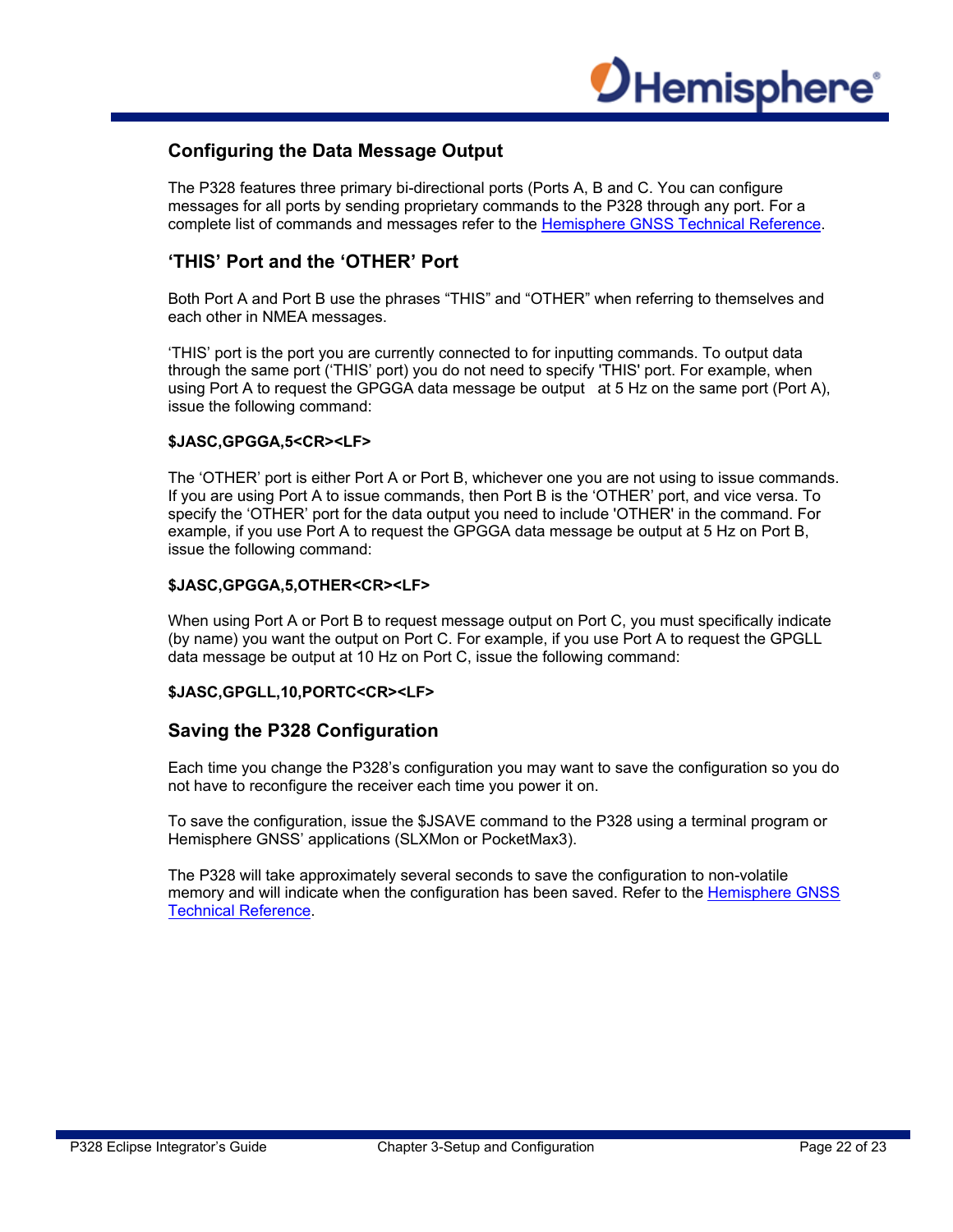

# **Configuration Defaults**

Below is the standard configuration for the P328. For more information on these commands refer to the **Hemisphere GNSS Technical Reference**.

**\$JOFF,PORTA \$JOFF,PORTB \$JOFF,PORTC \$JBAUD,19200,PORTA \$JBAUD,19200,PORTB \$JBAUD,19200,PORTC \$JAGE,2700 \$JLIMIT,10.0 \$JMASK,5 \$JDIFF,SBAS \$JPOS,33.0,-111.0 \$JSMOOTH,LONG900 \$JAIR,AUTO \$JALT,NEVER** 

**\$JNP,7 \$JWAASPRN,AUTO \$JTAU,COG,0.00 \$JTAU,SPEED,0.00 \$JASC,GPGGA,1,PORTA \$JASC,GPGGA,1,PORTB** 

**\$JSAVE**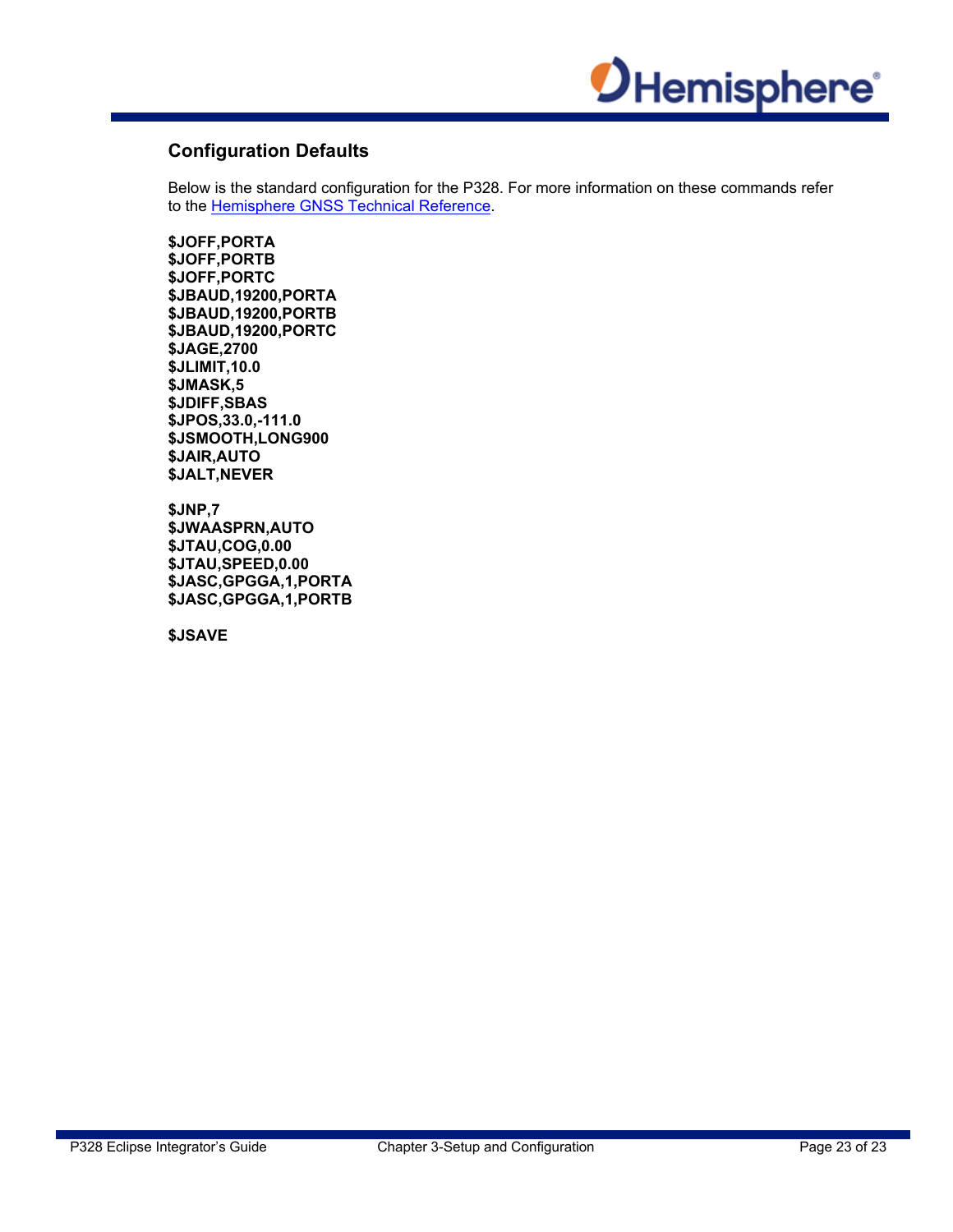# **Appendix A: Frequently Asked Questions**

Integration Support and Repair Power, Communication, and Configuration GNSS Reception and Performance SBAS Reception and Performance External Corrections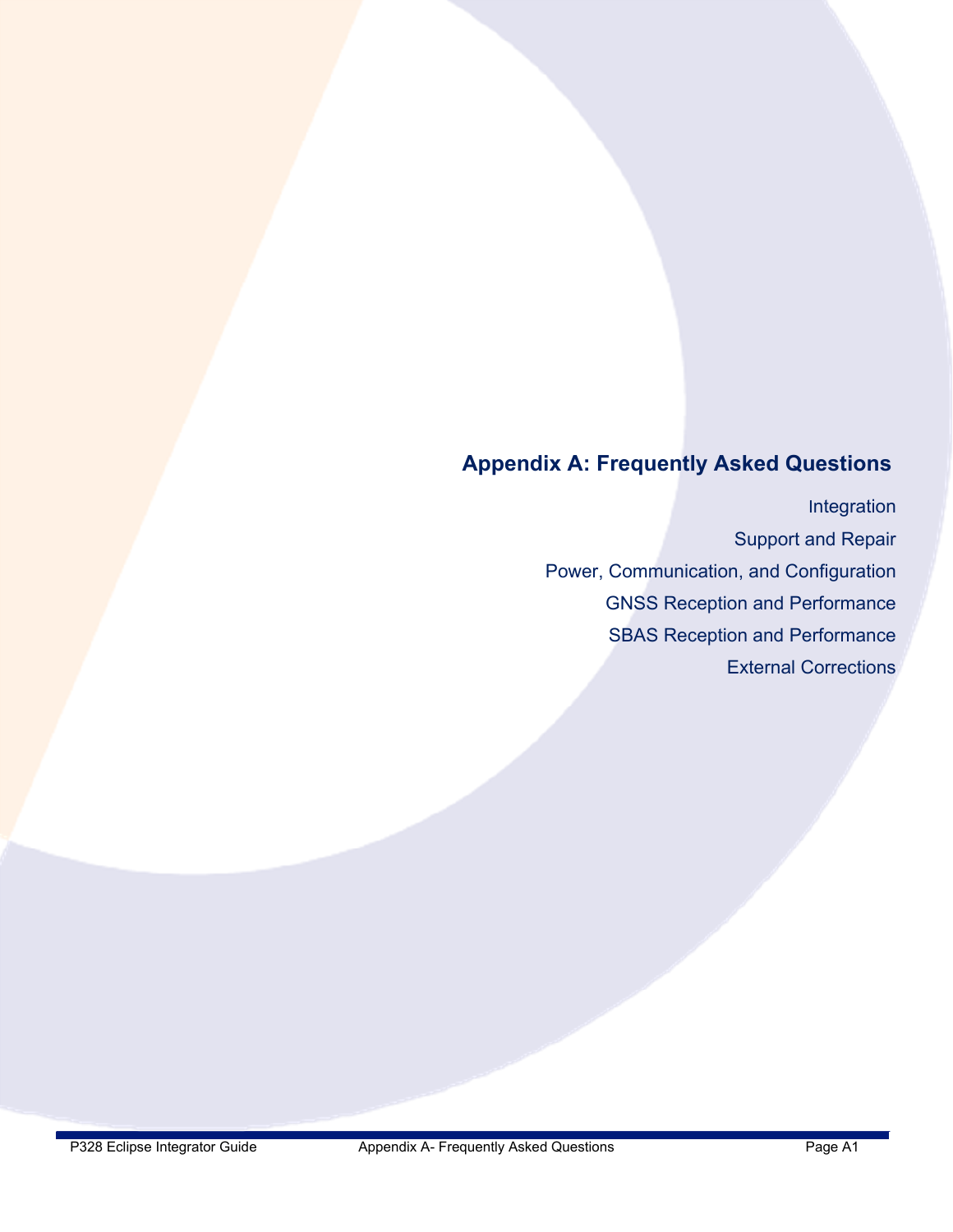

# **Appendix A: Frequently Asked Questions**

#### **Integration**

#### **Do I need to use the 1 PPS and event marker?**

No, these are not necessary for P328 operation.

#### **What should I do with the 1 PPS signal if I do not want to use it?**

We recommend you tie to ground through a 1k resistor.

#### **What should I do with the manual mark input if I am not going to use it?**

Do not connect the pin because this signal is active low.

#### **Do I need to use the lock indicators?**

No, these are present for applications where it is desirable to have an LED visible to the user. These signals need to be transistor-buffered, as these lines can only offer 1 mA. Depending on the product and the application, LEDs can be very useful to the end user. These signals are active low.

#### **Do I need to use a shield-can for the P328?**

Not necessarily. But you may need to if there are RF interference issues, such as if the P328 interferes with other devices. A shield-can is a good start in terms of investigating the benefit. If you are designing a smart antenna system, a shield can is likely needed. Hemisphere GNSS recommends that you always conduct an RF pre-scan when integrating OEM boards.

#### **If my company wishes to integrate this product, what type of engineering resources will I need to do this successfully?**

Hemisphere GNSS recommends you have sufficient engineering resources with the appropriate skills in and understanding of the following:

- Electronic design (including power supplies and level translation)
- RF implications of working with GPS equipment
- Circuit design and layout
- Mechanical design and layout

As an integrator, you are responsible for ensuring that the correct resources are in place to technically complete integration. Hemisphere GNSS makes every effort to provide adequate support, but you should expect to have reasonable expertise to use this Integrator's Guide.

## **Support and Repair**

#### **How do I solve a problem I cannot isolate?**

Hemisphere GNSS recommends contacting your HGNSS dealer first. With their experience with this product, and other products from Hemisphere GNSS, they should be able to help isolate a problem. If the issue is beyond the capability or experience of the dealer, Hemisphere GNSS Technical Support is available from 8:00 AM to 5:00 PM Mountain Standard Time, Monday through Friday.

See "Technical Support" for Technical Support contact information.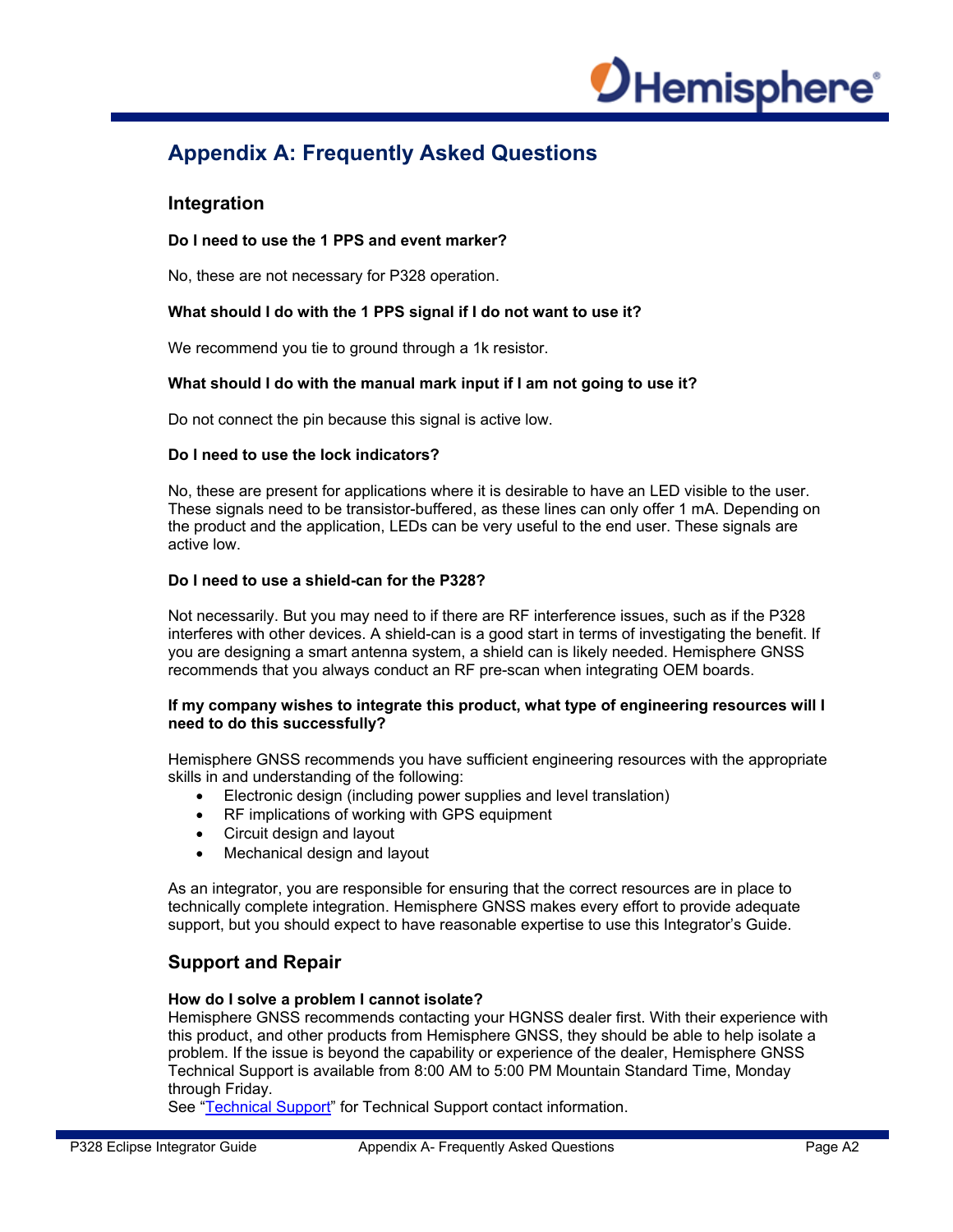

#### **What if I cannot resolve a problem after trying to diagnose it myself?**

Contact your dealer to see if they have any information that may help to solve the problem. They may be able to provide some in-person assistance. If this is not viable or does not solve the problem, Hemisphere GNSS Technical Support is available from 8:00 AM to 5:00 PM Mountain Standard Time, Monday through Friday.

See "Technical Support" for Technical Support contact information.

#### **Can I contact Hemisphere GNSS Technical Support directly regarding technical problems?**

Yes, however, Hemisphere GNSS recommends speaking to the dealer first as they are the local support. They may be able to solve the problem quickly, due to their proximity and experience with Hemisphere GNSS equipment.

#### **Power, Communication, and Configuration**

#### **My P328 system does not appear to be communicating. What do I do?**

This could be one of a few issues:

- Examine the P328 cables and connectors for signs of damage or offset.
- Ensure the P328 system is properly powered with the correct voltage.
- Ensure there is a good connection to the power supply since it is required to terminate the power input with the connector.
- Check the documentation of the receiving device, if not a PC, to ensure the transmit line from the P328 is connected to the receive line of the other device. Also, ensure the signal grounds are connected.
- If the P328 is connected to a custom or special device, ensure the serial connection to it does not have any incompatible signal lines present that prevent proper communication.
- Make sure the baud rate of the P328 matches the other device. The other device must also support an 8-data bit, 1 stop bit, no parity port configuration (8-N-1). Some devices support different settings that may be user configurable. Ensure the settings match.
- Consult the troubleshooting section of the other device's documentation to determine if there may be a problem with the equipment.

#### **Am I able to configure two serial ports with different baud rates?**

Yes, all the ports are independent. For example, you may set one port to 4800 and another port to 19200.

#### **Am I able to have the P328 output different NMEA messages through multiple ports?**

Yes, different NMEA messages can be sent to the serial ports you choose. These NMEA messages may also be at different update rates. A high enough baud rate is needed to transmit all the data; otherwise, some data may not be transmitted.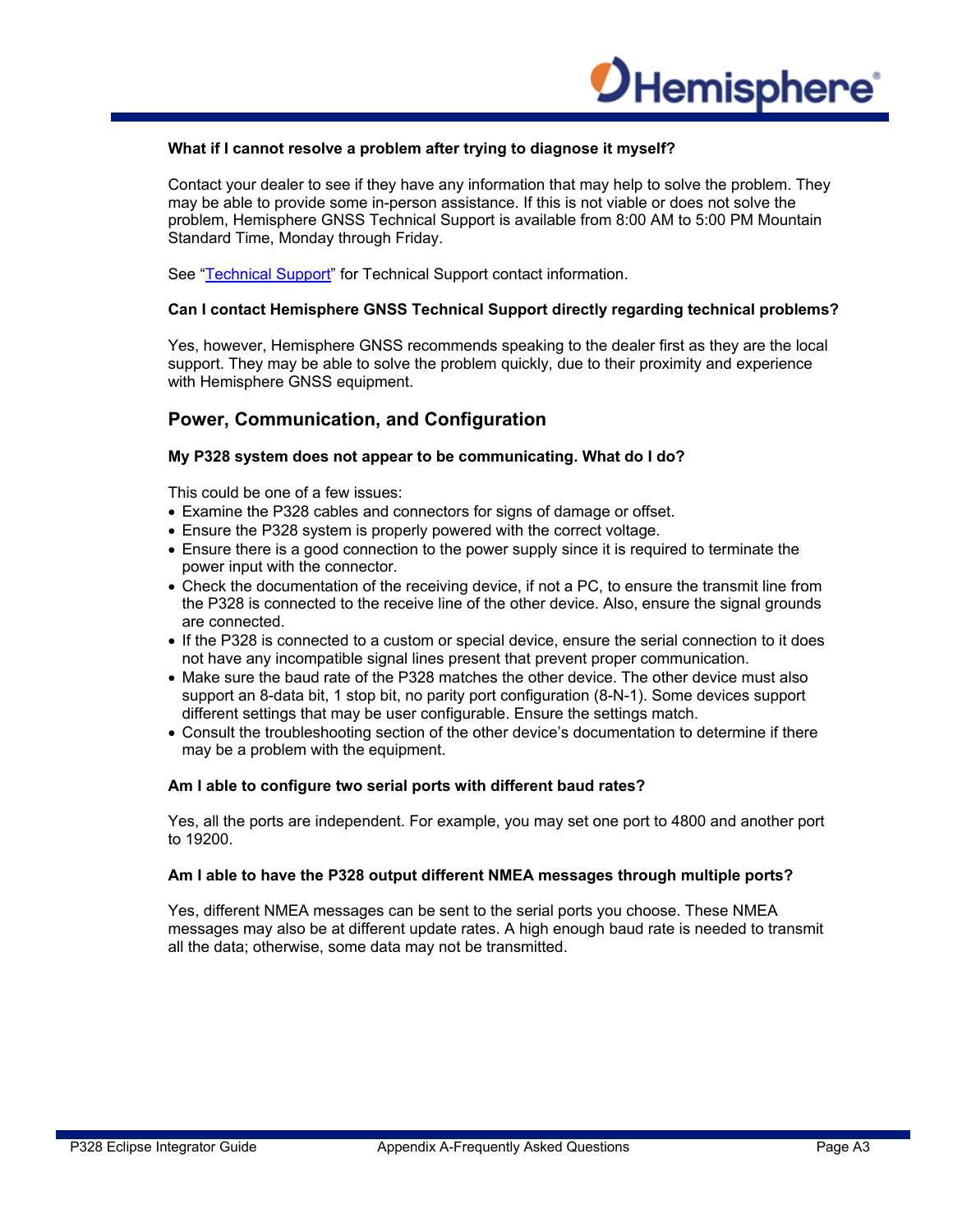

#### **How can I determine the current configuration of the P328?**

The \$JSHOW command will request the configuration information from the P328. The response will be similar to: **\$>JSHOW,BAUD,19200 \$>JSHOW,BIN,1,5.0 \$>JSHOW,BAUD,4800,OTHER \$>JSHOW,ASC,GPGGA,1.0,OTHER \$>JSHOW,ASC,GPVTG,1.0,OTHER \$>JSHOW,ASC,GPGSA,1.0,OTHER** 

#### **How can I be sure the configuration will be saved for the subsequent power cycle?**

Query the receiver to make sure the current configuration is correct by issuing a \$JSHOW command. If not, make the necessary changes and reissue the \$JSHOW command. Once the current configuration is acceptable, issue a \$JSAVE command and wait for the receiver to indicate the save is complete. Do not power off the receiver until the "save complete" message appears.

#### **How do I change the baud rate of a port from that port?**

Connect at the current baud rate of the P328 port and then issue a \$JBAUD command to change the port baud rate to the desired rate. Now change the baud rate in your application to the desired rate.

#### **What is the best software tool to use to communicate with the P328 and configure it?**  Hemisphere GNSS uses two different software applications:

- **SLXMon** Available at www.hgnss.com. This application is a very useful tool for graphically viewing tracking performance and position accuracy, and for recording data. It can also configure message output and port settings. SLXMon runs on Windows 95 or higher.
- **PocketMax3 -** Available at www.hgnss.com. Similar to SLXMon, you can use this application to graphically view tracking performance and position accuracy, record data, and configure message output and port settings. PocketMax3 runs on multiple Windows platforms using the Windows .NET framework.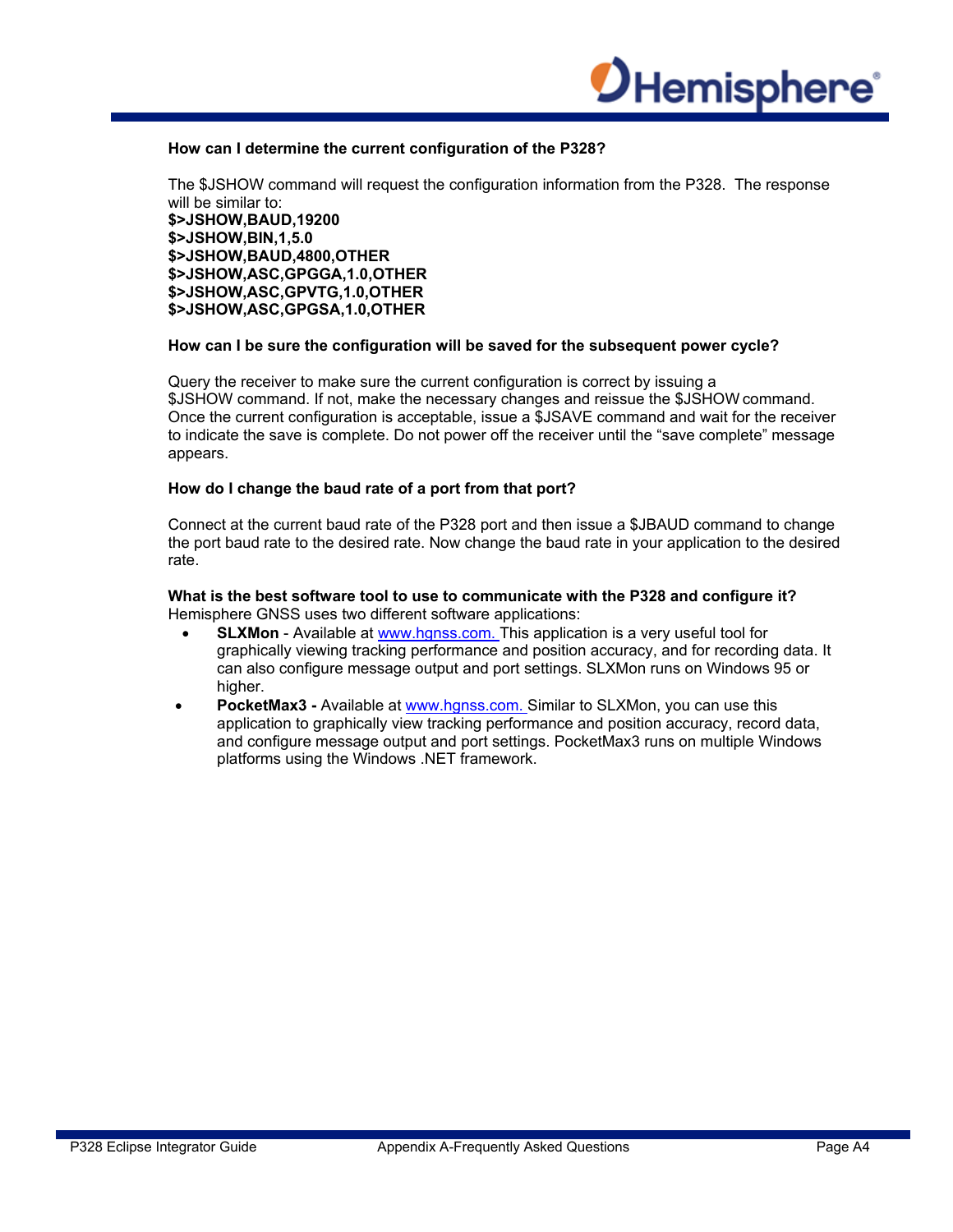

## **GNSS Reception and Performance**

#### **How do I know what the P328 is doing?**

The P328 supports standard NMEA data messages. The \$GPGSV and Bin99 data messages contain satellite tracking and SNR information. If available, the computed position is contained in the \$GPGGA message. Additionally, the P328 has surface-mounted status LEDs that indicate receiver status.

#### **Do I have to be careful when using the P328 to ensure it tracks properly?**

For best performance, the P328 antenna must have a clear view of the sky for satellite tracking. The P328 can tolerate a certain amount of signal blockage because redundant satellites are often available. Only four satellites are required for a position; however, the more satellites that are used, the greater the positioning accuracy.

#### **SBAS Reception and Performance**

#### **How do I know if the P328 has acquired an SBAS signal?**

The P328 outputs the \$RD1 message that contains the SBAS Bit Error Rate (BER) for each SBAS channel. The BER value describes the rate of errors received from SBAS. Ideally, this should be zero. However, the P328 performs well up to 150 BER. The SLXMon and PocketMax3 utilities provide this information without needing to use NMEA commands.

#### **How do I know if the P328 is offering a differentially-corrected or RTK-corrected position?**

The P328 outputs the \$GPGGA message as the main positioning data message. This message contains a quality fix value that describes the GPS status. If this value is 2, the position is differentially corrected; if this value is 5, the position is RTK-corrected. The SLXMon and PocketMax3 utilities provide this information without needing to use NMEA commands.

#### **How do I select an SBAS satellite?**

By default, the P328 will automatically attempt to track the appropriate SBAS satellites. If multiple satellites are available, the one with the lowest BER value is selected to be used to decode the corrections.

You can manually select which SBAS satellites to track (not recommended). Refer to the Hemisphere GNSS Technical Reference.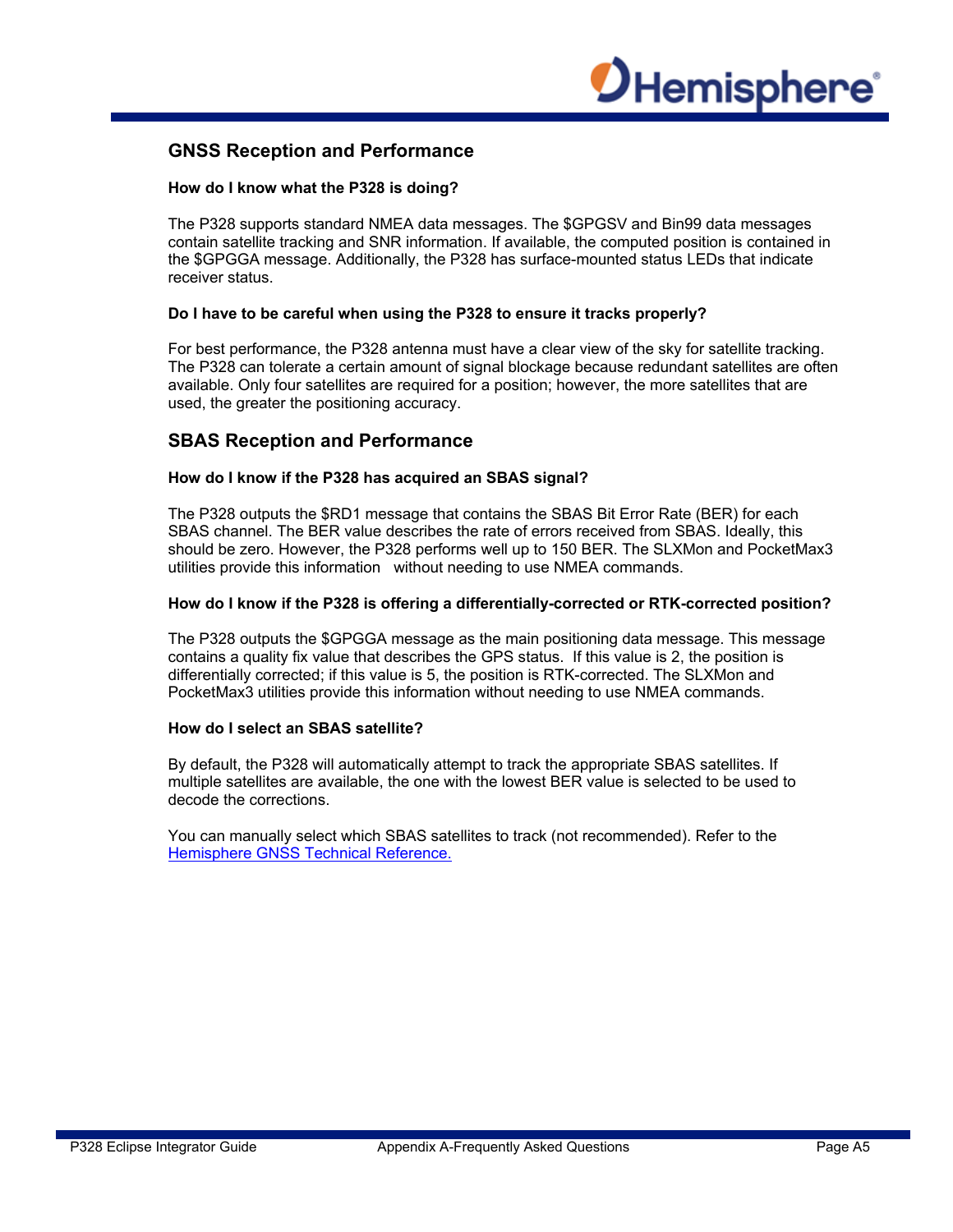

# **External Corrections**

#### **My P328 system does not appear to be using DGPS or RTK corrections from an external correction source. What could be the problem?**

This could be due to several factors. To isolate the issue:

- Make sure DGPS corrections are RTCM v2.3 protocol.
- Make sure RTK corrections are either ROX, RTCM v3, CMR, or CMR+ protocol.
- Verify the baud rates used by the P328 match that of the external correction source.
- The external correction should be using an 8-data bit, no parity, 1 stop bit (8-N-1) serial port configuration.
- Inspect the cable connection to ensure there is no damage.
- Check the pin-out information for the cables to ensure the transmit line of the external correction source is connected to the receive line of the P328's serial port and that the signal grounds are connected.
- Make sure the P328 has been set to receive external corrections by issuing the \$JDIFF command. Refer to the Hemisphere GNSS Technical Reference.

#### **How will the antenna selection and mounting affect P328 performance?**

For best results:

- Select a multipath-resistant antenna
- Ensure the antenna tracks all the available signals for the receiver
- Mount the antenna with the best possible view of the sky in a location with the lowest possible multi-path
- Using a magnetic mount for the antenna will not affect performance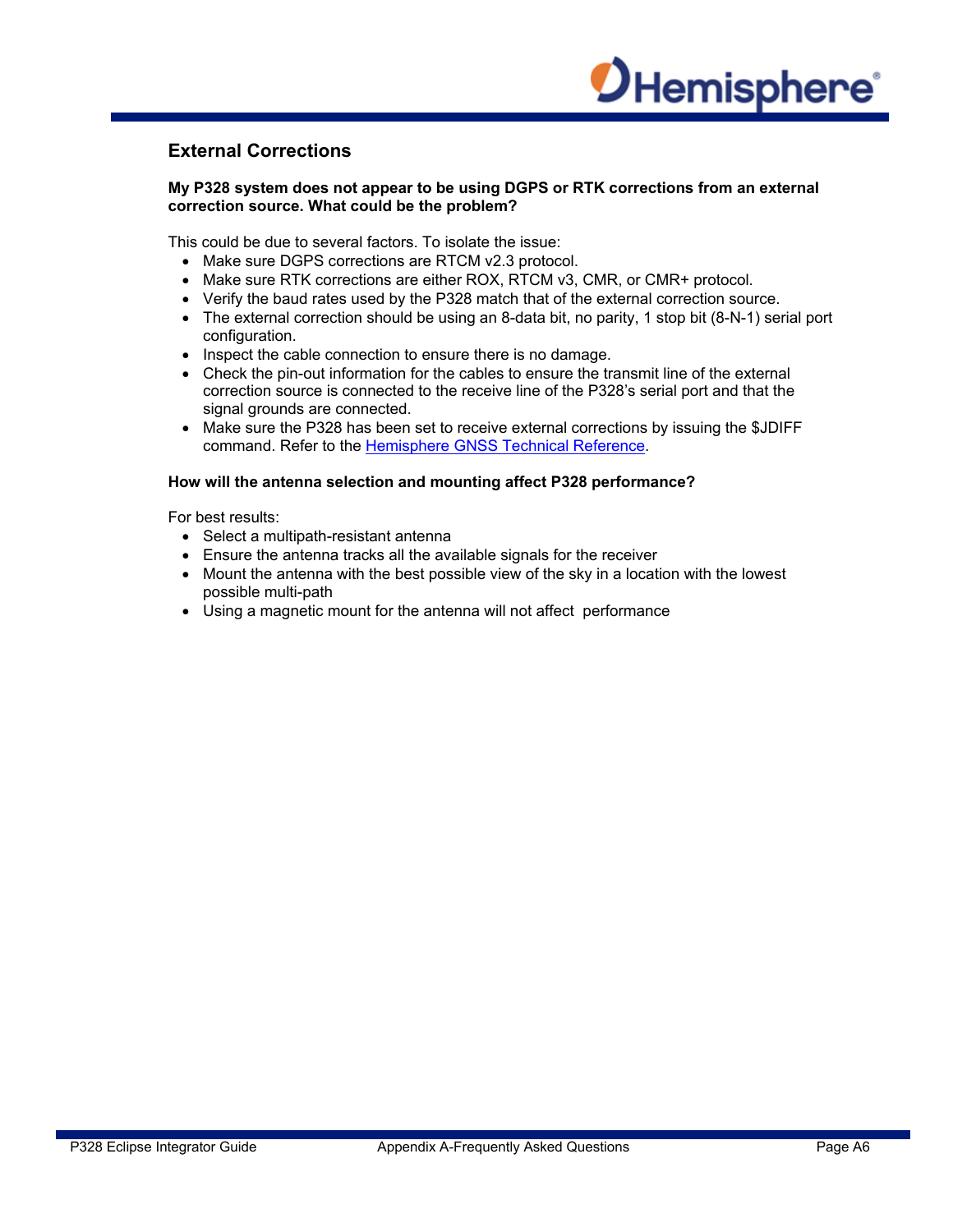**Appendix B: Troubleshooting**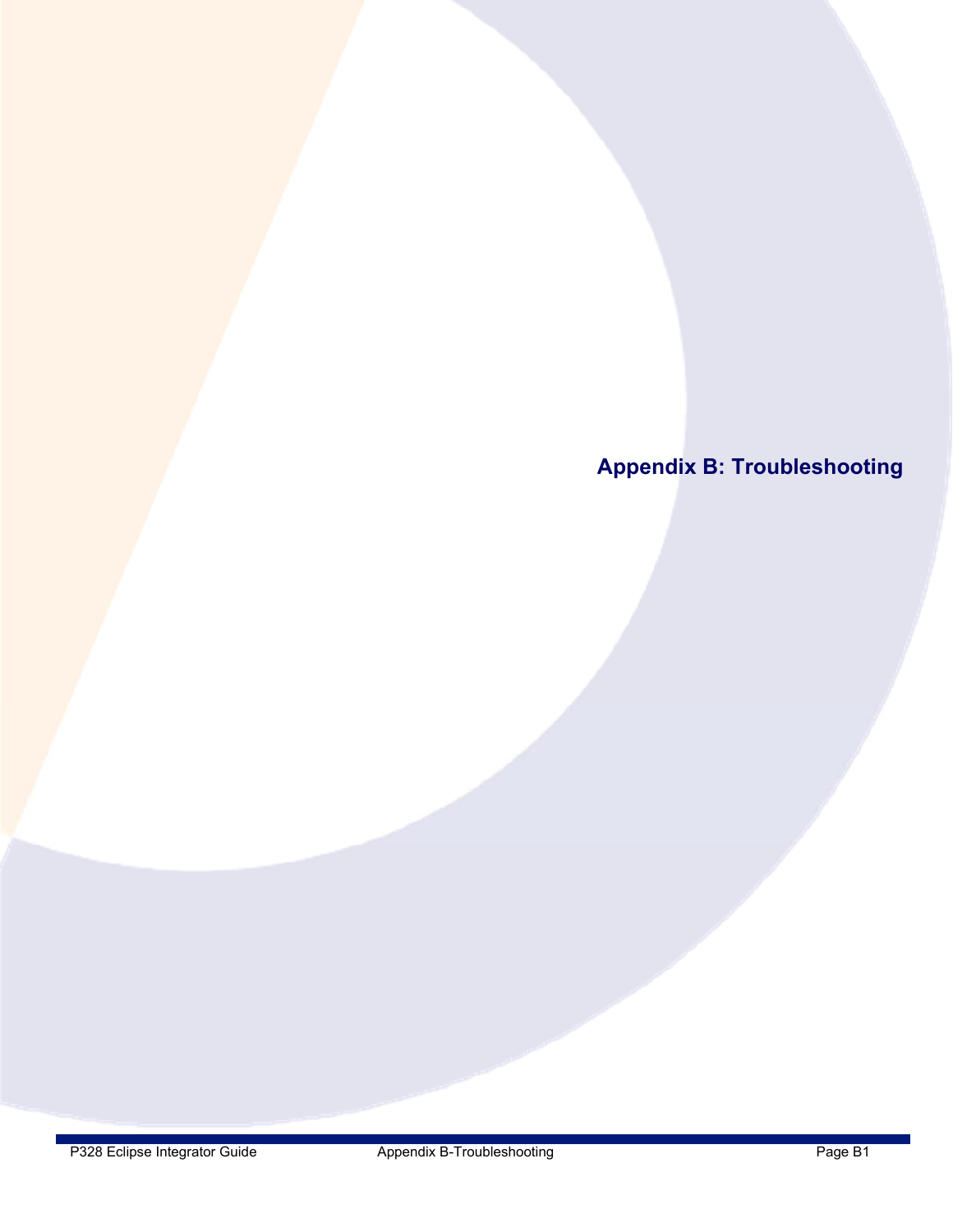

# **Appendix B: Troubleshooting**

Use the following checklist to troubleshoot anomalous P328 operation. Table B-1 provides a list of issues with possible solutions. Refer to Appendix C, "Technical Specifications" if necessary.

Use the following checklist to troubleshoot anomalous P328 operation. Table B-1 provides a list of issues with possible solutions. Refer to Appendix C, "Technical Specifications" if necessary.

| <b>Issue</b>                                                                           | <b>Possible Solution</b>                                                                                                                                                                                                                                                                                                                                                                                                                                     |
|----------------------------------------------------------------------------------------|--------------------------------------------------------------------------------------------------------------------------------------------------------------------------------------------------------------------------------------------------------------------------------------------------------------------------------------------------------------------------------------------------------------------------------------------------------------|
| What is the first thing I do if I<br>have a problem with the<br>operation of the P328? | Try to isolate the source of the problem. Problems are<br>likely to fall within one of the following categories:<br>Power, communication, and configuration<br>GPS reception and performance<br>Beacon reception and performance<br>SBAS reception and performance<br><b>External corrections</b><br>Installation<br>Shielding and isolating interference<br><b>Note:</b> It is important to review each category in detail to<br>eliminate it as a problem. |
| No data from the P328<br>No communication                                              | Check receiver power status (this may be done a<br>$\bullet$<br>Multimeter<br>Confirm communication with P328 via Hemisphere<br>$\bullet$<br>query command \$JI, \$JSHOW<br>Verify that P328 is locked to GPS satellites (this can<br>often be done on the receiving device or by using<br>SLXMon)<br>Check integrity and connectivity of power and data<br>cable connections                                                                                |
| Random binary data from the<br>P328                                                    | Verify that the RCTM or Bin messages are not being<br>$\bullet$<br>accidentally output (send a \$JSHOW command)<br>Verify that the baud rate settings of P328 and remote<br>device match<br>Potentially, the volume of data requested to be output<br>by the P328 could be higher than the current baud<br>rate supports. Try using 19200 or higher for the baud<br>rate for all devices                                                                     |

#### **Table B-1: Troubleshooting**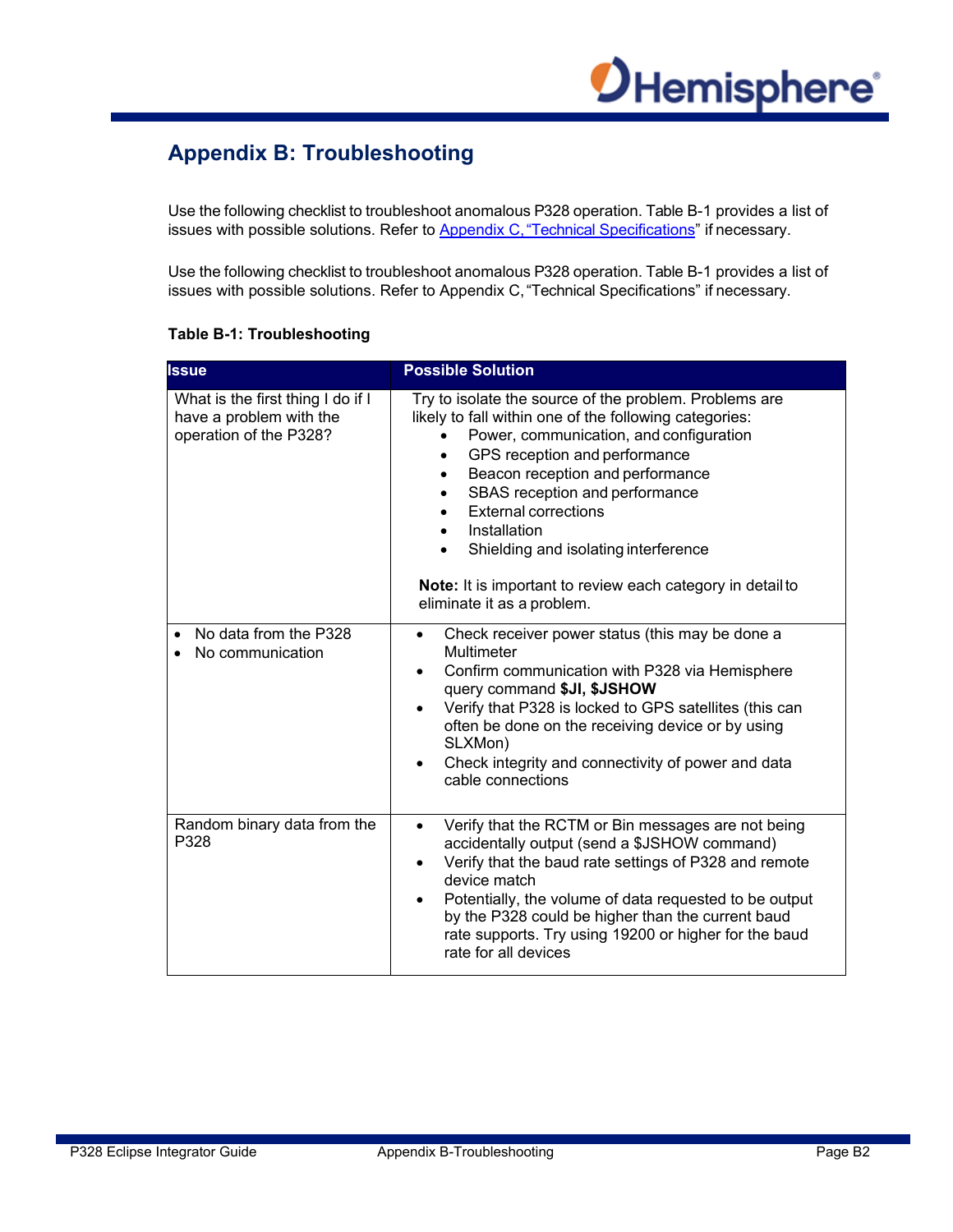

# **Table B-1: Troubleshooting (continued)**

| <b>Issue</b>                              | <b>Possible Solution</b>                                                                                                                                                                                                                                                                                                                                        |
|-------------------------------------------|-----------------------------------------------------------------------------------------------------------------------------------------------------------------------------------------------------------------------------------------------------------------------------------------------------------------------------------------------------------------|
| No GPS lock                               | Check integrity of antenna cable<br>$\bullet$<br>Verify antenna's view of the sky<br>Verify the lock status and signal to noise ratio of<br>$\bullet$<br>GPS satellites (this can often be done on the<br>receiving device or by using SLXMon)                                                                                                                  |
| No SBAS                                   | • Check antenna cable integrity<br>Verify antenna's view of the sky, especially towards<br>that SBAS satellites, south in the northern<br>hemisphere<br>Verify the bit error rate and lock status of SBAS<br>satellites (this can often be done on the receiving<br>device or by using SLXMon - monitor BER value)                                              |
| No DGPS position in external<br>RTCM mode | Verify that the baud rate of the RTCM input<br>port<br>$\bullet$<br>matches the baud rate of the external source<br>Verify the pinout between the RTCM source and the<br>$\bullet$<br>RTCM input port (the "ground" pin and pin-out must<br>be connected, and from the "transmit" from the<br>source must connect to the "receiver" of the RTCM<br>input port). |
| Non-DGPS output                           | Verify P328 SBAS and lock status (or external<br>source is locked)<br>Confirm baud rates match the external source<br>correctly<br>Issue a \$JDIFF command and see if the expected<br>$\bullet$<br>differential mode is in fact the current mode.                                                                                                               |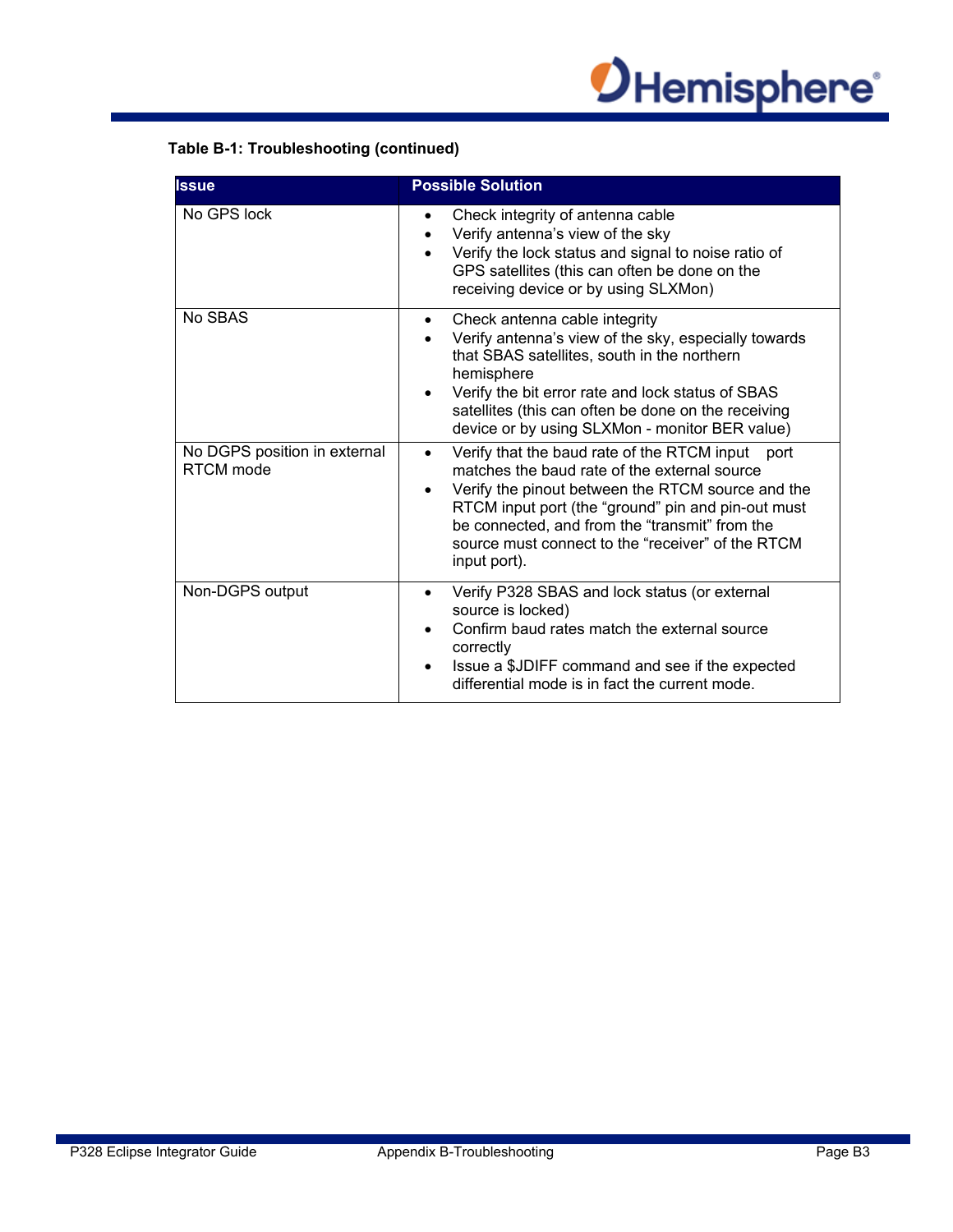# **Appendix C: Technical Specifications**

P328 Specifications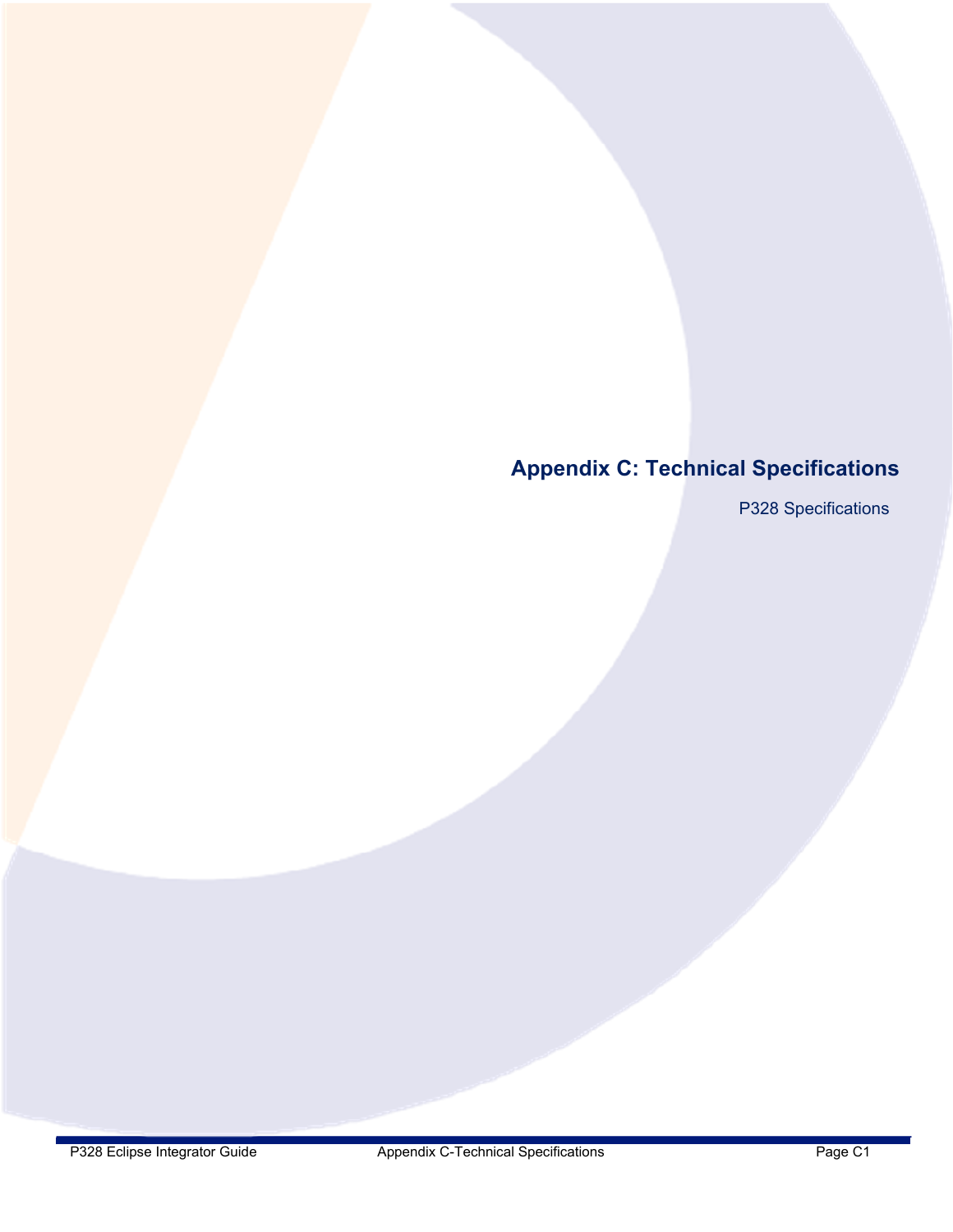

# **Appendix C: Technical Specifications**

# **P328 Specifications**

Table C-1 through Table C-6 provide specifications for the P328.

#### **Table C-1: P328 Sensor Specifications**

| <b>Item</b>                                           | <b>Specification</b>                                                         |                                |                   |
|-------------------------------------------------------|------------------------------------------------------------------------------|--------------------------------|-------------------|
| Receiver type                                         | GPS, GLONASS, BeiDou, Galileo and QZSS, RTK with<br>carrier phase and L-band |                                |                   |
|                                                       |                                                                              |                                |                   |
| Channels                                              | 12 L1CA GPS                                                                  |                                |                   |
|                                                       | 12 L1P GPS                                                                   |                                |                   |
|                                                       | 12 L2P GPS                                                                   |                                |                   |
|                                                       | 12 L2C GPS                                                                   |                                |                   |
|                                                       | 15 L5 GPS                                                                    |                                |                   |
|                                                       | 12 G1 GLONASS                                                                |                                |                   |
|                                                       | 12 G2 GLONASS                                                                |                                |                   |
|                                                       | 12 G3 GLONASS                                                                |                                |                   |
|                                                       | 22 B1 BeiDou<br>22 B2 BeiDou                                                 |                                |                   |
|                                                       | 14 B3 BeiDou                                                                 |                                |                   |
|                                                       | 12 Galileo E1                                                                |                                |                   |
|                                                       | 12 Galileo E5a                                                               |                                |                   |
|                                                       | 12 Galileo E5b                                                               |                                |                   |
|                                                       | 4 QZSS                                                                       |                                |                   |
|                                                       | 3 SBAS or 3 additional L1CA GPS 2 L-band                                     |                                |                   |
| <b>GPS</b> sensitivity                                | $-142$ dBm                                                                   |                                |                   |
| <b>SBAS</b> tracking                                  | 3-channel, parallel tracking                                                 |                                |                   |
| Update rate                                           | 1 Hz standard, 10 Hz, 20 Hz and 50Hz available                               |                                |                   |
| Horizontal accuracy                                   |                                                                              | RMS (67%)                      | 2DRMS             |
|                                                       | (95%)<br>RTK <sup>1,2</sup>                                                  | $8 \text{ mm} + 1 \text{ ppm}$ | $15$ mm + 2       |
|                                                       | ppm                                                                          |                                |                   |
|                                                       | Atlas:                                                                       | 0.04 <sub>m</sub>              | 0.08 <sub>m</sub> |
|                                                       | <b>SBAS</b>                                                                  | 0.3 <sub>m</sub>               | 0.6 <sub>m</sub>  |
|                                                       | $(WAAS)^1$                                                                   |                                |                   |
|                                                       | Autonomous, no SA <sup>1</sup>                                               | 1.2 <sub>m</sub>               | 2.4 m             |
| Timing (1PPS) accuracy                                | $20$ ns                                                                      |                                |                   |
| Cold start time                                       | < 60 s typical (no almanac or RTC)                                           |                                |                   |
| < 30 s typical (almanac and RTC)<br>Warm start time   |                                                                              |                                |                   |
| < 10 s (almanac, RTC, and position)<br>Hot start time |                                                                              |                                |                   |
| 1,850 km/h (999 kts)<br>Maximum speed                 |                                                                              |                                |                   |
| Maximum altitude                                      | 18,288 m (60,000 ft)                                                         |                                |                   |
| Differential options                                  | SBAS, Autonomous, External RTCM v2.3, RTK v3, L-band<br>(Atlas), and DGPS    |                                |                   |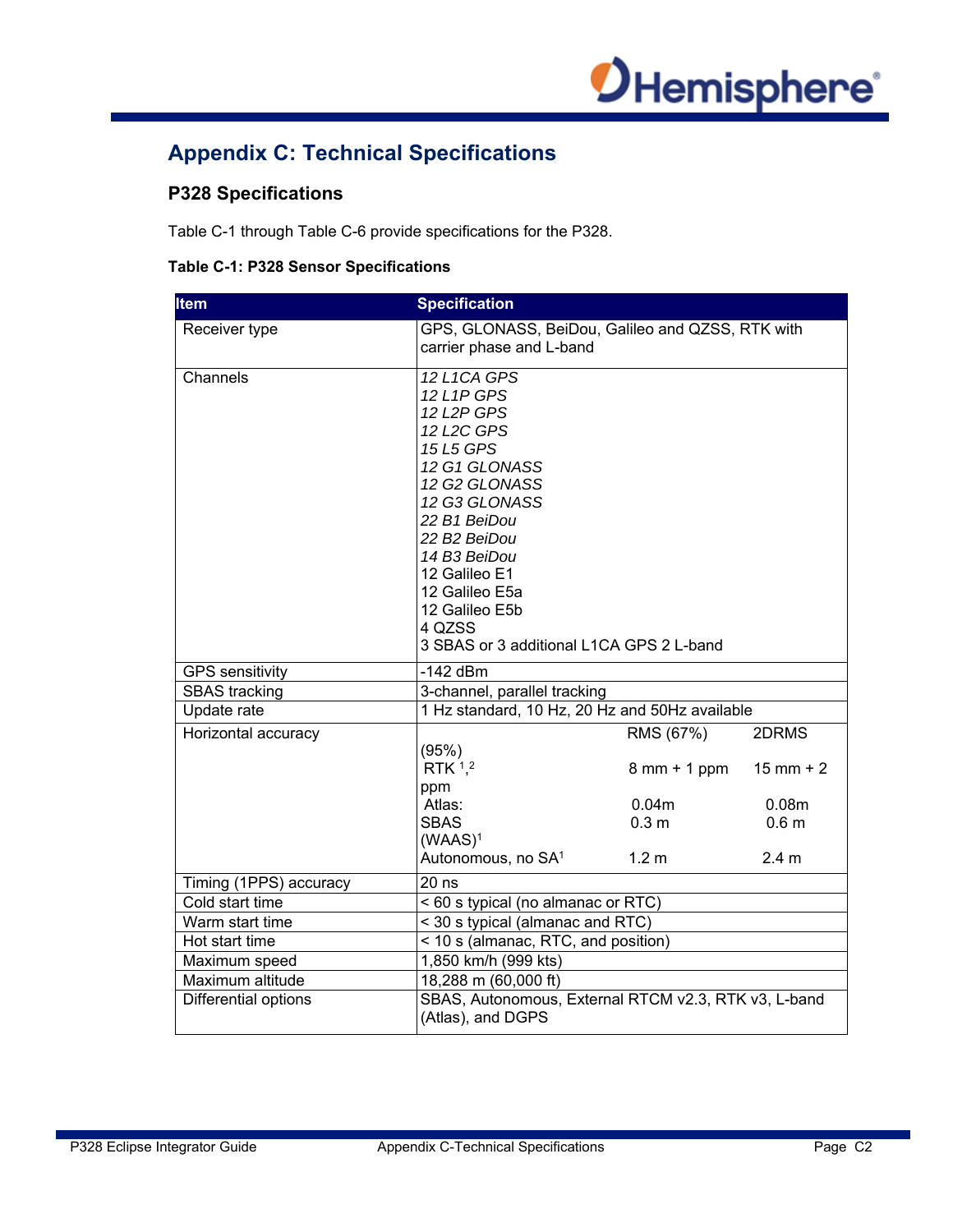

# **Table C-2: P328 Communication Specifications**

| <b>Item</b>             | <b>Specification</b>                                                  |
|-------------------------|-----------------------------------------------------------------------|
| Serial ports            | 3 full-duplex 3.3 V CMOS                                              |
|                         | (3 main serial ports, 1 differential-only port) 2 CAN                 |
| CAN                     | 2 CAN ports NMEA2000, ISO-11783                                       |
| <b>Baud rates</b>       | 4800 - 115200                                                         |
| Data I/O protocol       | NMEA 0183, CAN, Hemisphere GPS binary                                 |
| Correction I/O protocol | Hemisphere GNSS' ROX, RTCM v2.3 (DGPS), RTCM v3 (RTK),                |
|                         | CMR, CMR+3, and Atlas                                                 |
| Timing output           | 1 PPS CMOS, active high, rising edge sync, 10 k $\Omega$ , 10 pF load |
| Event marker input      | CMOS, active low, falling edge sync, 10 $k\Omega$ 10 pF load          |
| <b>USB</b>              | 1 USB Device                                                          |

#### **Table C-3: P328 Power Specifications**

| <b>Item</b>           | <b>Specification</b>                                                                                         |
|-----------------------|--------------------------------------------------------------------------------------------------------------|
| Input voltage         | $3.3 \text{ VDC} + 5\%$                                                                                      |
| Power consumption     | 1.1 W (GPS L1)<br>1.8 W (GPS/GLONASS L1/L2 G1/G2)<br>2.9 W (All Signals + L-band)                            |
| Current consumption   | 303 mA nominal (GPS L1)<br>484 mA nominal (GPS/GLONASS L1/L2 G1/G2) 880 mA nominal<br>(All Signals + L-band) |
| Antenna voltage input | 5 VDC maximum                                                                                                |
| Antenna short circuit | Yes                                                                                                          |
| Antenna gain input    | 10 to 40 dB                                                                                                  |
| Antenna input         | 50 $\Omega$                                                                                                  |

#### **Table C-4: P328 Environmental Specifications**

| <b>Item</b>                      | <b>Specification</b>                                                                                                    |
|----------------------------------|-------------------------------------------------------------------------------------------------------------------------|
| Operating temperature            | -40°C to +85°C (-40°F to +185°F)                                                                                        |
| Storage temperature              | -40°C to +85°C (-40°F to +185°F)                                                                                        |
| Humidity                         | 95% non-condensing (when installed in an enclosure)                                                                     |
| Shock and vibration <sup>4</sup> | Vibration: EP455 Section 5.15.1 Random                                                                                  |
|                                  | Mechanical Shock: EP455 Section 5.14.1 Operational (when<br>mounted in an enclosure with screw mounting holes utilized) |
| EMC <sup>5</sup>                 | CE (ISO 14982 Emissions and Immunity) FCC Part 15, Subpart B<br>CISPR22                                                 |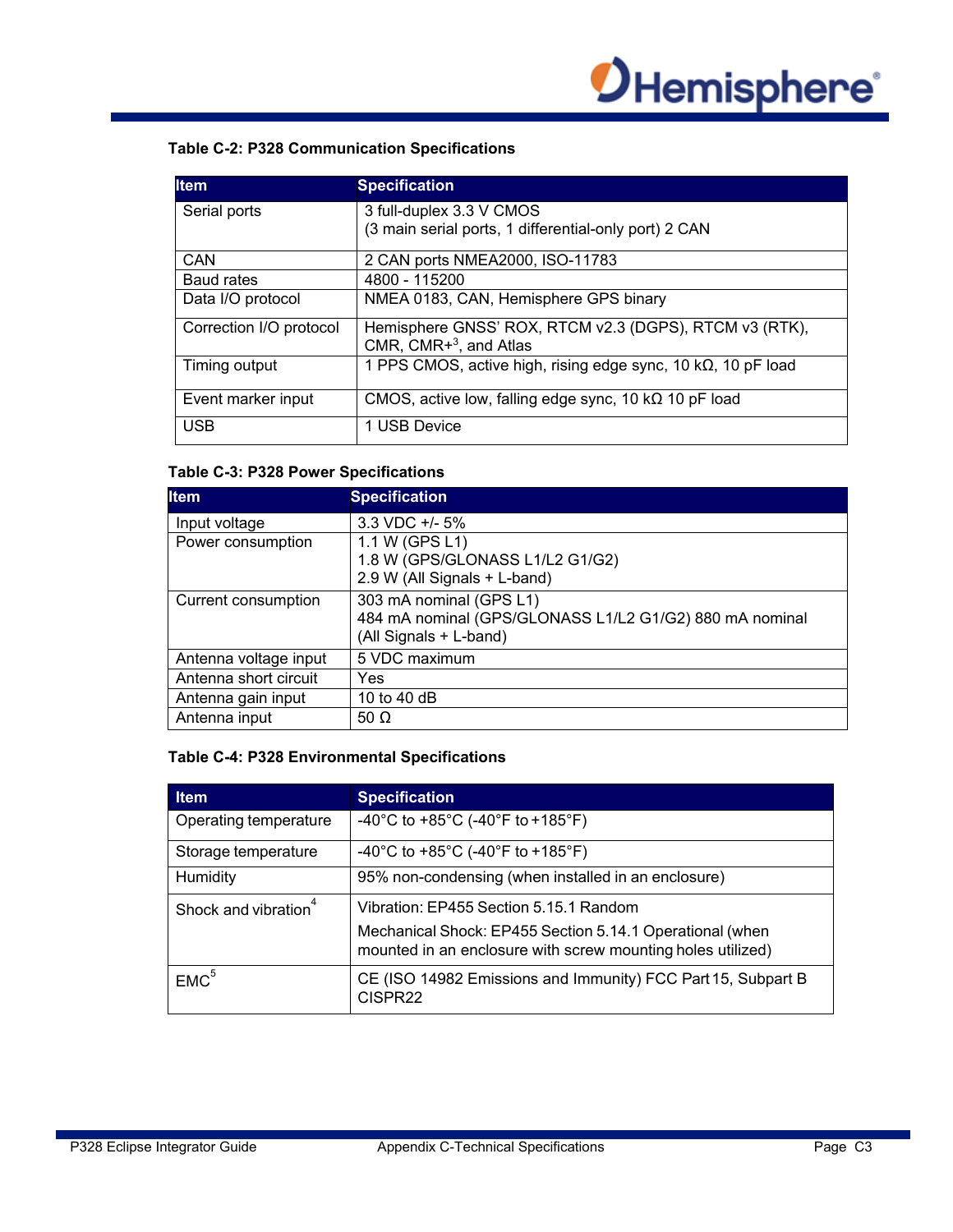

#### **Table C-5: P328 Mechanical Specifications**

| <b>Item</b>       | <b>Specification</b>                                 |
|-------------------|------------------------------------------------------|
| <b>Dimensions</b> | 100 L x 60 W x 10 H mm (2.81 L x 1.60 W x 0.40 H in) |
| Weight            | 35-37 grams                                          |
| Status indication | Power, GNSS lock, Differential lock, DGNSS position  |
| Power/Data        | 24-pin (12x2) male header 0.078 in (2 mm) pitch      |
| connector         | 16-pin (8x2) male header 0.078 in (2 mm) pitch       |
| Antenna connector | MMCX, female, straight                               |

#### **Table C-6: P328 L-band Sensor Specifications**

| <b>Item</b>                | <b>Specification</b>        |
|----------------------------|-----------------------------|
| Receiver Type              | Single Channel              |
| Channels                   | 1525 to 1560 MHz            |
| Sensitivity                | 140 dBm                     |
| <b>Channel Spacing</b>     | $5.0$ kHz                   |
| <b>Satellite Selection</b> | <b>Manual and Automatic</b> |
| <b>Reacquisition Time</b>  | 15 seconds (typical)        |

1 Depends on multi‐path environment, number of satellites in view, satellite geometry, and ionospheric activity

2 Depends also on baseline length

3 Receive only, does not transmit this format

4 When integrated in conjunction with the recommended shielding and protection as outlined in this guide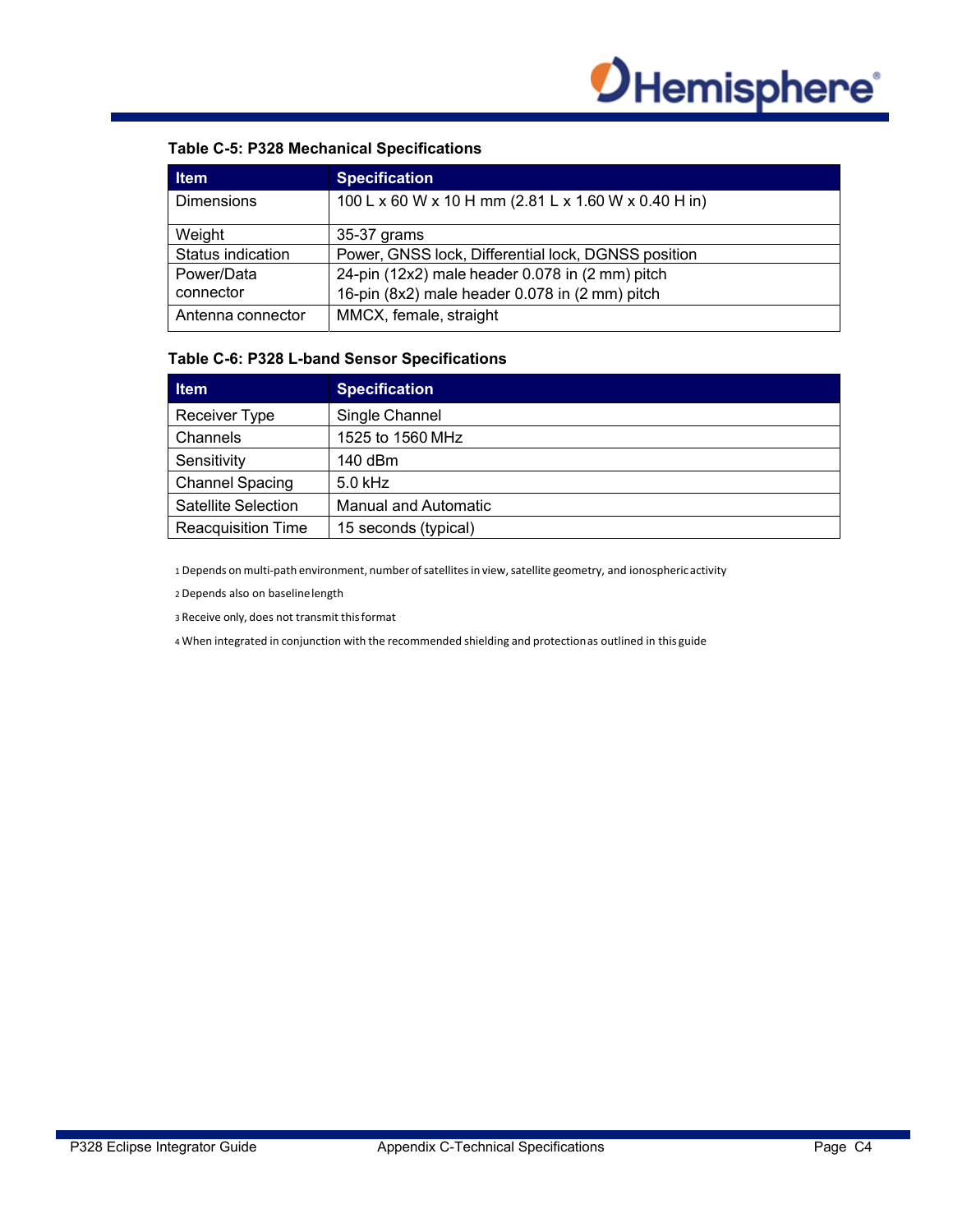#### **End User License Agreement**

**IMPORTANT** ‐ This is an agreement (the "**Agreement**") between you, the end purchaser ("**Licensee**") and Hemisphere GNSS Inc. ("**Hemisphere**") which permits Licensee to use the Hemisphere software (the "**Software**") that accompanies this Agreement. This Software may be licensed on a standalone basis or may be embedded in a Product. Please read and ensure<br>that you understand this Agreement before

In this agreement any product that has Software embedded in it at the time of sale to the Licensee shall be referred to as a "**Product**". As well, in this Agreement, the use of a Product shall be deemed to be use of the Software which is embedded in the Product.

BY INSTALLING OR LISING THE SOFTWARE UPDATE OR THE PRODUCT, LICENSEE THEREBY AGREES TO BE LEGALLY BOUND BY THE TERMS OF THIS AGREEMENT. IF YOU DO NOT AGREE TO JULISIES TERMS, (II) DO NOT INSTALL OR USE THE SOFTWARE, AND (III) IF YOU ARE INSTALLING AN UPDATE TO THE SOFTWARE, DO NOT INSTALL THE UPDATE AND PROMP<br>THESE TERMS, (II) DO NOT INSTALL OR USE THE SOFTWARE, AND (III) IF YOU

HEMISPHERE PROVIDES LIMITED WARRANTIES IN RELATION TO THE SOFTWARE. AS WELL, THOSE WHO USE THE EMBEDDED SOFTWARE DO SO AT THEIR OWN RISK. YOU SHOULD UNDERSTAND THE IMPORTANCE OF THESE AND OTHER LIMITATIONS SET OUT IN THIS AGREEMENT BEFORE INSTALLING OR USING THE SOFTWARE OR THE PRODUCT.

- 1. **LICENSE**. Hemisphere hereby grants to Licensee a non-transferable and non-exclusive license to use the Software as embedded in a Product and all Updates (collectively the "**Software**"), solely in binary executable form.
- 2. **RESTRICTIONS ON USE**. Licensee agrees that Licensee and its employees will not directly or indirectly, in any manner whatsoever:
- a. install or use more copies of the Software than the number of copies that have been licensed;
	- b. use or install the Software in connection with any product other than the Product the Software was intended to be used or installed on as set out in the documentation that accompanies the Software.
	- copy any of the Software or any written materials for any purpose except as part of Licensee's normal backup processes;
	- d. modify or create derivative works based on the Software;
	- e. sub‐license, rent, lease, loan or distribute the Software;
	- f. permit any third party to use the Software;
	- use or operate Product for the benefit of any third party in any type of service outsourcing, application service, provider service or service bureau capacity;
	- reverse engineer, decompile or disassemble the Software or otherwise reduce it to a human perceivable form;
	- Assign this Agreement or sell or otherwise transfer the Software to any other party except as part of the sale or transfer of the whole Product.
- 3. **UPDATES**. At Hemisphere's discretion Hemisphere may make Updates available to Licensee. An update ("**Update**") means any update to the Software that is made available to Licensee including error corrections, enhancements and other modifications. Licensee may access, download and install Updates during the Warranty Period only. All Updates that Licensee downloads, installs or uses shall be deemed to be Software and subject to this Agreement. Hemisphere reserves the right to modify the Product without any obligation to notify, supply or install any improvements or alterations to existing Software.
- 4. SUPPORT. Hemisphere may make available directly or through its authorized dealers telephone and email support for the Software. Contact Hemisphere to find the authorized<br>dealer near you. As well, Hemisphere may make ava such support at any time.
- 5. **BACKUPS AND RECOVERY.** Licensee shall back-up all data used, created or stored by the Software on a regular basis as necessary to enable proper recovery of the data and related systems and processes in the event of a malfunction in the Software or any loss or corruption of data caused by the Software. Licensee shall assume all risks of loss or damage for any failure to comply with the foregoing.
- 6. **OWNERSHIP.** Hemisphere and its suppliers own all rights, title and interest in and to the Software and related materials, including all intellectual property rights. The Software is licensed to Licensee, not sold.
- 7. **TRADEMARKS**. "Hemisphere GNSS", "Crescent", "Eclipse" and the associated logos are trademarks of Hemisphere. Other trademarks are the property of their respective owners. Licensee may not use any of these trademarks without the consent of their respective owners.
- 8. **LIMITED WARRANTY**. Hemisphere warrants solely to the Licensee, subject to the exclusions and procedures set forth herein below, that for a period of one (1) year from the original date of purchase of the Product in which it is embedded (the "Warranty Period"), the Software, under normal use and maintenance, will conform in all material respects to the documentation provided with the Software and any media will be free of defects in materials and workmanship. For any Update, Hemisphere warrants, for 90 days from performance or delivery, or for the balance of the original Warranty Period, whichever is greater, that the Update, under normal use and maintenance, will conform in all material respects to the documentation provided with the Update and any media will be free of defects in materials and workmanship. Notwithstanding the foregoing, Hemisphere does not warrant that the Software will meet Licensee's requirements or that its operation will be error free.
- 9. **WARRANTY EXCLUSIONS**. The warranty set forth in Section (8) will not apply to any deficiencies caused by (a) the Product not being used as described in the documentation supplied to Licensee, (b) the Software having been altered, modified or converted in any way by anyone other than Hemisphere approved by Hemisphere, (c) any malfunction of Licensee's equipment or other software, or (d) damage occurring in transit or due to any accident, abuse, misuse, improper installation, lightning (or other electrical discharge) or neglect other than that caused by Hemisphere. Hemisphere GNSS does not warrant or guarantee the precision or accuracy of positions obtained when using the Software (whether standalone or embedded in a Product). The Product and the Software is not intended and should not be used as the primary means of navigation or for use in safety of life applications. The potential positioning and navigation accuracy obtainable with the Software as stated in the Product or Software documentation serves to provide only an estimate of achievable accuracy based on specifications provided by the US Department of Defense for GPS positioning and DGPS service provider performance specifications, where applicable.
- 10. **WARRANTY DISCLAIMER.** EXCEPT AS EXPRESSLY SET OUT IN THIS AGREEMENT, HEMISPHERE MAKES NO REPRESENTATION, WARRANTY OR CONDITION OF ANY KIND TO LICENSEE, WHETHER VERBAL OR WRITTEN AND HEREBY DISCLAIMS ALL REPRESENTATIONS, WARRANTIES AND CONDITIONS OF ANY KIND INCLUDING FITNESS FOR A PARTICULAR PURPOSE, MERCHANTABILITY, ACCURACY, RELIABILITY OR THAT THE USE OF THE SOFTWARE WILL BE UNINTERRUPTED OR ERROR‐FREE AND HEREBY DISCLAIMS ALL REPRESENTATIONS, WARRANTIES AND CONDITIONS ARISING AS A RESULT OF CUSTOM, USAGE OR TRADE AND THOSE ARISING UNDER STATUTE.
- 11. **LIMITS ON WARRANTY DISCLAIMER.** Some jurisdictions do not allow the exclusion of implied warranties or conditions, so some of the above exclusions may not apply to Licensee. In that case, any implied warranties or conditions which would then otherwise arise will be limited in duration to ninety (90) days from the date of the license of the<br>Software or the purchase of the Product. The jurisdiction.
- 12. **CHANGE TO WARRANTY.** No employee or agent of Hemisphere is authorized to change the warranty provided or the limitation or disclaimer of warranty provisions. All such changes will only be effective if pursuant to a separate agreement signed by senior officers of the respective parties.
- 13. **WARRANTY CLAIM.** In the event Licensee has a warranty claim Licensee must first check for and install all Updates that are made available. The warranty will not otherwise be honored. Proof of purchase may be required. Hemisphere does not honor claims asserted after the end of the Warranty Period.
- 14. **LICENSEE REMEDIES.** In all cases which involve a failure of the Software to conform in any material respect to the documentation during the Warranty Period or a breach of a warranty, Hemisphere's sole obligation and liability, and Licensee's sole and exclusive remedy, is for Hemisphere, at Hemisphere's option, to (a) repair the Software, (b) replace the Software with software conforming to the documentation, or (c) if Hemisphere is unable, on a reasonable commercial basis, to repair the Software or to replace the Software with conforming software within ninety (90) days, to terminate this Agreement and thereafter Licensee shall cease using the Software. Hemisphere will also issue a refund for the price paid by Licensee less an amount on account of amortization, calculated on a straight-line basis over a deemed useful life of three (3) years.
- 15. LIMITATION OF LIABILITY. IN NO EVENT WILL HEMISPHERE BE LIABLE TO LICENSEE FOR ANY INCIDENTAL, CONSEQUENTIAL, SPECIAL OR INDIRECT DAMAGES INCLUDING ARISING IN RELATION TO ANY LOSS OF DATA, INCOME, REVENUE, GOODWILL OR ANTICIPATED SAVINGS EVEN IF HEMISPHERE HAS BEEN INFORMED OF THE POSSIBILITY OF SUCH LOSS OR DAMAGE. FURTHER, IN NO EVENT WILL HEMISPHERE'S TOTAL CUMULATIVE LIABILITY HEREUNDER, FROM ALL CAUSES OF ACTION OF ANY KIND, EXCEED THE TOTAL AMOUNT PAID BY LICENSEE TO HEMISPHERE TO PURCHASE THE PRODUCT. THIS LIMITATION AND EXCLUSION APPLIES IRRESPECTIVE OF THE CAUSE OF ACTION, INCLUDING BUT NOT<br>LIMITED TO BREACH OF CONTRACT, NEGLIGENCE, STRICT LIABILITY, TORT, BREACH FUNDAMENTAL BREACH.
- 16. LIMITS ON LIMITATION OF LIABILITY. Some jurisdictions do not allow for the limitation or exclusion of liability for incidental or consequential damages, so the above limitation or<br>exclusion may not apply to Licensee an
- 17. BASIS OF BARGAIN. Licensee agrees and acknowledges that Hemisphere has set its prices and the parties have entered into this Agreement in reliance on the limited warranties,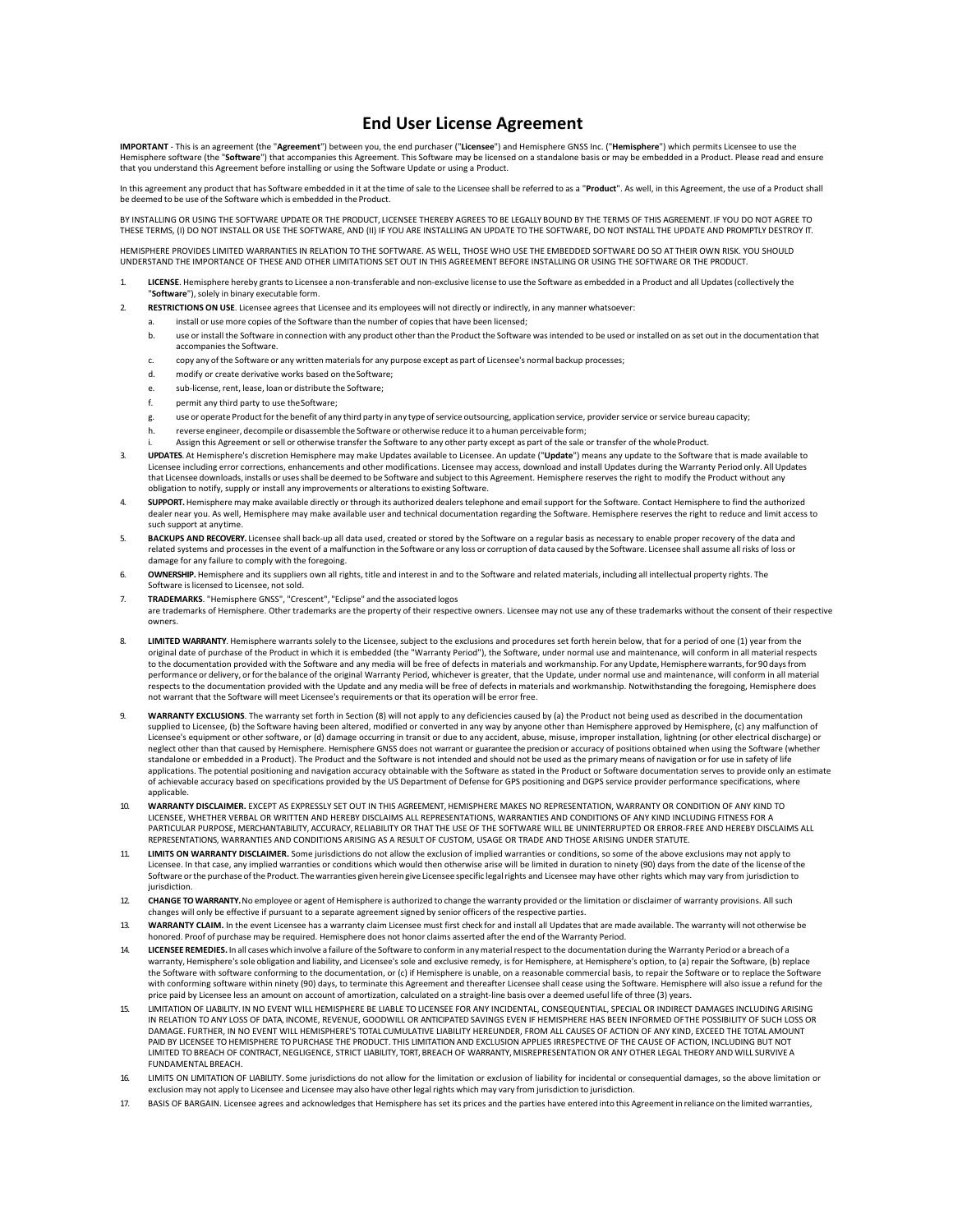warranty disclaimers and limitations of liability set forth herein, that the same reflect an agreed‐to allocation of risk between the parties (including the risk that a remedy may fail of its essential purpose and cause consequential loss), and that the same forms an essential basis of the bargain between the parties. Licensee agrees and acknowledges that Hemisphere would not have been able to sell the Product at the amount charged on an economic basis without such limitations.

- 18. PROPRIETARY RIGHTS INDEMNITY. Hemisphere shall indemnify, defend and hold harmless Licensee from and against any and all actions, claims, demands, proceedings, liabilities, direct damages, judgments, settlements, fines, penalties, costs and expenses, including royalties and attorneys' fees and related costs, in connection with or arising out of any actual infringement of any third party patent, copyright or other intellectual property right by the Software or by its use, in accordance with this Agreement and documentation, PROVIDED THAT: (a) Hemisphere has the right to assume full control over any action, claim, demand or proceeding, (b) Licensee shall promptly notify Hemisphere of any such action, claim, demand, or proceeding, and (c) Licensee shall give Hemisphere such reasonable assistance and tangible material as is reasonably available to Licensee for the defense of the action, claim, demand or proceeding. Licensee shall not settle or compromise any of same for which Hemisphere has agreed to assume responsibility without Hemisphere's prior written consent. Licensee may, at its sole cost and expense, retain separate counsel from the counsel utilized or retained by Hemisphere.
- 19. INFRINGEMENT. If use of the Software may be enjoined due to a claim of infringement by a third party then, at its sole discretion and expense, Hemisphere may do one of the following: (a) negotiate a license or other agreement so that the Product is no longer subject to such a potential claim, (b) modify the Product so that it becomes non‐ infringing, provided such modification can be accomplished without materially affecting the performance and functionality of the Product, (c) replace the Software, or the Product, with<br>non-infringing software, or product, of equal or license and Licensee shall stop using the Product and Hemisphere shall refund the price paid by Licensee less an amount on account of amortization, calculated on a straight‐line basis over a deemed useful life of three (3) years.

The foregoing sets out the entire liability of Hemisphere and the sole obligations of Hemisphere to Licensee in respect of any claim that the Software or its use infringes any third party rights.

- 20. INDEMNIFICATION. Except in relation to an infringement action, Licensee shall indemnify and hold Hemisphere harmless from any and all claims, damages, losses, liabilities, costs and expenses (including reasonable fees of lawyers and other professionals) arising out of or in connection with Licensee's use of the Product, whether direct or indirect, including<br>without limiting the foregoing, loss of may terminate this Agreement on 30 days notice to Licensee if Licensee fails to materially comply with each provision of this Agreement unless such default is cured within the 30 days. Any such termination by a party shall be in addition to and without prejudice to such rights and remedies as may be available, including injunction and other equitable remedies. Upon receipt by Licensee of written notice of termination from Hemisphere or termination by Licensee, Licensee shall at the end of any notice period (a) cease using the Software; and (b) return to Hemisphere (or destroy and provide a certificate of a Senior Officer attesting to such destruction) the Software and all related material and any magnetic or optical media provided to Licensee. The provisions of Sections 6), 7), 8), 9), 10), 15), 21), 26) and 27) herein shall survive the expiration or termination of this Agreement for any reason.
- 21. **EXPORT RESTRICTIONS**. Licensee agrees that Licensee will comply with all export control legislation of Canada, the United States, Australia and any other applicable country's laws and regulations, whether under the Arms Export Control Act, the International Traffic in Arms Regulations, the Export Administration Regulations, the regulations of the United States Departments of Commerce, State, and Treasury, or otherwise as well as the export control legislation of all other countries.
- 22. **PRODUCT COMPONENTS.** The Product may contain third party components. Those third party components may be subject to additional terms and conditions. Licensee is required to agree to those terms and conditions in order to use the Product.
- 23. **FORCE MAJEURE EVENT.** Neither party will have the right to claim damages as a result of the other's inability to perform or any delay in performance due to unforeseeable circumstances beyond its reasonable control, such as labor disputes, strikes, lockouts, war, riot, insurrection, epidemic, Internet virus attack, Internet failure, supplier failure, act of God, or governmental action not the fault of the non‐performing party.
- 24. FORUM FOR DISPUTES. The parties agree that the courts located in Calgary, Alberta, Canada and the courts of appeal there from will have exclusive jurisdiction to resolve any<br>disputes between Licensee and Hemisphere con jurisdiction of those courts. Notwithstanding the foregoing, either party may apply to any court of competent jurisdiction for injunctive relief.
- 25. **APPLICABLE LAW**. This Agreement shall be governed by the laws of the Province of Alberta, Canada, exclusive of any of its choice of law and conflicts of law jurisprudence.
- 26. CISG. The United Nations Convention on Contracts for the International Sale of Goods will not apply tothis Agreement or any transaction hereunder.
- 27. **GENERAL.** This is the entire agreement between Licensee and Hemisphere relating to the Product and Licensee's use of the same, and supersedes all prior, collateral or contemporaneous oral or written representations, warranties or agreements regarding the same. No amendment to or modification of this Agreement will be binding unless in writing and signed by duly authorized representatives of the parties. Any and all terms and conditions set out in any correspondence between the parties or set out in a purchase order which are different from or in addition to the terms and conditions set forth herein, shall have no application and no written notice of same shall be required. In the event that one or more of the provisions of this Agreement is found to be illegal or unenforceable, this Agreement shall not be rendered inoperative but the remaining provisions shall continue in full force and effect.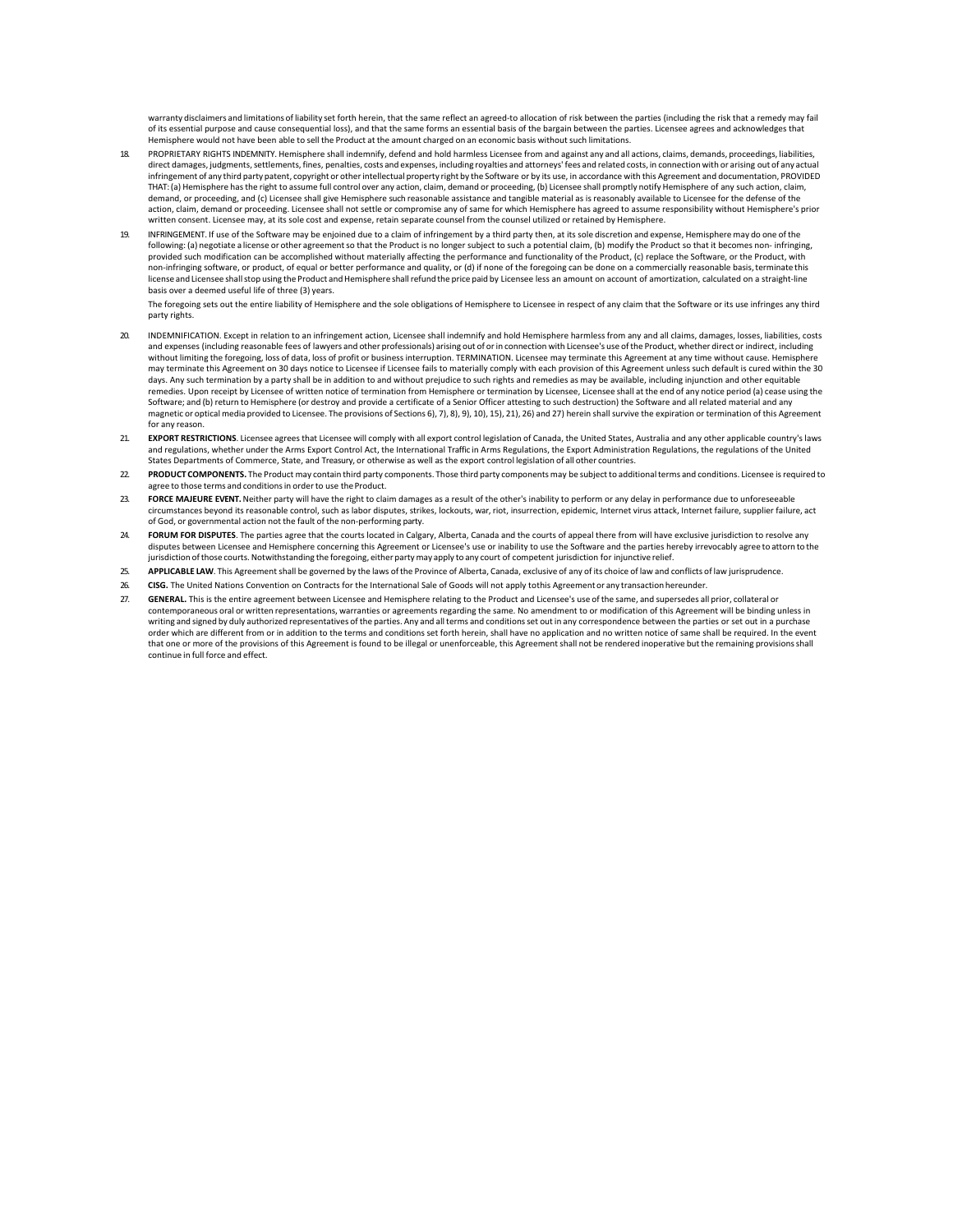#### **Warranty Notice**

**COVERED PRODUCTS:** This warranty covers all products manufactured by Hemisphere GNSS and purchased by the end purchaser (the "Products"), unless otherwise specifically and expressly agreed in writing by Hemisphere GNSS.

LIMITED WARRANTY: Hemisphere GNSS warrants solely to the end purchaser of the Products, subject to the exclusions and procedures set forth below, that the Products sold to such end purchaser and its internal components shall be free, under normal use and maintenance, from defects in materials, and workmanship and will substantially conform to Hemisphere GNSS's applicable specifications for the Product, for a period of 12 months from delivery of such Product to such end purchaser (the "Warranty Period"). Repairs and replacement components for the Products are warranted, subject to the exclusions and procedures set forth below, to be free, under normal use and maintenance, from defects in material and workmanship, and will substantially conform to Hemisphere GNSS's applicable specifications for the Product, for 90 days from performance or delivery, or for the balance of the original Warranty Period, whichever is greater.

**EXCLUSION OF ALL OTHER WARRANTIES.** The LIMITED WARRANTY shall apply only if the Product is properly and correctly installed, configured, interfaced, maintained, stored, and operated in accordance with Hemisphere GNSS's relevant User's Manual and Specifications, AND the Product is not modified or misused. The Product is provided "AS IS" and the implied warranties of MERCHANTABILITY and FITNESS FOR A PARTICULAR PURPOSE and ALL OTHER WARRANTIES,

express, implied or arising by statute, by course of dealing or by trade usage, in connection with the design, sale, installation, service or use of any products or any component thereof, are EXCLUDED from this transaction and shall not apply to the Product. The LIMITED WARRANTY is IN LIEU OF any other warranty, express or implied, including but not limited to, any warranty of MERCHANTABILITY or FITNESS FOR A PARTICULAR PURPOSE, title, and non‐infringement.

LIMITATION OF REMEDIES. The purchaser's EXCLUSIVE REMEDY against Hemisphere GNSS shall be, at Hemisphere GNSS's option, the repair or replacement of any defective Product or components thereof. The purchaser shall notify Hemisphere GNSS or a Hemisphere GNSS's approved service center immediately of any defect. Repairs shall be made through a Hemisphere GNSS approved service center only. Repair, modification or service of Hemisphere GNSS products by any party other than a Hemisphere GNSS approved service center shall render this warranty null and void. The remedy in this paragraph shall only be applied in the event that the Product is properly and correctly installed, configured, interfaced, maintained, stored, and operated in accordance with Hemisphere GNSS's relevant User's Manual and Specifications, AND the Product is not modified or misused. NO OTHER REMEDY (INCLUDING, BUT NOT LIMITED TO, SPECIAL, INDIRECT, INCIDENTAL, CONSEQUENTIAL OR CONTINGENT DAMAGES FOR LOST PROFITS, LOST SALES, INJURY TO PERSON OR PROPERTY, OR ANY OTHER INCIDENTAL OR CONSEQUENTIAL LOSS) SHALL BE AVAILABLE

<u>TO PURCHASER</u>, even if Hemisphere GNSS has been advised of the possibility of such damages. Without limiting the foregoing, Hemisphere GNSS shall not be liable for any<br>damages of any kind resulting from installation, use,

#### **HEMISPHERE IS NOT RESPONSIBLE FOR PURCHASER'S NEGLIGENCE OR UNAUTHORIZED USES OF THE PRODUCT.** IN NO EVENT SHALL Hemisphere GNSS BE IN ANY WAY RESPONSIBLE FOR ANY DAMAGES RESULTING FROM PURCHASER'S OWN NEGLIGENCE, OR FROM OPERATION OF THE PRODUCT IN ANY WAY OTHER THAN AS SPECIFIED IN Hemisphere GNSS's RELEVANT USER'S MANUAL AND SPECIFICATIONS. Hemisphere GNSS is NOT

RESPONSIBLE for defects or performance problems resulting from (1) misuse, abuse, improper installation, neglect of Product; (2) the utilization of the Product with hardware or software products, information, data, systems, interfaces or devices not made, supplied or specified by Hemisphere GNSS; (3) the operation of the Product under any specification other than, or in addition to, the specifications set forth in Hemisphere GNSS's relevant User's Manual and Specifications; (4) damage caused by accident or natural events, such as lightning (or other electrical discharge) or fresh/ salt water immersion of Product; (5) damage occurring in transit; (6) normal wear and tear; or (7) the operation or failure of operation of any satellite‐based positioning system or differential correction service; or the availability or performance of any satellite‐based positioning signal or differential correction signal.

**THE PURCHASER IS RESPONSIBLE FOR OPERATING THE VEHICLE SAFELY.** The purchaser is solely responsible for the safe operation of the vehicle used in connection with the Product, and for maintaining proper system control settings. UNSAFE DRIVING OR SYSTEM CONTROL SETTINGS CAN RESULT IN PROPERTY DAMAGE, INJURY, OR DEATH. The purchaser is solely responsible for his/her safety and for the safety of others. The purchaser is solely responsible for maintaining control of the automated steering system at all times. THE PURCHASER IS SOLELY RESPONSIBLE FOR ENSURING THE PRODUCT IS PROPERLY AND CORRECTLY INSTALLED, CONFIGURED, INTERFACED, MAINTAINED, STORED, AND OPERATED IN ACCORDANCE WITH Hemisphere GNSS's RELEVANT USER'S MANUAL AND

SPECIFICATIONS. Hemisphere GNSS does not warrant or guarantee the positioning and navigation precision or accuracy obtained when using Products. Products are not intended for<br>primary navigation or for use in safety of life only an estimate of achievable accuracy based on performance specifications provided by the satellite service operator (i.e. US Department of Defense in the case of GPS) and differential correction service provider. Hemisphere GNSS reserves the right to modify Products without any obligation to notify, supply or install any improvements or alterations to existing Products.

GOVERNING LAW. This agreement and any disputes relating to, concerning or based upon the Product shall be governed by and interpreted in accordance with the laws of the State of Arizona.

**OBTAINING WARRANTY SERVICE.** In order to obtain warranty service, the end purchaser must bring the Product to a Hemisphere GNSS approved service center along with the end purchaser's proof of purchase. Hemisphere GNSS does not warrant claims asserted after the end of the warranty period. For any questions regarding warranty service or to obtain information regarding the location of any of Hemisphere GNSS approved service center, contact Hemisphere GNSS at the following address:

**Hemisphere GNSS**  8515 E. Anderson Drive Scottsdale, AZ 85255, USA Phone: +1‐480‐348‐6380 Fax: +1‐480‐270‐5070 techsupport@hemispheregnss.com www.hgnss.com